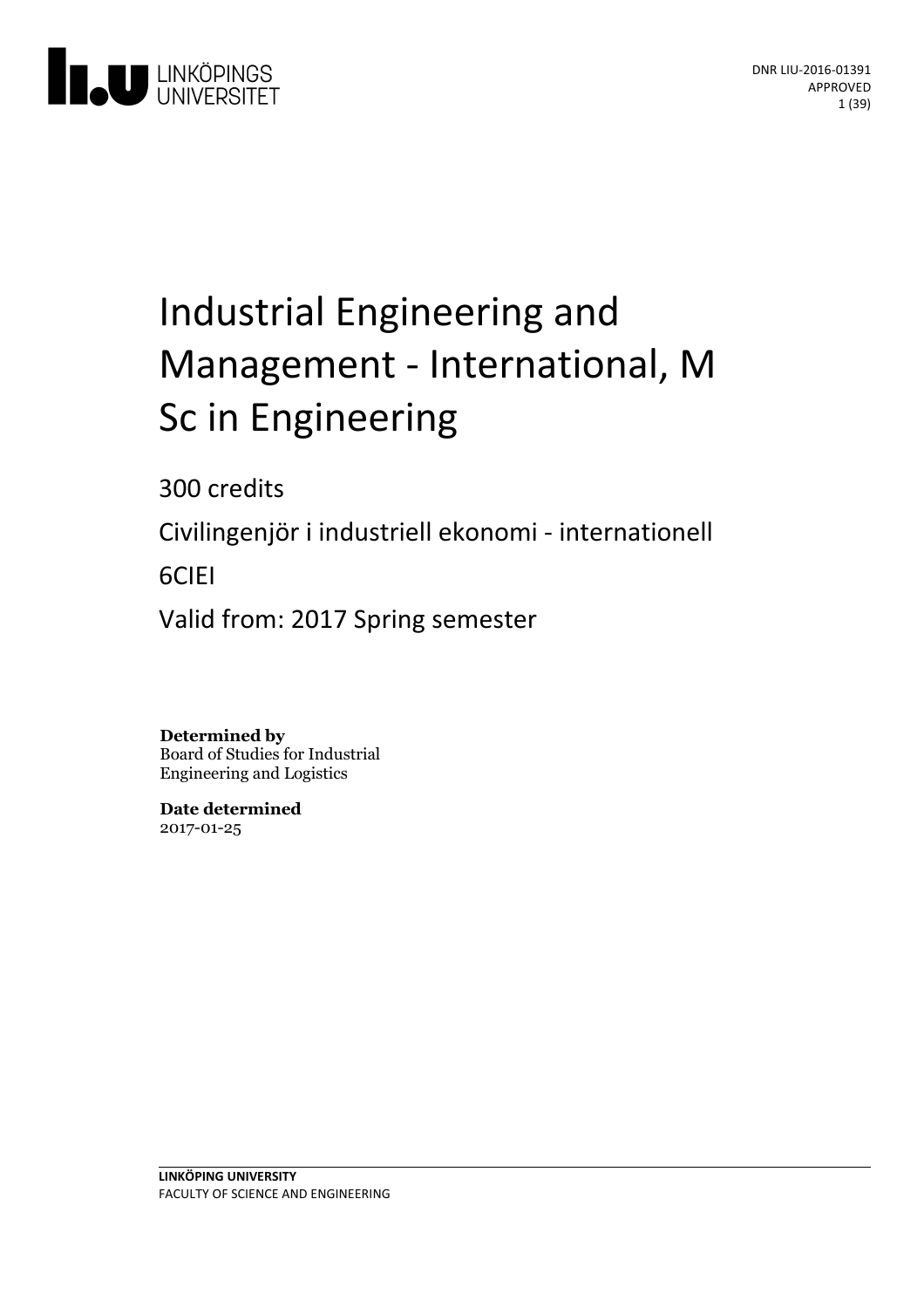## Entry requirements

## Degree in Swedish

Civilingenjör 300 hp och Teknologie master 120 hp

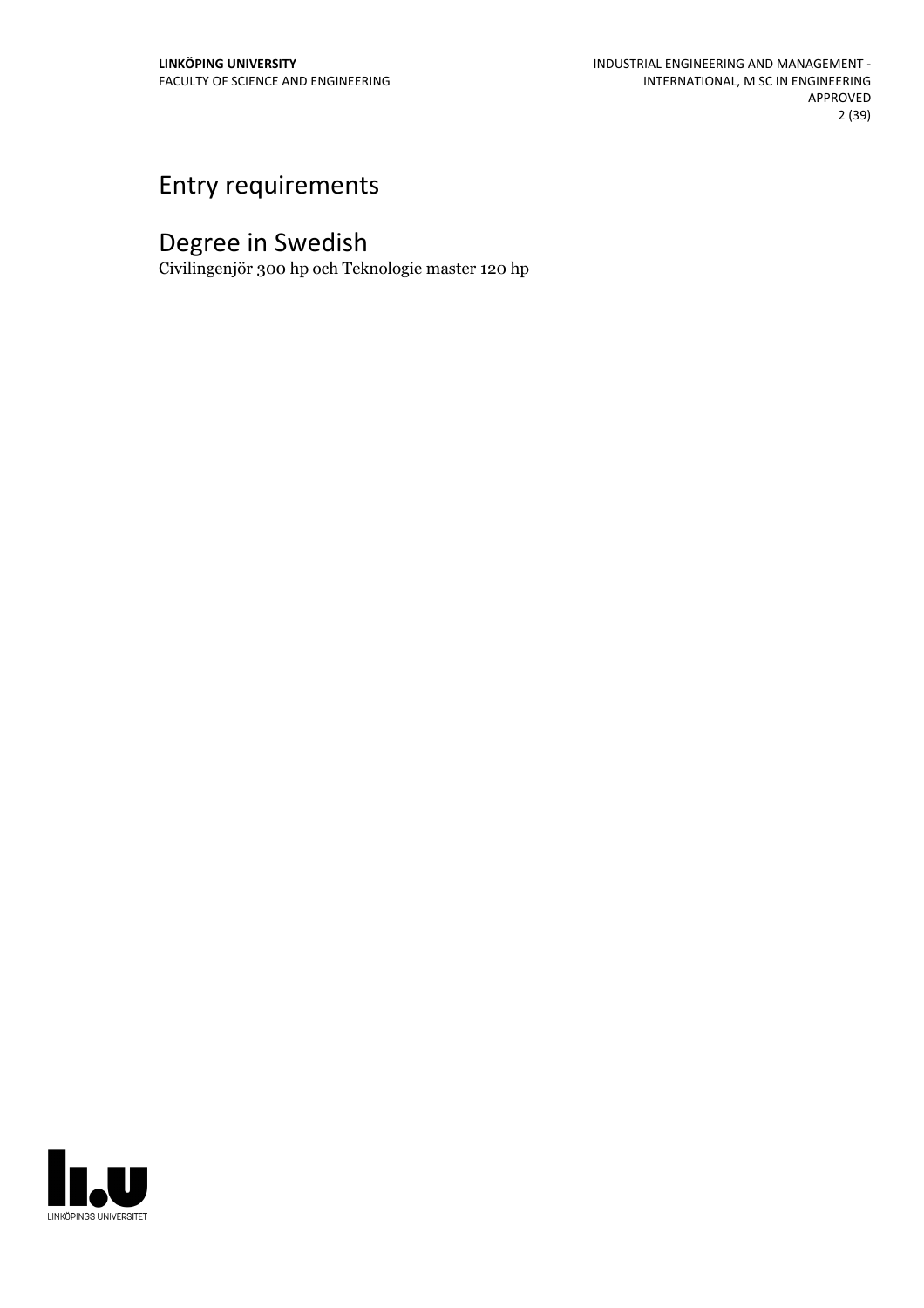## **Curriculum**

## **Semester 1 (Autumn 2017)**

| Course<br>code | Course name                             | <b>Credits</b> | Level | <b>Timetable</b><br>module | <b>ECV</b> |
|----------------|-----------------------------------------|----------------|-------|----------------------------|------------|
| Period 0       |                                         |                |       |                            |            |
| TATM79         | <b>Foundation Course in Mathematics</b> | $6*$           | G1X   |                            | C          |
| Period 1       |                                         |                |       |                            |            |
| TATA31         | Linear Algebra                          | 8*             | G1X   | $\overline{2}$             | C          |
| TATM79         | <b>Foundation Course in Mathematics</b> | $6*$           | G1X   | $\overline{2}$             | C          |
| TEIE17         | Industrial Economics                    | $10*$          | G1X   | 4                          | C          |
| TEIK21         | Chinese for Engineers I, Part 1         | $2*$           | G1X   | 3                          | C          |
| Period 2       |                                         |                |       |                            |            |
| TATA31         | Linear Algebra                          | $8*$           | G1X   | $\overline{2}$             | C          |
| TATA41         | Calculus in One Variable 1              | 6              | G1X   | 3                          | C          |
| TEIE17         | Industrial Economics                    | $10*$          | G1X   | 4                          | C          |
| TEIK21         | Chinese for Engineers I, Part 1         | $2*$           | G1X   | 1                          | C          |

## **Semester 2 (Spring 2018)**

| Course<br>code | Course name                         | <b>Credits</b> | Level | <b>Timetable</b><br>module | <b>ECV</b> |
|----------------|-------------------------------------|----------------|-------|----------------------------|------------|
| Period 1       |                                     |                |       |                            |            |
| TATA42         | Calculus in One Variable 2          | 6              | G1X   | 2                          | C          |
| TDDD11         | Introduction to Programming         | $8*$           | G1X   | 4                          | C          |
| TEIK22         | Chinese for Engineers I, Part 2     | $6*$           | G1X   | 3                          | C          |
| Period 2       |                                     |                |       |                            |            |
| TAOP52         | Introduction to Operations Research | 4              | G1X   | 3                          | C          |
| TATA69         | Calculus in Several Variables       | 6              | G1X   | $\overline{2}$             | C          |
| TDDD11         | Introduction to Programming         | $8*$           | G1X   | 4                          | C          |
| TEIK22         | Chinese for Engineers I, Part 2     | $6*$           | G1X   | 1                          | C          |

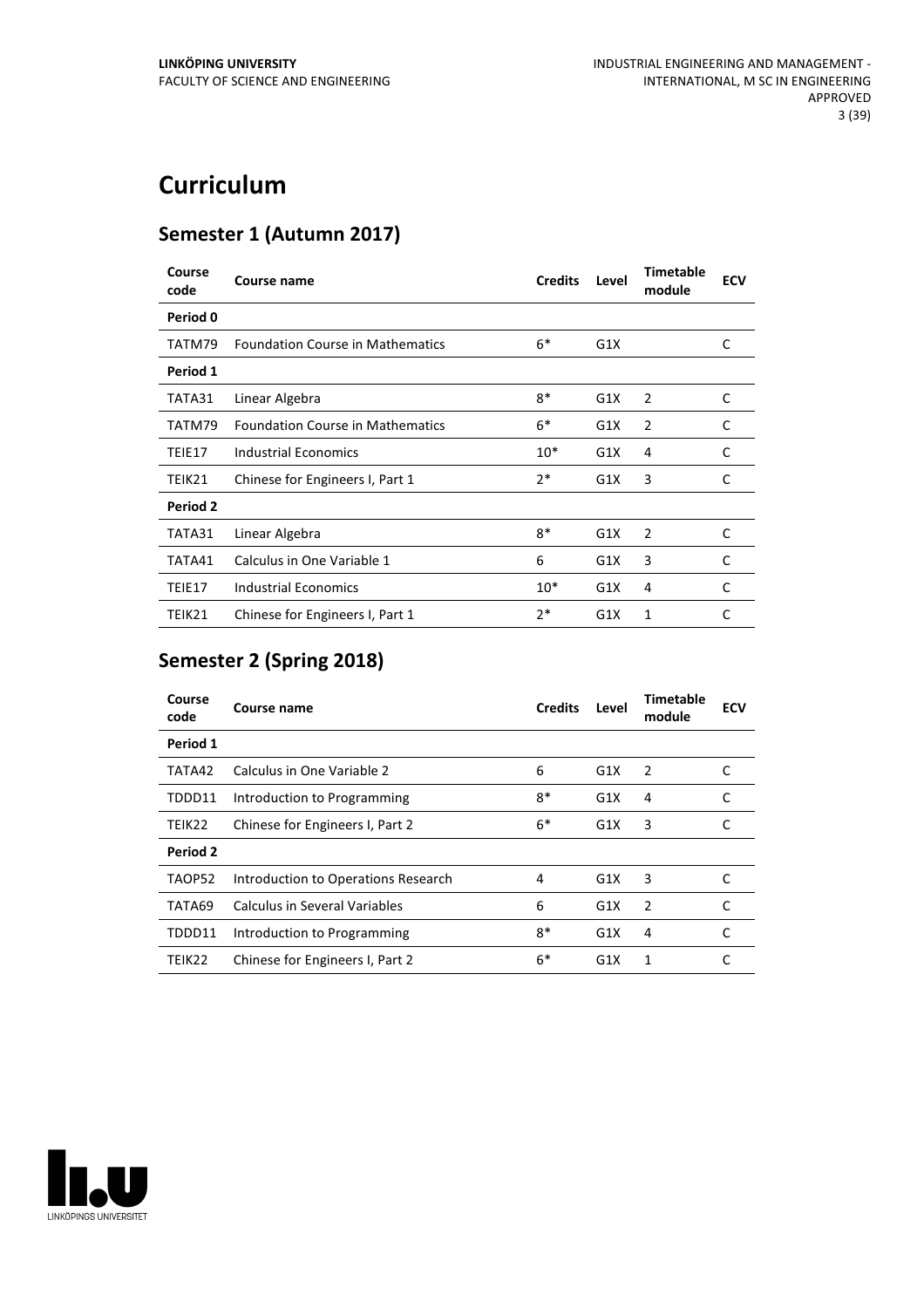| Course<br>code | Course name                                  | <b>Credits</b> | Level | Timetable<br>module | <b>ECV</b> |
|----------------|----------------------------------------------|----------------|-------|---------------------|------------|
| Period 1       |                                              |                |       |                     |            |
| TEIK41         | Chinese for Engineers II, Part 1             | $6*$           | G1X   | 4                   | C          |
| TKMJ51         | <b>Corporate Sustainability Management</b>   | 6              | G1X   | 2                   | C          |
| TMME27         | <b>Engineering Mechanics</b>                 | $10*$          | G1X   | 3                   |            |
| Period 2       |                                              |                |       |                     |            |
| TAMS79         | <b>Mathematical Statistics, First Course</b> | 4              | G1X   | 3                   | C          |
| TEIK41         | Chinese for Engineers II, Part 1             | $6*$           | G1X   | 4                   |            |
| TMME27         | <b>Engineering Mechanics</b>                 | $10*$          | G1X   | 1                   |            |
| TPPE98         | Economic Analysis: Economic Theory           | 4              | G2X   | 2                   |            |

## **Semester 3 (Autumn 2018)**

**Semester 4 (Spring 2019)**

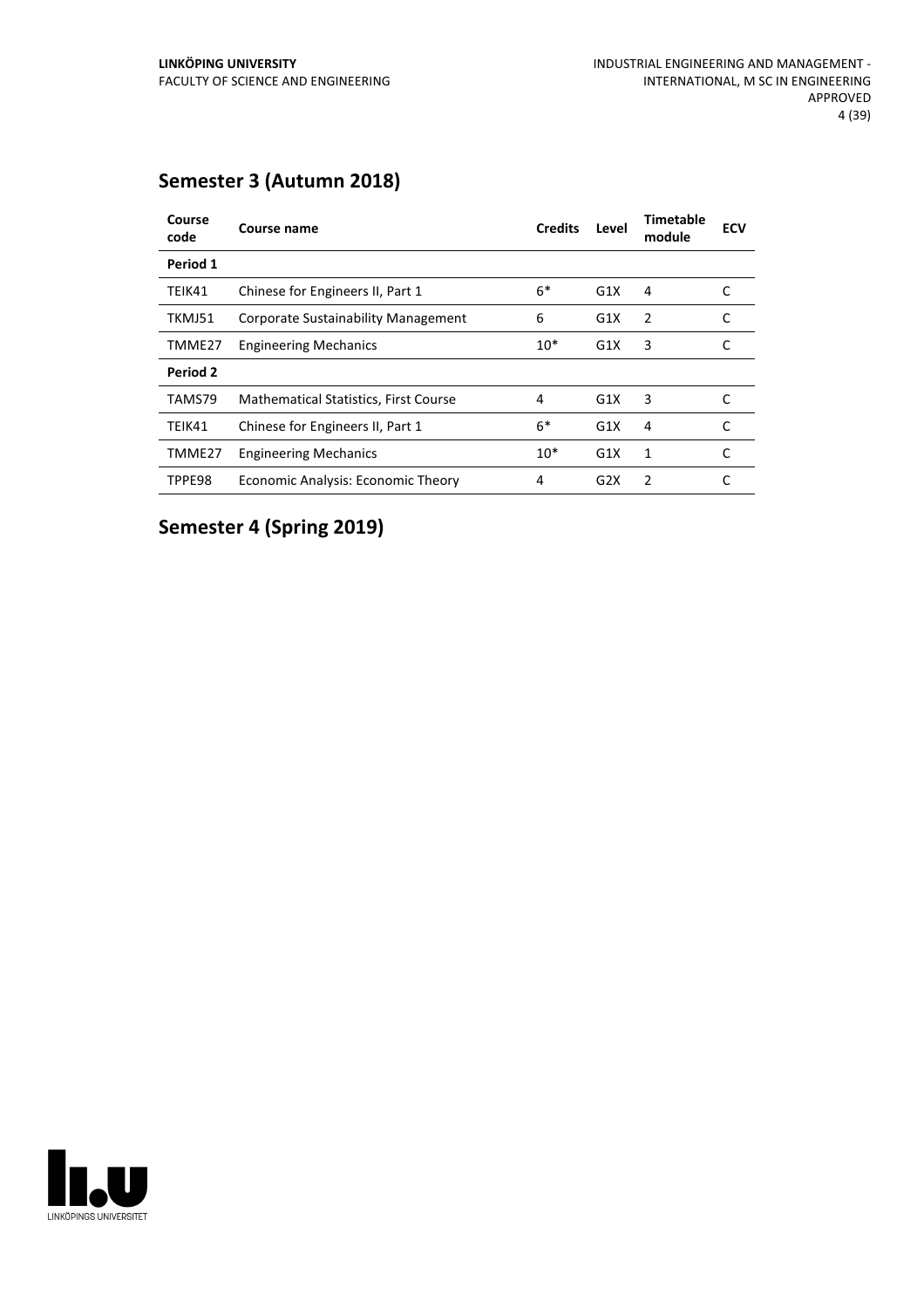| Course<br>code | Course name                                               | <b>Credits</b> | Level | <b>Timetable</b><br>module | <b>ECV</b> |
|----------------|-----------------------------------------------------------|----------------|-------|----------------------------|------------|
| Period 1       |                                                           |                |       |                            |            |
| TAMS65         | Mathematical Statistics, second course                    | $6*$           | G2X   | 4                          | C          |
| TAOP62         | Operations Research, Extended Course                      | 6              | G2X   | 3                          | C          |
| TEIK42         | Chinese for Engineers II, Part 2                          | $2*$           | G1X   | $\frac{1}{2}$              | C          |
| TDDE10         | Object Oriented Programming in Java                       | 6              | G2X   | 1                          | E          |
| <b>TEIO61</b>  | Industrial Management                                     | 6              | G2X   | $\mathbf{1}$               | E          |
| TFBI11         | <b>Genetics and Evolution</b>                             | 6              | G1X   | $\overline{2}$             | E          |
| TMMV04         | <b>Engineering Thermodynamics</b>                         | 6              | G1X   | $\overline{2}$             | E          |
| TMPT07         | <b>Manufacturing Technology</b>                           | 6              | G2X   | $\overline{2}$             | E          |
| TSEA22         | Switching Theory and Logical Design                       | 6              | G1X   | $\overline{2}$             | E          |
| TSRT04         | Introduction in Matlab                                    | 2              | G1X   | 2                          | E          |
| Period 2       |                                                           |                |       |                            |            |
| TAMS65         | Mathematical Statistics, second course                    | $6*$           | G2X   | $\overline{2}$             | C          |
| TEIK42         | Chinese for Engineers II, Part 2                          | $2*$           | G1X   | 4                          | C          |
| TPPE24         | Economic Analysis: Decision- and Financial<br>Methodology | 6              | G2X   | 3                          | C          |
| TATA82         | <b>Discrete Mathematics</b>                               | 6              | G1X   | $\mathbf{1}$               | E          |
| TFKE52         | <b>Fundamentals of Chemistry</b>                          | 6              | G1X   | $\mathbf{1}$               | E          |
| TMES44         | Energy Systems - Supply and Demand                        | 6              | G2X   | $\mathbf{1}$               | E          |
| TMKT14         | <b>CAD and Machine Elements</b>                           | 6              | G2X   | $\mathbf{1}$               | E          |
| TSEA82         | <b>Computer Hardware and Architecture</b>                 | 4              | G1X   | 4                          | E          |
| TSRT04         | Introduction in Matlab                                    | 2              | G1X   | $\mathbf{1}$               | E          |
| TPTE06         | <b>Industrial Placement</b>                               | 6              | G1X   | L,                         | v          |

## *Specialisation: Specialization Biotechnical Engineering*

| Course<br>code | Course name                      | <b>Credits</b> | Level | <b>Timetable</b><br>module | <b>ECV</b> |
|----------------|----------------------------------|----------------|-------|----------------------------|------------|
| Period 1       |                                  |                |       |                            |            |
| TFBI11         | <b>Genetics and Evolution</b>    | 6              | G1X   | $\mathcal{L}$              |            |
| Period 2       |                                  |                |       |                            |            |
|                | TFKE52 Fundamentals of Chemistry | 6              | G1X   |                            |            |

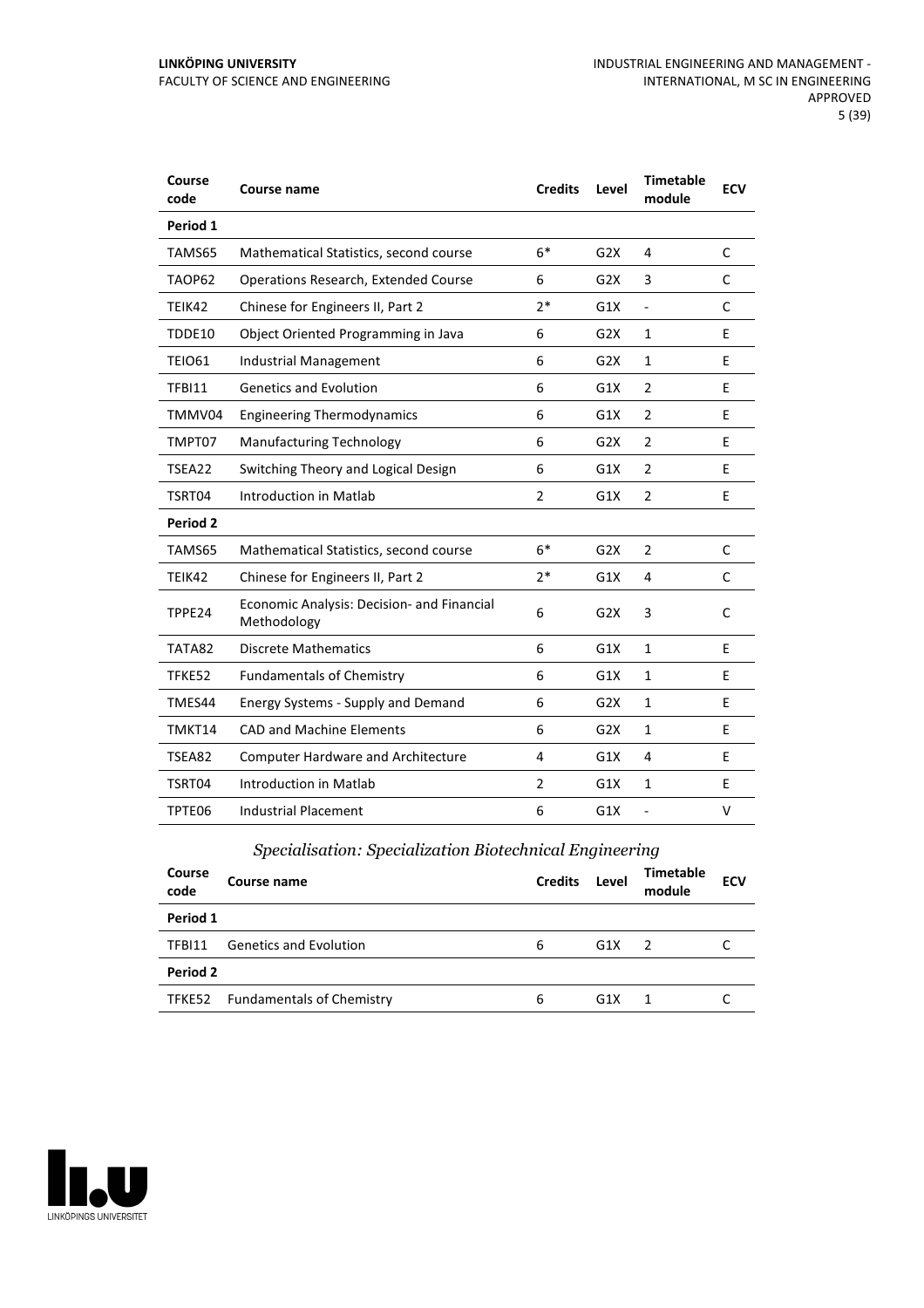| <b>Course</b><br>code | Course name                         | <b>Credits</b> | Level | <b>Timetable</b><br>module | <b>ECV</b> |
|-----------------------|-------------------------------------|----------------|-------|----------------------------|------------|
| Period 1              |                                     |                |       |                            |            |
| TDDE10                | Object Oriented Programming in Java | 6              | G2X   | 1                          |            |
| Period 2              |                                     |                |       |                            |            |
| TATA82                | Discrete Mathematics                | 6              | G1X   |                            |            |

#### *Specialisation: Specialization Computer Science and Engineering*

|  | Specialisation: Specialization Electrical Engineering |  |
|--|-------------------------------------------------------|--|
|  |                                                       |  |

| Course<br>code | Course name                                | <b>Credits</b> | Level | Timetable<br>module | <b>ECV</b> |
|----------------|--------------------------------------------|----------------|-------|---------------------|------------|
| Period 1       |                                            |                |       |                     |            |
|                | TSEA22 Switching Theory and Logical Design | 6              | G1X   | - 2                 |            |
| Period 2       |                                            |                |       |                     |            |
| TSEA82         | <b>Computer Hardware and Architecture</b>  | 4              | G1X   | 4                   |            |

#### *Specialisation: Specialization Energy Engineering*

| Course<br>code | Course name                                           | <b>Credits</b> | Level | <b>Timetable</b><br>module | <b>ECV</b> |
|----------------|-------------------------------------------------------|----------------|-------|----------------------------|------------|
| Period 1       |                                                       |                |       |                            |            |
| TMMV04         | <b>Engineering Thermodynamics</b>                     | 6              | G1X   | $\overline{\phantom{a}}$   |            |
| Period 2       |                                                       |                |       |                            |            |
| TMES44         | Energy Systems - Supply and Demand                    | 6              | G2X   | - 1                        |            |
|                | Specialisation: Specialization Mechanical Engineering |                |       |                            |            |

| <b>Course</b><br>code | Course name                     | <b>Credits</b> | Level | Timetable<br>module | <b>ECV</b> |
|-----------------------|---------------------------------|----------------|-------|---------------------|------------|
| Period 1              |                                 |                |       |                     |            |
| TMPT07                | <b>Manufacturing Technology</b> | 6              | G2X   | $\mathcal{L}$       |            |
| Period 2              |                                 |                |       |                     |            |
| TMKT14                | <b>CAD and Machine Elements</b> | 6              | G2X   |                     |            |

## **Semester 5 (Autumn 2019)**

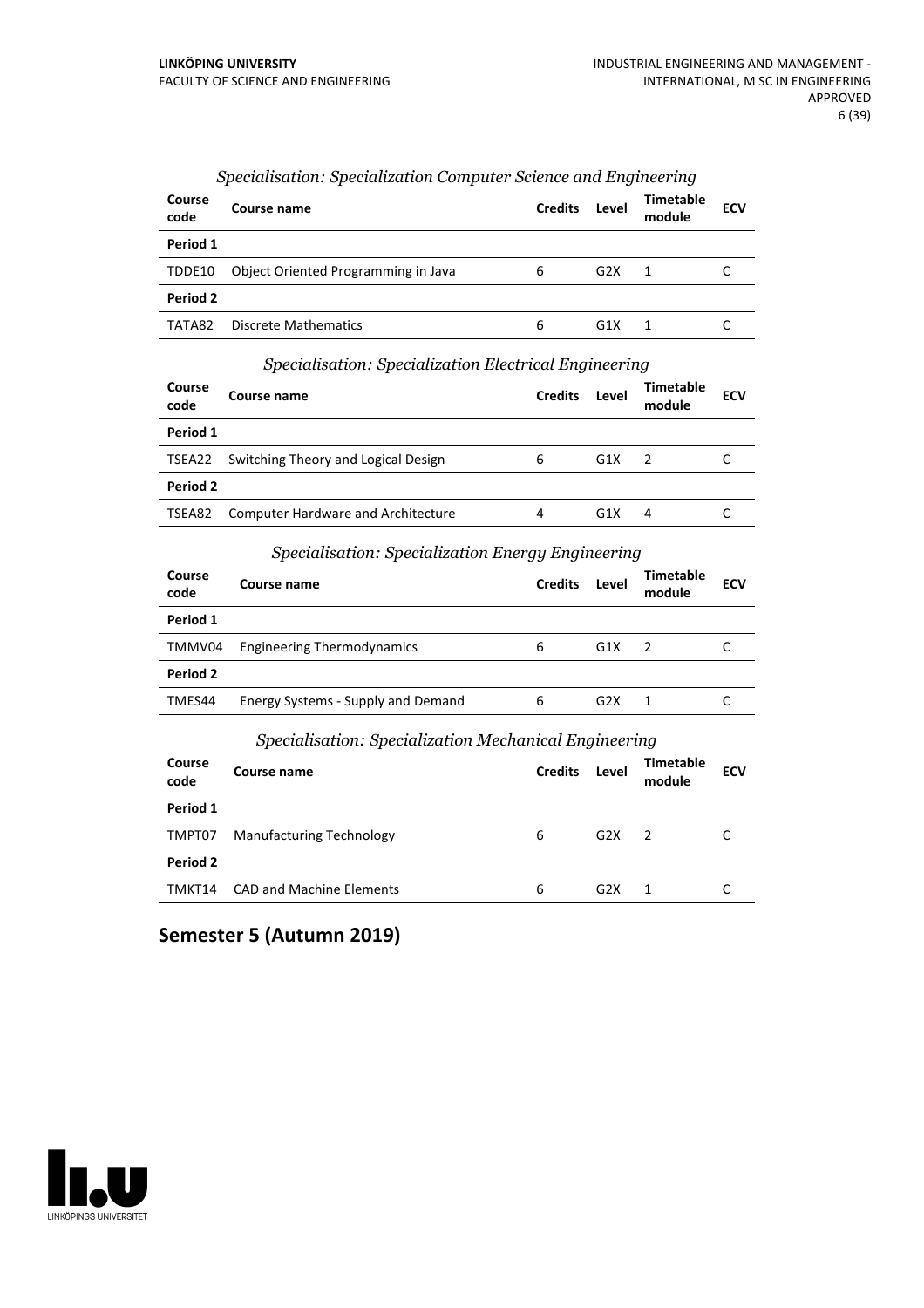| Course<br>code  | Course name                                       | <b>Credits</b> | Level            | <b>Timetable</b><br>module   | <b>ECV</b> |
|-----------------|---------------------------------------------------|----------------|------------------|------------------------------|------------|
| Period 1        |                                                   |                |                  |                              |            |
| TPPE13          | <b>Production and Operations Management</b>       | 6              | G <sub>2</sub> X | $\mathbf{1}$                 | C          |
| TSRT22          | <b>Automatic Control</b>                          | 6              | G <sub>2</sub> X | 4                            | C          |
| TDDE18          | Programming C++                                   | $6*$           | G2X              | 2                            | E          |
| TDDE22          | Data Structures and Algorithms                    | 6              | G <sub>2</sub> X | 3                            | E          |
| <b>TEIO91</b>   | <b>Project Management</b>                         | $6*$           | G <sub>2</sub> X | $\overline{\phantom{a}}$     | E          |
| <b>TFBI22</b>   | Cell Biology and Microbial Processes              | 6              | G1X              | 3                            | E          |
| TMHL22          | <b>Solid Mechanics</b>                            | 6              | G2X              | 3                            | E          |
| TMKM86          | <b>Engineering Materials</b>                      | $6*$           | G2X              | 4                            | E          |
| TMMV11          | <b>Fluid Mechanics and Heat Transfer</b>          | 6              | G2X              | $\overline{2}$               | E          |
| TMMV57          | Applied Energy Engineering                        | $6*$           | G2X              | 3                            | E          |
| TSDT84          | Signals and Systems, and Transform Theory         | $8*$           | G2X              | 4                            | E          |
| TSEA52          | Switching Theory and Logical Design               | $6*$           | G1X              | 2                            | E          |
| TSTE95          | Electronics                                       | 4              | G1X              | 3                            | Е          |
| <b>Period 2</b> |                                                   |                |                  |                              |            |
| TEIO04          | <b>Project Management</b>                         | 6              | G <sub>2</sub> X | 2                            | C          |
| NBIB45          | Principles in Physiology and Ethics               | 6              | G1X              | $\mathbf{1}$                 | E          |
| TDDE18          | Programming C++                                   | $6*$           | G2X              | 1                            | E          |
| TDTS10          | <b>Computer Architecture</b>                      | 6              | G1X              | 3                            | E          |
| TEIM03          | <b>Intercultural Communication</b>                | 4              | G1X              | 4                            | Е          |
| <b>TEIO91</b>   | <b>Project Management</b>                         | $6*$           | G <sub>2</sub> X | $\qquad \qquad \blacksquare$ | E          |
| TKMJ35          | Industrial Ecology                                | 6              | G2X              | 3                            | Е          |
| TKMJ39          | <b>Resource Efficient Products and Production</b> | 6              | G <sub>2</sub> X | $\mathbf{1}$                 | E          |
| TMKM86          | <b>Engineering Materials</b>                      | $6*$           | G <sub>2</sub> X | 4                            | E          |
| TMMI46          | <b>Industrial Automation</b>                      | 6              | G <sub>2</sub> X | 3                            | E          |
| TMMV57          | Applied Energy Engineering                        | $6*$           | G2X              | 3                            | E          |
| TSDT84          | Signals and Systems, and Transform Theory         | 8*             | G2X              | 3                            | Е          |
| TSEA52          | Switching Theory and Logical Design               | $6*$           | G1X              | 4                            | E          |

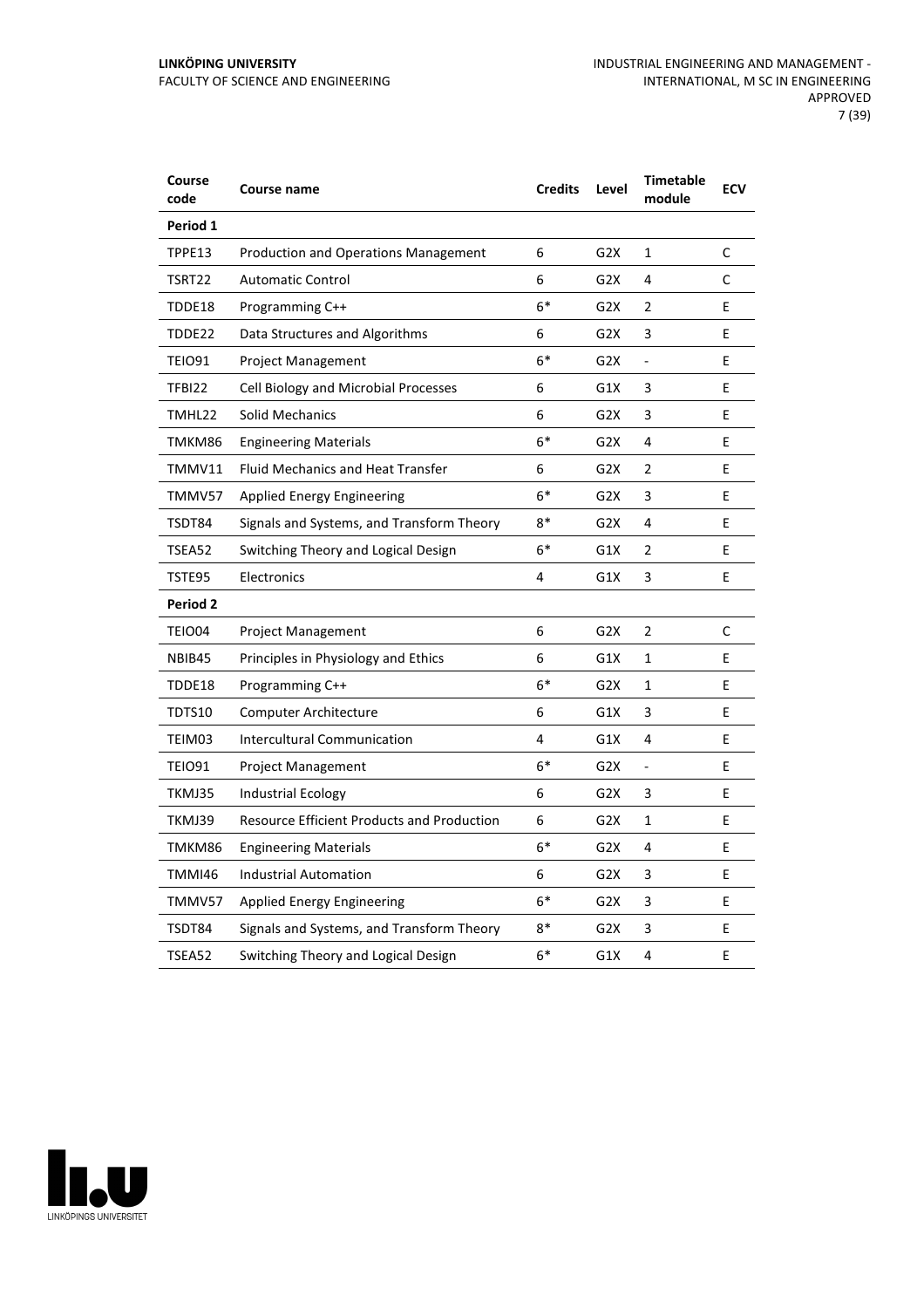| Course<br>code | Course name                          | <b>Credits</b> | Level            | <b>Timetable</b><br>module | <b>ECV</b> |
|----------------|--------------------------------------|----------------|------------------|----------------------------|------------|
| Period 1       |                                      |                |                  |                            |            |
| TFBI22         | Cell Biology and Microbial Processes | 6              | G1X              | 3                          |            |
| Period 2       |                                      |                |                  |                            |            |
| NBIB45         | Principles in Physiology and Ethics  | 6              | G1X              | -1                         |            |
| TKMJ35         | <b>Industrial Ecology</b>            | 6              | G <sub>2</sub> X | 3                          |            |

#### *Specialisation: Specialization Biotechnical Engineering*

*Specialisation: Specialization Computer Science and Engineering*

| Course<br>code | Course name                         | <b>Credits</b> | Level | <b>Timetable</b><br>module | <b>ECV</b> |
|----------------|-------------------------------------|----------------|-------|----------------------------|------------|
| Period 1       |                                     |                |       |                            |            |
| TSEA52         | Switching Theory and Logical Design | $6*$           | G1X   | $\overline{2}$             |            |
| TDDE22         | Data Structures and Algorithms      | 6              | G2X   | 3                          | F          |
| Period 2       |                                     |                |       |                            |            |
| TDTS10         | <b>Computer Architecture</b>        | 6              | G1X   | 3                          |            |
| TSEA52         | Switching Theory and Logical Design | 6*             | G1X   | 4                          |            |

#### *Specialisation: Specialization Electrical Engineering*

| Course<br>code | Course name                               | <b>Credits</b> | Level | <b>Timetable</b><br>module | <b>ECV</b> |
|----------------|-------------------------------------------|----------------|-------|----------------------------|------------|
| Period 1       |                                           |                |       |                            |            |
| TDDE18         | Programming C++                           | $6*$           | G2X   | $\mathcal{P}$              |            |
| TSDT84         | Signals and Systems, and Transform Theory | 8*             | G2X   | 4                          |            |
| TSTE95         | Electronics                               | 4              | G1X   | 3                          | Е          |
| Period 2       |                                           |                |       |                            |            |
| TDDE18         | Programming C++                           | $6*$           | G2X   | 1                          |            |
| TSDT84         | Signals and Systems, and Transform Theory | 8*             | G2X   | 3                          |            |

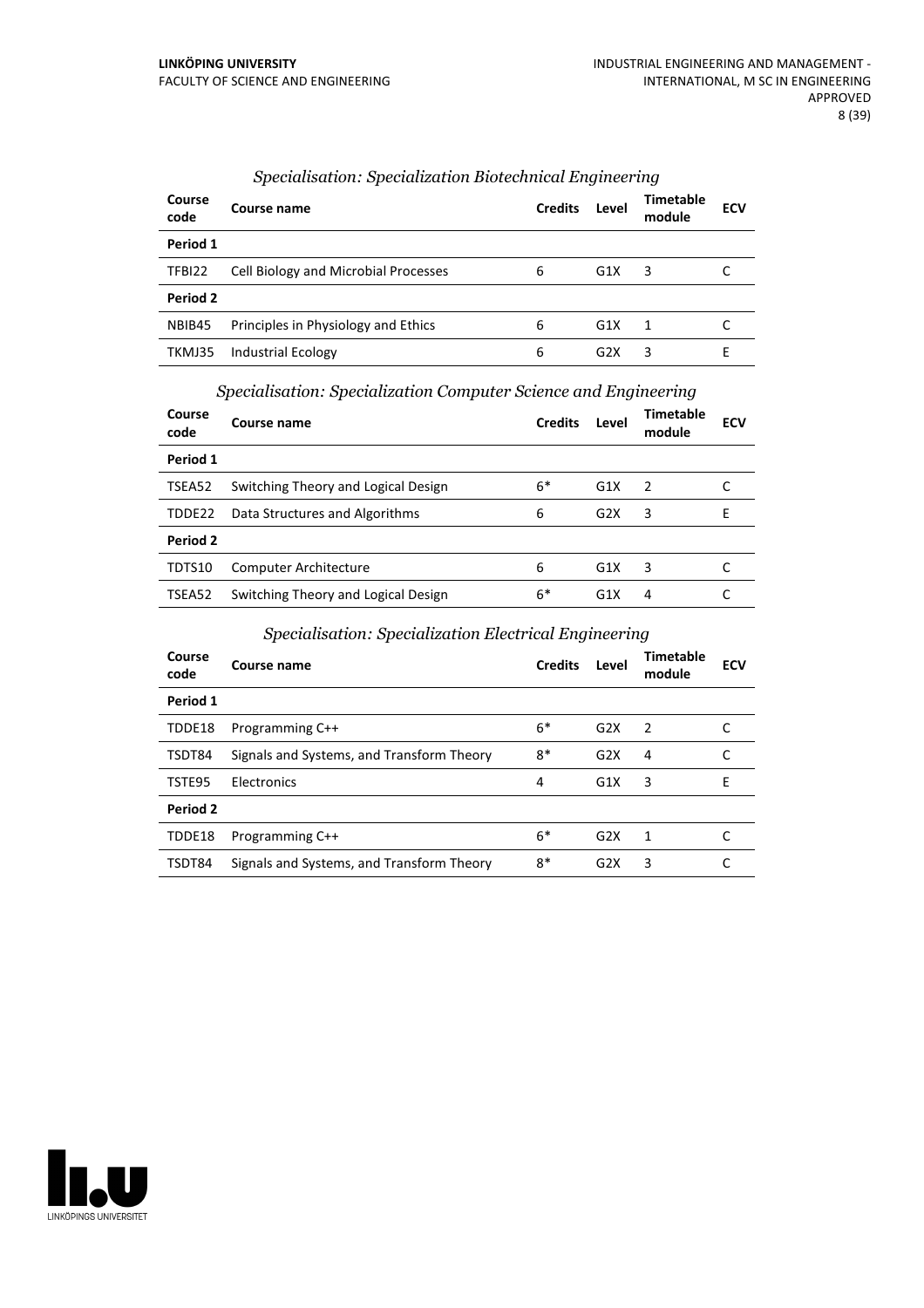| Course<br>code  | Course name                                       | <b>Credits</b> | Level            | <b>Timetable</b><br>module | <b>ECV</b> |
|-----------------|---------------------------------------------------|----------------|------------------|----------------------------|------------|
| Period 1        |                                                   |                |                  |                            |            |
| TMMV11          | <b>Fluid Mechanics and Heat Transfer</b>          | 6              | G2X              | $\overline{2}$             |            |
| TMMV57          | <b>Applied Energy Engineering</b>                 | $6*$           | G2X              | 3                          |            |
| <b>Period 2</b> |                                                   |                |                  |                            |            |
| TMMV57          | <b>Applied Energy Engineering</b>                 | $6*$           | G2X              | 3                          |            |
| TKMJ39          | <b>Resource Efficient Products and Production</b> | 6              | G <sub>2</sub> X | 1                          | F          |

#### *Specialisation: Specialization Energy Engineering*

#### *Specialisation: Specialization Mechanical Engineering*

| Course<br>code | . .<br>Course name           | <b>Credits</b> | $\cdot$<br>Level | $\cdot$<br><b>Timetable</b><br>module | <b>ECV</b> |
|----------------|------------------------------|----------------|------------------|---------------------------------------|------------|
| Period 1       |                              |                |                  |                                       |            |
| TMHL22         | <b>Solid Mechanics</b>       | 6              | G2X              | 3                                     | C          |
| TMKM86         | <b>Engineering Materials</b> | $6*$           | G2X              | 4                                     | C          |
| Period 2       |                              |                |                  |                                       |            |
| TMKM86         | <b>Engineering Materials</b> | $6*$           | G2X              | 4                                     |            |
| TMMI46         | <b>Industrial Automation</b> | 6              | G2X              | 3                                     | Е          |

**Semester 6 (Spring 2020)**

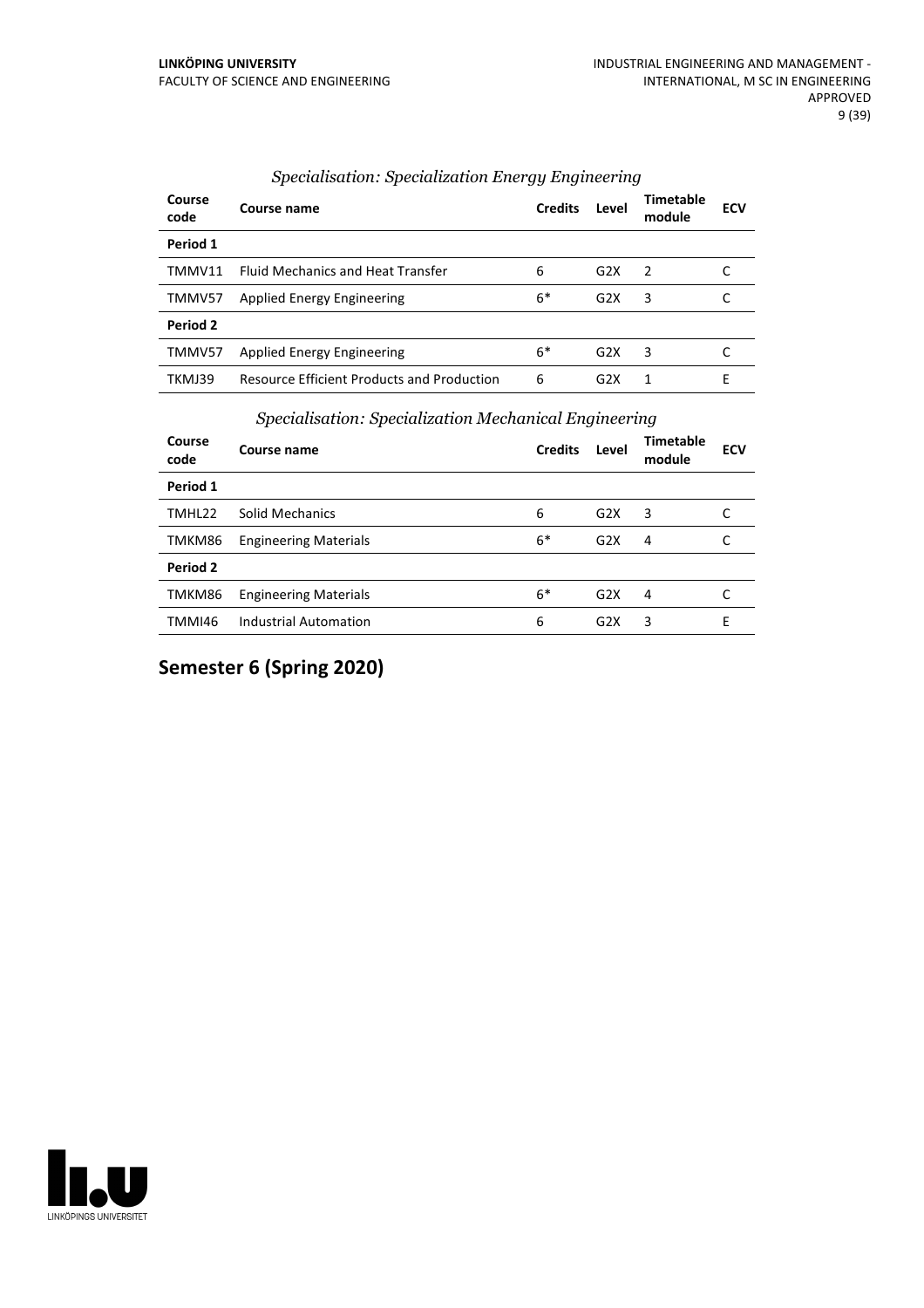| Course<br>code  | <b>Course name</b>                                                       | <b>Credits</b> | Level | <b>Timetable</b><br>module | <b>ECV</b> |
|-----------------|--------------------------------------------------------------------------|----------------|-------|----------------------------|------------|
| Period 1        |                                                                          |                |       |                            |            |
| TEIM32          | <b>Industrial Marketing</b>                                              | 6              | G2X   | 4                          | C          |
| TDDD81          | Database Technology                                                      | $6*$           | G2X   | $\overline{2}$             | E          |
| TDDD83          | Computer Engineering - Bachelor Project                                  | $18*$          | G2X   | 1/3                        | E          |
| TFBI23          | Ecology and the Environment                                              | 6              | G1X   | 3                          | E          |
| TFBI24          | Biotechnology - Bachelor Project                                         | $18*$          | G2X   | $\overline{2}$             | E          |
| TMMV04          | <b>Engineering Thermodynamics</b>                                        | 6              | G1X   | $\overline{2}$             | E          |
| TMMV16          | Energy Engineering - Bachelor Project                                    | $18*$          | G2X   | 3                          | E          |
| TMMV58          | Modelling and Simulation of Energy and Heat<br><b>Transfer Processes</b> | 6              | G2X   | $\mathbf{1}$               | E          |
| TMPS32          | Mechanical Engineering - Bachelor Project                                | $18*$          | G2X   | 3                          | E          |
| TSBB18          | <b>Embedded Perception Systems</b>                                       | 6              | G2X   | 3                          | E          |
| TSEA56          | Electronics Engineering - Bachelor Project                               | $16*$          | G2X   | $\overline{2}$             | E          |
| <b>Period 2</b> |                                                                          |                |       |                            |            |
| TDDD12          | Database Technology                                                      | 6              | G2X   | 4                          | E          |
| TDDD81          | Database Technology                                                      | $6*$           | G2X   | 4                          | E          |
| TDDD83          | Computer Engineering - Bachelor Project                                  | $18*$          | G2X   | 1/3                        | F          |
| TFBI24          | Biotechnology - Bachelor Project                                         | $18*$          | G2X   | 2/3/4                      | E          |
| TMMV16          | Energy Engineering - Bachelor Project                                    | 18*            | G2X   | 3                          | E          |
| TMPS32          | Mechanical Engineering - Bachelor Project                                | $18*$          | G2X   | 3                          | E          |
| TSEA56          | Electronics Engineering - Bachelor Project                               | $16*$          | G2X   | $\frac{1}{2}$              | E          |
| <b>TSKS10</b>   | Signals, Information and Communication                                   | 4              | G2X   | 3                          | E          |
| TPTE06          | <b>Industrial Placement</b>                                              | 6              | G1X   | $\overline{a}$             | v          |

## *Specialisation: Specialization Biotechnical Engineering*

| Course<br>code | Course name                      | <b>Credits</b> | Level | <b>Timetable</b><br>module | <b>ECV</b> |
|----------------|----------------------------------|----------------|-------|----------------------------|------------|
| Period 1       |                                  |                |       |                            |            |
| TFBI23         | Ecology and the Environment      | 6              | G1X   | 3                          |            |
| TFBI24         | Biotechnology - Bachelor Project | $18*$          | G2X   | $\mathcal{P}$              | F          |
| Period 2       |                                  |                |       |                            |            |
| TFBI24         | Biotechnology - Bachelor Project | $18*$          | G2X   | 2/3/4                      | F          |

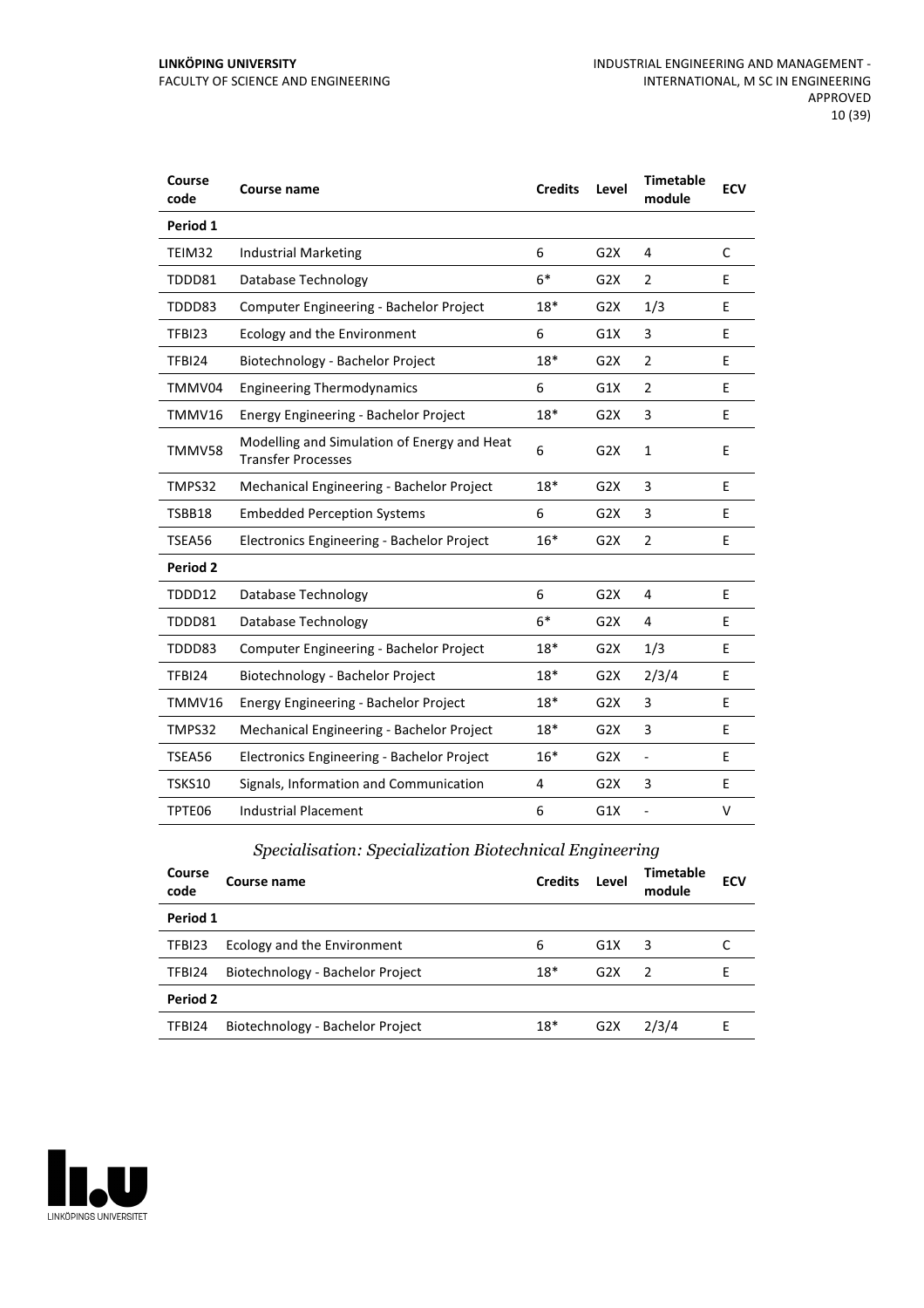| Course<br>code | Course name                             | <b>Credits</b> | Level | Timetable<br>module | <b>ECV</b> |
|----------------|-----------------------------------------|----------------|-------|---------------------|------------|
| Period 1       |                                         |                |       |                     |            |
| TDDD81         | Database Technology                     | $6*$           | G2X   | 2                   | F          |
| TDDD83         | Computer Engineering - Bachelor Project | $18*$          | G2X   | 1/3                 | F          |
| Period 2       |                                         |                |       |                     |            |
| TDDD12         | Database Technology                     | 6              | G2X   | 4                   |            |
| TDDD81         | Database Technology                     | $6*$           | G2X   | 4                   | F          |
| TDDD83         | Computer Engineering - Bachelor Project | $18*$          | G2X   | 1/3                 | E          |

#### *Specialisation: Specialization Computer Science and Engineering*

#### *Specialisation: Specialization Electrical Engineering*

| Course<br>code  | Course name                                | <b>Credits</b> | Level | Timetable<br>module | <b>ECV</b> |
|-----------------|--------------------------------------------|----------------|-------|---------------------|------------|
| Period 1        |                                            |                |       |                     |            |
| TSBB18          | <b>Embedded Perception Systems</b>         | 6              | G2X   | 3                   |            |
| TSEA56          | Electronics Engineering - Bachelor Project | $16*$          | G2X   | 2                   | F          |
| <b>Period 2</b> |                                            |                |       |                     |            |
| TSKS10          | Signals, Information and Communication     | 4              | G2X   | 3                   |            |
| TSEA56          | Electronics Engineering - Bachelor Project | $16*$          | G2X   |                     | ۲          |

#### *Specialisation: Specialization Energy Engineering*

| Course<br>code | Course name                                                              | <b>Credits</b> | Level            | Timetable<br>module | <b>ECV</b> |
|----------------|--------------------------------------------------------------------------|----------------|------------------|---------------------|------------|
| Period 1       |                                                                          |                |                  |                     |            |
| TMMV58         | Modelling and Simulation of Energy and Heat<br><b>Transfer Processes</b> | 6              | G2X              | 1                   |            |
| TMMV16         | Energy Engineering - Bachelor Project                                    | $18*$          | G2X              | 3                   | F          |
| Period 2       |                                                                          |                |                  |                     |            |
| TMMV16         | Energy Engineering - Bachelor Project                                    | $18*$          | G <sub>2</sub> X | 3                   | F          |

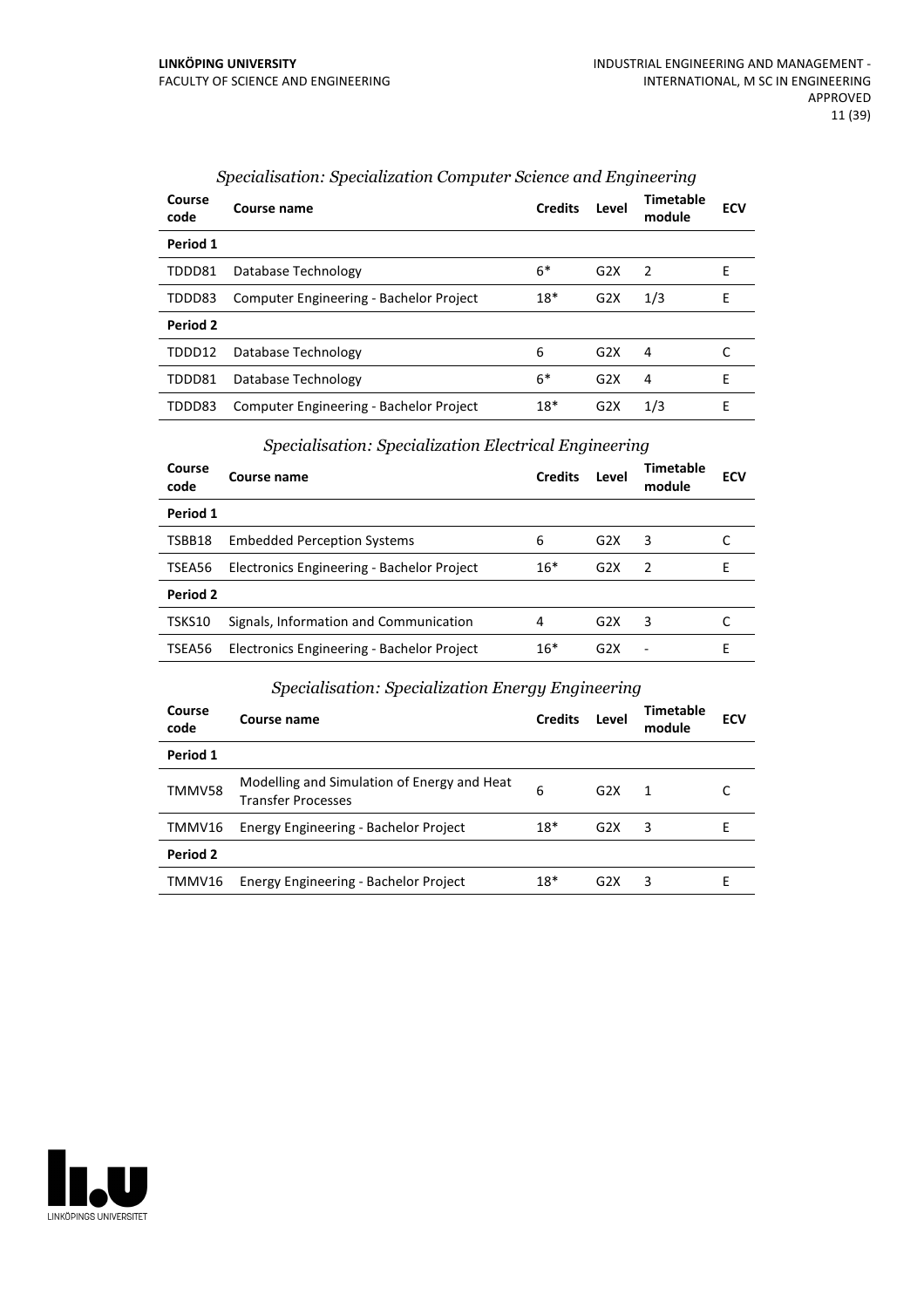| Course<br>code | Course name                               | <b>Credits</b> | Level            | Timetable<br>module | <b>ECV</b> |
|----------------|-------------------------------------------|----------------|------------------|---------------------|------------|
| Period 1       |                                           |                |                  |                     |            |
| TMMV04         | <b>Engineering Thermodynamics</b>         | 6              | G1X              | 2                   |            |
| TMPS32         | Mechanical Engineering - Bachelor Project | $18*$          | G2X              | 3                   |            |
| Period 2       |                                           |                |                  |                     |            |
| TMPS32         | Mechanical Engineering - Bachelor Project | $18*$          | G <sub>2</sub> X | 3                   | F          |

#### *Specialisation: Specialization Mechanical Engineering*

## **Semester 7 (Autumn 2020)**

| Course<br>code | Course name                                                                     | <b>Credits</b> | Level | <b>Timetable</b><br>module | <b>ECV</b> |
|----------------|---------------------------------------------------------------------------------|----------------|-------|----------------------------|------------|
| Period 1       |                                                                                 |                |       |                            |            |
| TEIK18         | Chinese for Engineers III                                                       | $6*$           | G2X   | $\overline{a}$             | C          |
| TAMS32         | <b>Stochastic Processes</b>                                                     | 6              | A1X   | $\mathbf{1}$               | E          |
| TAMS46         | Probability Theory, Second Course                                               | 6              | A1X   | 3                          | E          |
| TANA21         | <b>Scientific Computing</b>                                                     | 6              | G1X   | 3                          | E          |
| TAOP34         | Large Scale Optimization                                                        | 6              | A1X   | 3                          | E          |
| TATA34         | Real Analysis, Honours Course                                                   | $6*$           | G2X   | 4                          | E          |
| TATA44         | <b>Vector Analysis</b>                                                          | 4              | G1X   | 1                          | E          |
| TATM38         | Mathematical Models in Biology                                                  | 6              | A1X   | 3                          | E          |
| TDDC17         | Artificial Intelligence                                                         | 6              | G2X   | 3                          | E          |
| TDDC88         | <b>Software Engineering</b>                                                     | $12*$          | A1X   | $\mathbf{1}$               | E          |
| TDDD23         | Design and Programming of Computer Games                                        | 6              | A1X   | $\overline{2}$             | E          |
| TDDD38         | Advanced Programming in C++                                                     | $6*$           | A1X   | $\overline{2}$             | E          |
| TDDD43         | <b>Advanced Data Models and Databases</b>                                       | $6*$           | A1X   | $\overline{2}$             | E          |
| TDDE18         | Programming C++                                                                 | $6*$           | G2X   | $\overline{2}$             | E          |
| <b>TDEI13</b>  | <b>Enterprise Resource Planning Systems:</b><br>Process and Implementation      | 6              | A1X   | $\overline{2}$             | E          |
| <b>TDE172</b>  | Strategy and Digitisation - Technology,<br><b>Standards and Network Effects</b> | 6              | A1X   | 4                          | E          |
| TEIE72         | Corporate Strategies                                                            | 6              | A1X   | 4                          | E          |
| <b>TEIO07</b>  | Project Based Organization and Management                                       | 6              | A1X   | 4                          | E          |
| <b>TEIO90</b>  | <b>Innovation Management</b>                                                    | 6              | A1X   | $\overline{2}$             | E          |
| TETS23         | Purchasing                                                                      | 6              | A1X   | $\overline{2}$             | E          |

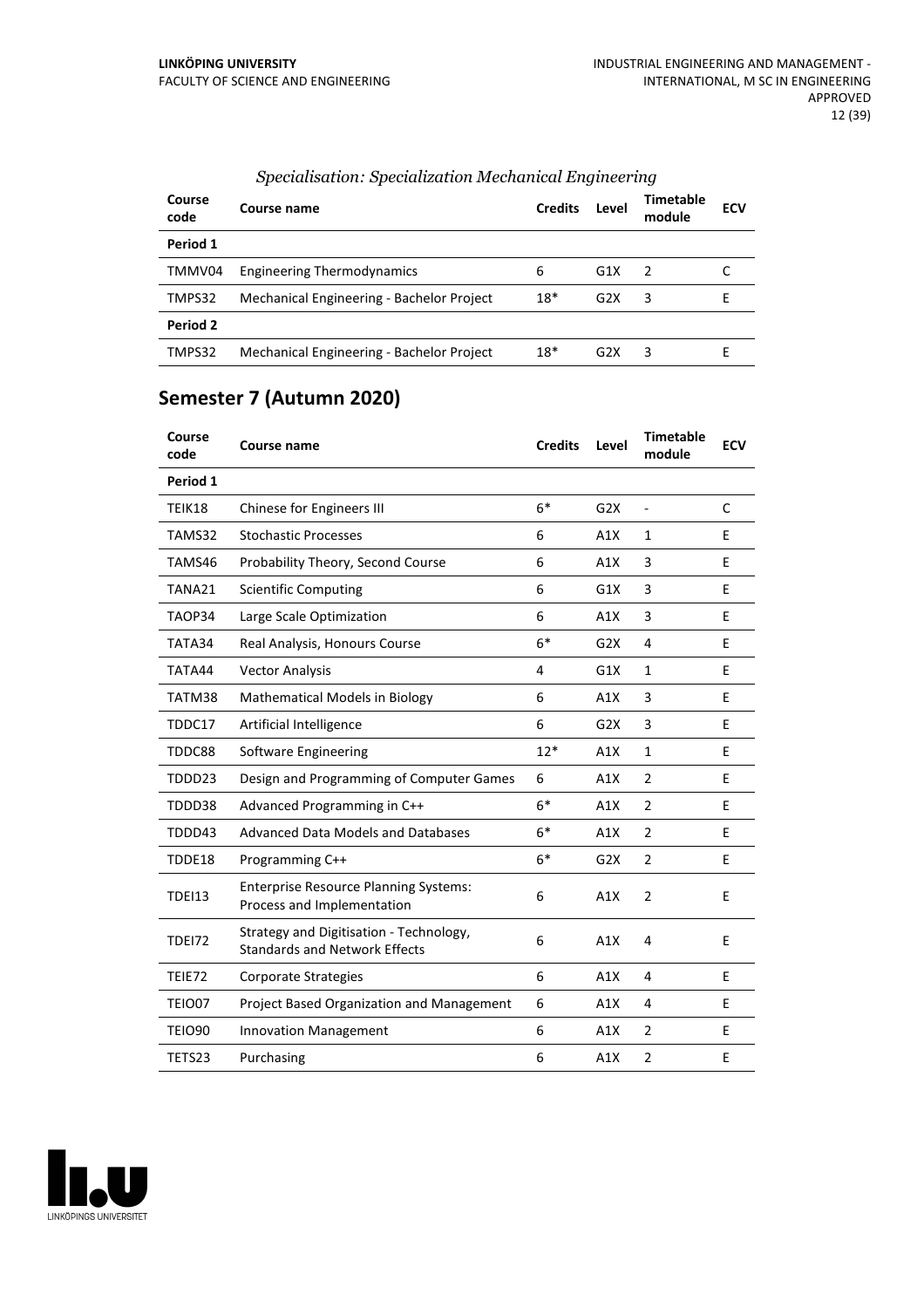| Course<br>code  | Course name                                           | <b>Credits</b> | Level            | <b>Timetable</b><br>module | <b>ECV</b> |
|-----------------|-------------------------------------------------------|----------------|------------------|----------------------------|------------|
| TETS37          | <b>Basics in Logistics Management</b>                 | 6              | G2X              | 4                          | E          |
| TKMJ14          | Large Technical Systems and the Environment           | 6              | A1X              | 4                          | E          |
| TKMJ31          | <b>Biofuels for Transportation</b>                    | 6              | A1X              | $\mathbf{1}$               | E          |
| TKMJ49          | <b>Environmentally Driven Business</b><br>Development | $6*$           | A1X              | 3                          | E          |
| TMES09          | <b>Industrial Energy Systems</b>                      | 6              | A1X              | 2                          | E          |
| TMES27          | Modelling of Energy Systems                           | 6              | A1X              | 3                          | E          |
| TMKM16          | <b>Sustainable Material Selection</b>                 | 6              | A1X              | 4                          | E          |
| TMKT80          | Wood - Material                                       | 6              | G <sub>2</sub> X | $\overline{2}$             | E          |
| TMMV18          | <b>Fluid Mechanics</b>                                | 6              | A1X              | 1                          | E          |
| TMPS33          | <b>Virtual Manufacturing</b>                          | 6              | A1X              | 4                          | E          |
| TMPS35          | <b>Emerging Factory Technologies</b>                  | 6              | A1X              | 3                          | E          |
| TMPT03          | Production Engineering - Continuing Course            | 6              | G2X              | $\overline{2}$             | E          |
| TMQU03          | <b>Quality Management and Engineering</b>             | 6              | G2X              | $\overline{2}$             | E          |
| TPPE16          | <b>Manufacturing Strategies</b>                       | 6              | A1X              | $\overline{2}$             | E          |
| TPPE17          | Corporate Finance                                     | 6              | G2X              | 4                          | E          |
| TSBB06          | Multidimensional Signal Analysis                      | $6*$           | A1X              | $\overline{2}$             | E          |
| TSBB08          | <b>Digital Image Processing</b>                       | 6              | A1X              | 4                          | E          |
| TSDT14          | <b>Signal Theory</b>                                  | 6              | A1X              | $\mathbf{1}$               | E          |
| TSKS01          | <b>Digital Communication</b>                          | $6*$           | A1X              | 4                          | E          |
| <b>TSKS15</b>   | Detection and Estimation of Signals                   | 6              | A1X              | $\overline{2}$             | E          |
| TSRT92          | Modelling and Learning for Dynamical<br>Systems       | 6              | A1X              | 3                          | E          |
| <b>Period 2</b> |                                                       |                |                  |                            |            |
| TEIK18          | Chinese for Engineers III                             | $6*$           | G <sub>2</sub> X |                            | C          |
| NBID31          | Modelling of Biological Systems                       | 6              | A1X              | 3/4                        | Ε          |
| TAOP04          | <b>Mathematical Optimization</b>                      | 6              | A1X              | $\overline{2}$             | E          |
| TATA34          | Real Analysis, Honours Course                         | $6*$           | G2X              | 4                          | E          |
| TATA45          | <b>Complex Analysis</b>                               | 6              | G <sub>2</sub> X | $\mathbf{1}$               | E          |
| TDDC88          | <b>Software Engineering</b>                           | $12*$          | A1X              | $\mathbf{1}$               | E          |
| TDDD07          | Real Time Systems                                     | 6              | A1X              | 4                          | E          |
| TDDD38          | Advanced Programming in C++                           | $6*$           | A1X              | $\overline{\phantom{a}}$   | E          |
| TDDD43          | Advanced Data Models and Databases                    | $6*$           | A1X              | $\overline{2}$             | E          |

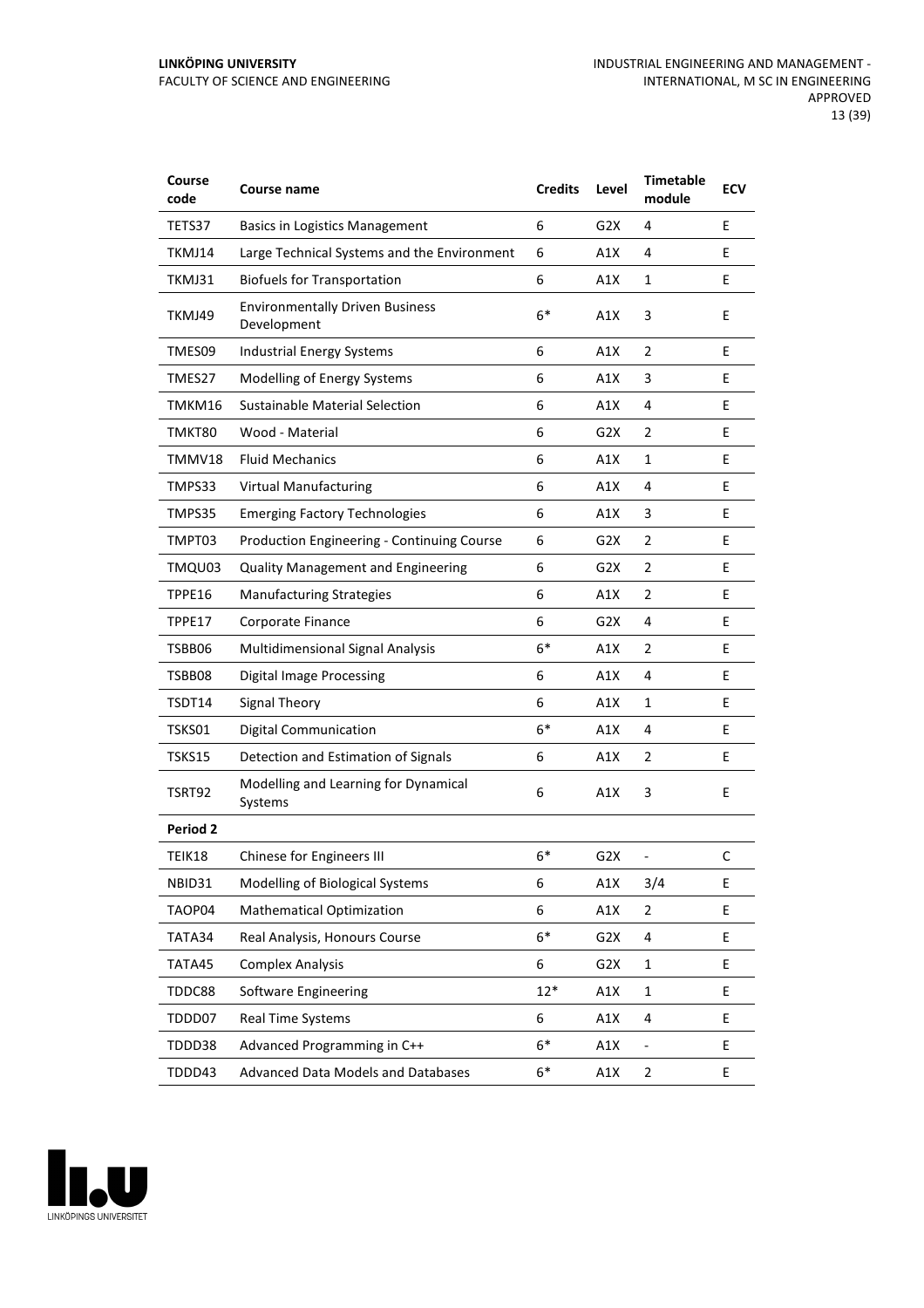| Course<br>code | Course name                                                                       | <b>Credits</b> | Level            | <b>Timetable</b><br>module | <b>ECV</b> |
|----------------|-----------------------------------------------------------------------------------|----------------|------------------|----------------------------|------------|
| TDDE01         | <b>Machine Learning</b>                                                           | 6              | A1X              | 1                          | E          |
| TDDE18         | Programming C++                                                                   | $6*$           | G2X              | 1                          | E          |
| <b>TDEI19</b>  | Management Control                                                                | 6              | A1X              | $\overline{2}$             | E          |
| <b>TDEI21</b>  | Strategic Organisational Application of IT -<br>Workflow and Knowledge Management | 6              | A1X              | 4                          | E          |
| TEIE42         | <b>Industrial Sales Management</b>                                                | 6              | A1X              | 4                          | E          |
| TEIM10         | <b>Industrial Service Development</b>                                             | 6              | A1X              | 2                          | E          |
| TETS27         | <b>Supply Chain Logistics</b>                                                     | 6              | A1X              | $\overline{2}$             | E          |
| TFBI17         | Advanced Project Course in Ecosystem Service<br>Valuation                         | 6              | A1X              |                            | E          |
| TFYA96         | The physics behind technology                                                     | 6              | G <sub>2</sub> X | 4                          | E          |
| TKMJ35         | <b>Industrial Ecology</b>                                                         | 6              | G <sub>2</sub> X | 3                          | E          |
| TKMJ49         | <b>Environmentally Driven Business</b><br>Development                             | $6*$           | A1X              | 3                          | E          |
| TMES17         | <b>Building Energy Systems</b>                                                    | 6              | A1X              | 3                          | E          |
| TMES45         | Energy Planning and Modelling of<br>Communities                                   | 6              | A1X              | 4                          | E          |
| TMHP03         | <b>Engineering Systems Design</b>                                                 | 6              | A1X              | 4                          | E          |
| TMKM90         | <b>Engineering Materials - Deformation and</b><br>Fracture                        | 6              | A1X              | 2                          | E          |
| TMKT71         | <b>Affective Engineering</b>                                                      | 6              | A1X              | $\overline{2}$             | E          |
| TMKU02         | Wood - Realisation                                                                | 6              | G <sub>2</sub> X | $\mathbf{1}$               | E          |
| TMPS22         | <b>Assembly Technology</b>                                                        | 6              | A1X              | 3                          | E          |
| TMPS31         | <b>Sustainable Manufacturing</b>                                                  | 6              | A1X              | 1                          | E          |
| TMQU12         | Lean Production                                                                   | 6              | A1X              | $\overline{2}$             | E          |
| TPPE29         | <b>Financial Markets and Instruments</b>                                          | 6              | A1X              | $\overline{2}$             | E          |
| TPPE76         | <b>Operations Planning and Control</b>                                            | 6              | A1X              | 4                          | E          |
| TSBB06         | Multidimensional Signal Analysis                                                  | $6*$           | A1X              | 3                          | E          |
| TSBB09         | <b>Image Sensors</b>                                                              | 6              | A1X              | 4                          | E.         |
| TSEA81         | <b>Computer Engineering and Real-time Systems</b>                                 | 6              | A1X              | 4                          | E          |
| TSIT02         | <b>Computer Security</b>                                                          | 6              | G <sub>2</sub> X | $\overline{2}$             | E          |
| TSKS01         | <b>Digital Communication</b>                                                      | $6*$           | A1X              | 4                          | E          |
| TSKS33         | Complex networks and big data                                                     | 6              | A1X              | 3                          | E          |
| TSRT78         | <b>Digital Signal Processing</b>                                                  | 6              | A1X              | $\overline{2}$             | E          |

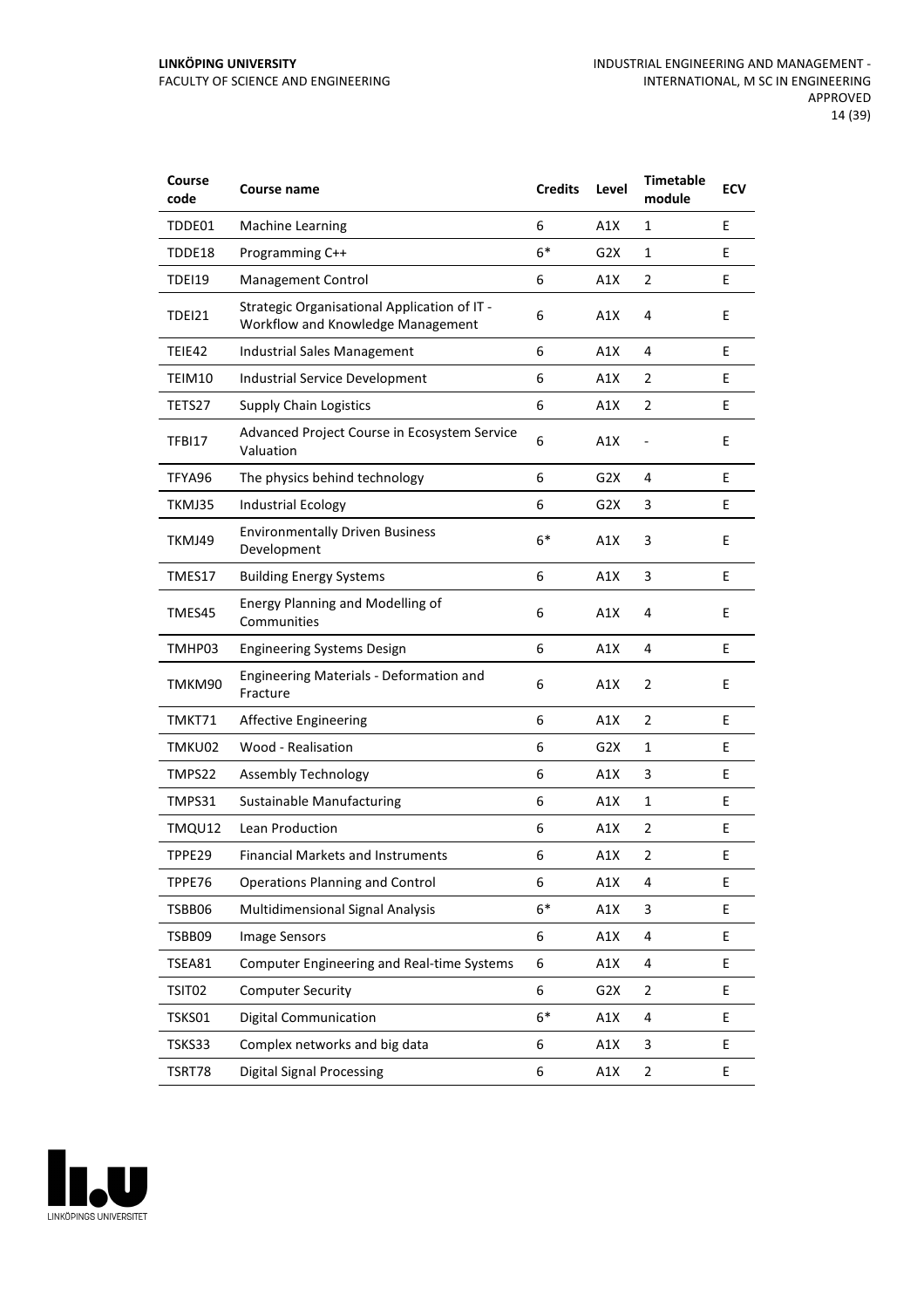| Course<br>code | Course name                                                                       | <b>Credits</b> | Level | Timetable<br>module | <b>ECV</b> |
|----------------|-----------------------------------------------------------------------------------|----------------|-------|---------------------|------------|
| Period 1       |                                                                                   |                |       |                     |            |
| <b>TDE172</b>  | Strategy and Digitisation - Technology,<br><b>Standards and Network Effects</b>   | 6              | A1X   | 4                   |            |
| <b>TDEI13</b>  | <b>Enterprise Resource Planning Systems: Process</b><br>and Implementation        | 6              | A1X   | $\overline{z}$      | Е          |
| Period 2       |                                                                                   |                |       |                     |            |
| <b>TDEI21</b>  | Strategic Organisational Application of IT -<br>Workflow and Knowledge Management | 6              | A1X   | 4                   |            |
| TDEI19         | <b>Management Control</b>                                                         | 6              | A1X   | 2                   | F          |

#### *Specialisation: Master Profile Digitisation and Management*

#### *Specialisation: Master Profile Finance*

| Course<br>code     | Course name                              | <b>Credits</b> | Level | Timetable<br>module | <b>ECV</b> |
|--------------------|------------------------------------------|----------------|-------|---------------------|------------|
| Period 1           |                                          |                |       |                     |            |
| TPPE17             | Corporate Finance                        | 6              | G2X   | 4                   | E          |
| Period 2           |                                          |                |       |                     |            |
| TPPF <sub>29</sub> | <b>Financial Markets and Instruments</b> | 6              | A1X   |                     |            |

#### *Specialisation: Master Profile Industrial Marketing*

| Course<br>code | Course name                    | <b>Credits</b> | Level | Timetable<br>module | <b>ECV</b> |
|----------------|--------------------------------|----------------|-------|---------------------|------------|
| Period 1       |                                |                |       |                     |            |
| TEIE72         | Corporate Strategies           | 6              | A1X   | 4                   | Е          |
| Period 2       |                                |                |       |                     |            |
| TEIE42         | Industrial Sales Management    | 6              | A1X   | 4                   | C/E        |
| TEIM10         | Industrial Service Development | 6              | A1X   |                     | C/E        |

#### *Specialisation: Master Profile Logistics and Supply Chain Management*

| Course<br>code | Course name                           | <b>Credits</b> | Level | <b>Timetable</b><br>module | <b>ECV</b> |
|----------------|---------------------------------------|----------------|-------|----------------------------|------------|
| Period 1       |                                       |                |       |                            |            |
| TETS37         | <b>Basics in Logistics Management</b> | 6              | G2X   | 4                          |            |
| TETS23         | Purchasing                            | 6              | A1X   | $\mathcal{P}$              |            |
| Period 2       |                                       |                |       |                            |            |
| TETS27         | <b>Supply Chain Logistics</b>         | 6              | A1X   |                            | C/E        |

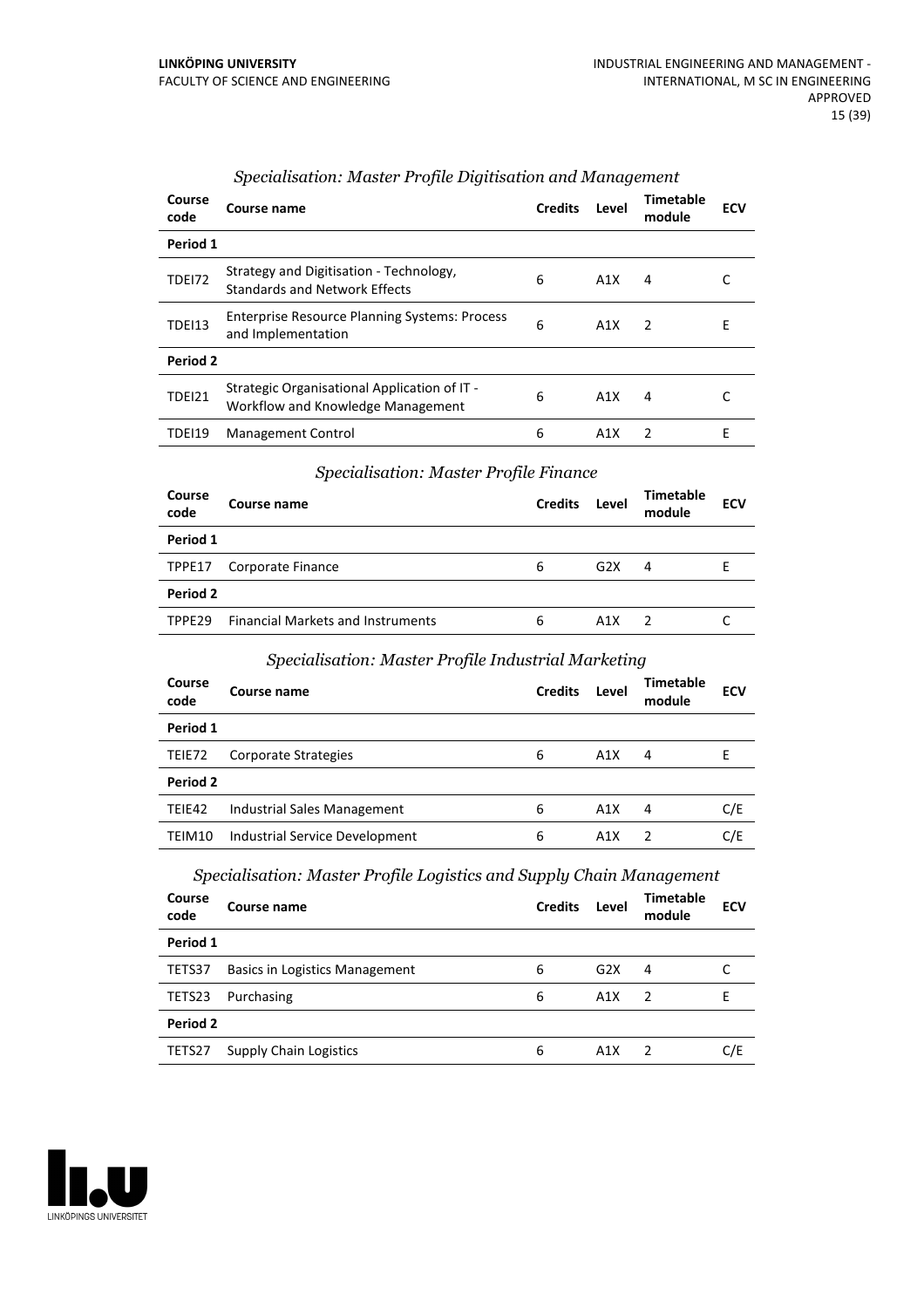| Course<br>code | Course name                     | <b>Credits</b> | Level            | Timetable<br>module | <b>ECV</b> |
|----------------|---------------------------------|----------------|------------------|---------------------|------------|
| Period 1       |                                 |                |                  |                     |            |
| TPPE16         | <b>Manufacturing Strategies</b> | 6              | A1X              | 2                   |            |
| Period 2       |                                 |                |                  |                     |            |
| TPPE76         | Operations Planning and Control | 6              | A <sub>1</sub> X | 4                   |            |

#### *Specialisation: Master Profile Operations Management*

*Specialisation: Master Profile Project, Innovation and Entrepreneurship*

| Course<br>code     | Course name                                        | <b>Credits</b> | Level | Timetable<br>module | <b>ECV</b> |
|--------------------|----------------------------------------------------|----------------|-------|---------------------|------------|
| Period 1           |                                                    |                |       |                     |            |
| TEIO <sub>90</sub> | <b>Innovation Management</b>                       | 6              | A1X   | $\mathcal{P}$       |            |
| TEIO07             | Project Based Organization and Management          | 6              | A1X   | 4                   | F          |
| TKMJ49             | <b>Environmentally Driven Business Development</b> | $6*$           | A1X   | 3                   | F          |
| Period 2           |                                                    |                |       |                     |            |
| TKMJ49             | <b>Environmentally Driven Business Development</b> | $6*$           | A1X   | 3                   | F          |

#### *Specialisation: Master Profile Quality Technology and Management*

| <b>Course</b><br>code | Course name                               | <b>Credits</b> | Level | Timetable<br>module | <b>ECV</b> |
|-----------------------|-------------------------------------------|----------------|-------|---------------------|------------|
| Period 1              |                                           |                |       |                     |            |
| TMQU03                | <b>Quality Management and Engineering</b> | 6              | G2X   | $\overline{z}$      |            |
| Period 2              |                                           |                |       |                     |            |
| TMQU12                | Lean Production                           | 6              | A1X   |                     |            |

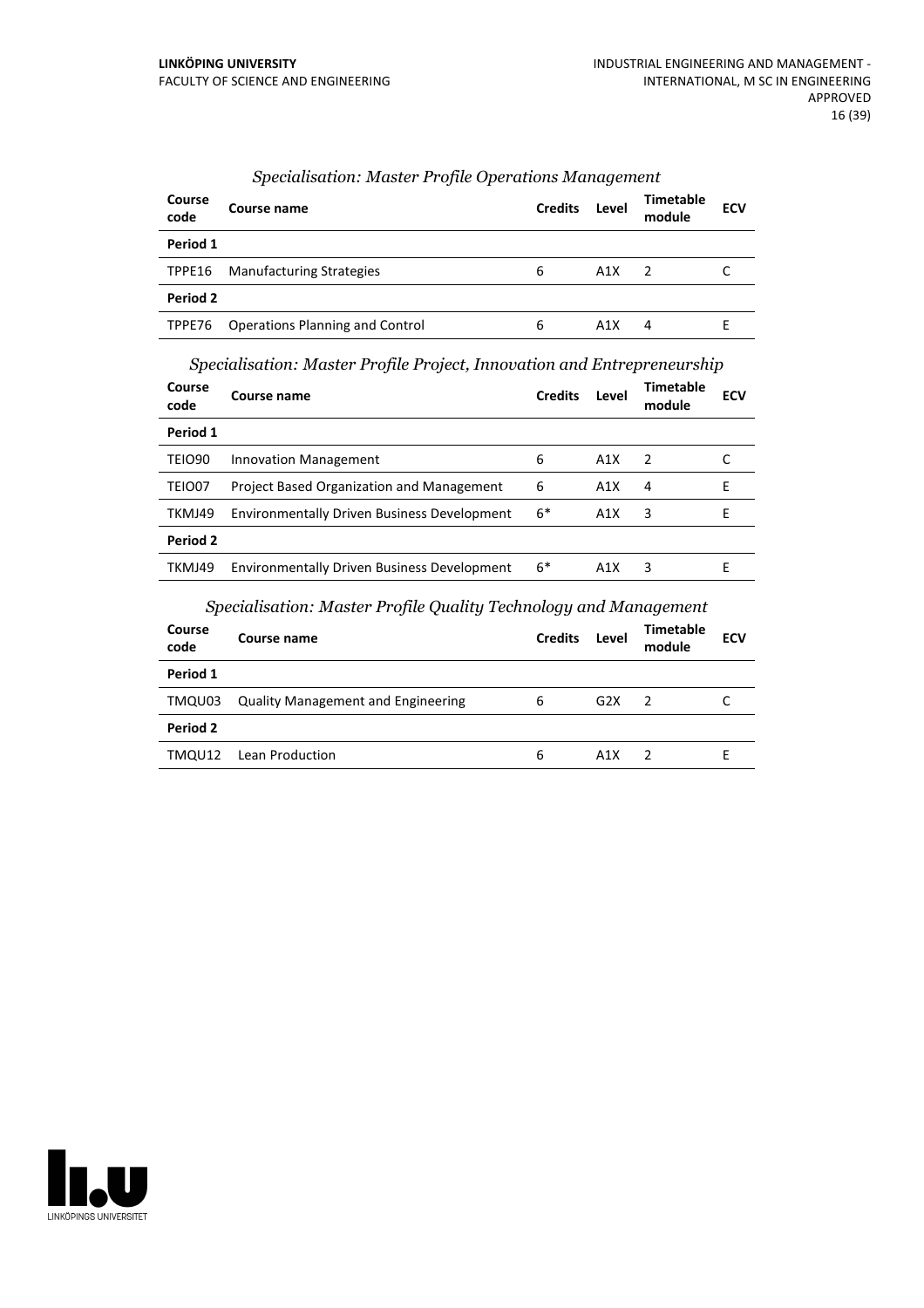| Course<br>code | Course name                                                                       | <b>Credits</b> | Level | <b>Timetable</b><br>module | <b>ECV</b> |
|----------------|-----------------------------------------------------------------------------------|----------------|-------|----------------------------|------------|
| Period 1       |                                                                                   |                |       |                            |            |
| TEIE72         | Corporate Strategies                                                              | 6              | A1X   | 4                          | C          |
| TEIO90         | <b>Innovation Management</b>                                                      | 6              | A1X   | 2                          | E          |
| TKMJ49         | <b>Environmentally Driven Business Development</b>                                | $6*$           | A1X   | 3                          | E          |
| TPPE16         | <b>Manufacturing Strategies</b>                                                   | 6              | A1X   | 2                          | E          |
| Period 2       |                                                                                   |                |       |                            |            |
| TDEI19         | Management Control                                                                | 6              | A1X   | 2                          | C          |
| <b>TDEI21</b>  | Strategic Organisational Application of IT -<br>Workflow and Knowledge Management | 6              | A1X   | 4                          | E          |
| TEIE42         | Industrial Sales Management                                                       | 6              | A1X   | 4                          | E          |
| TKMJ49         | <b>Environmentally Driven Business Development</b>                                | $6*$           | A1X   | 3                          | E          |

#### *Specialisation: Master Profile Strategic Management and Control*

## *Specialisation: Specialization Biotechnical Engineering*

| Course<br>code | Course name                                               | <b>Credits</b> | Level | Timetable<br>module | <b>ECV</b> |
|----------------|-----------------------------------------------------------|----------------|-------|---------------------|------------|
| Period 1       |                                                           |                |       |                     |            |
| TATM38         | <b>Mathematical Models in Biology</b>                     | 6              | A1X   | 3                   | Е          |
| TKMJ31         | <b>Biofuels for Transportation</b>                        | 6              | A1X   | 1                   | E          |
| Period 2       |                                                           |                |       |                     |            |
| NBID31         | Modelling of Biological Systems                           | 6              | A1X   | 3/4                 |            |
| TFBI17         | Advanced Project Course in Ecosystem Service<br>Valuation | 6              | A1X   | Ē,                  | E          |
| TKMJ35         | <b>Industrial Ecology</b>                                 | 6              | G2X   | 3                   | E          |

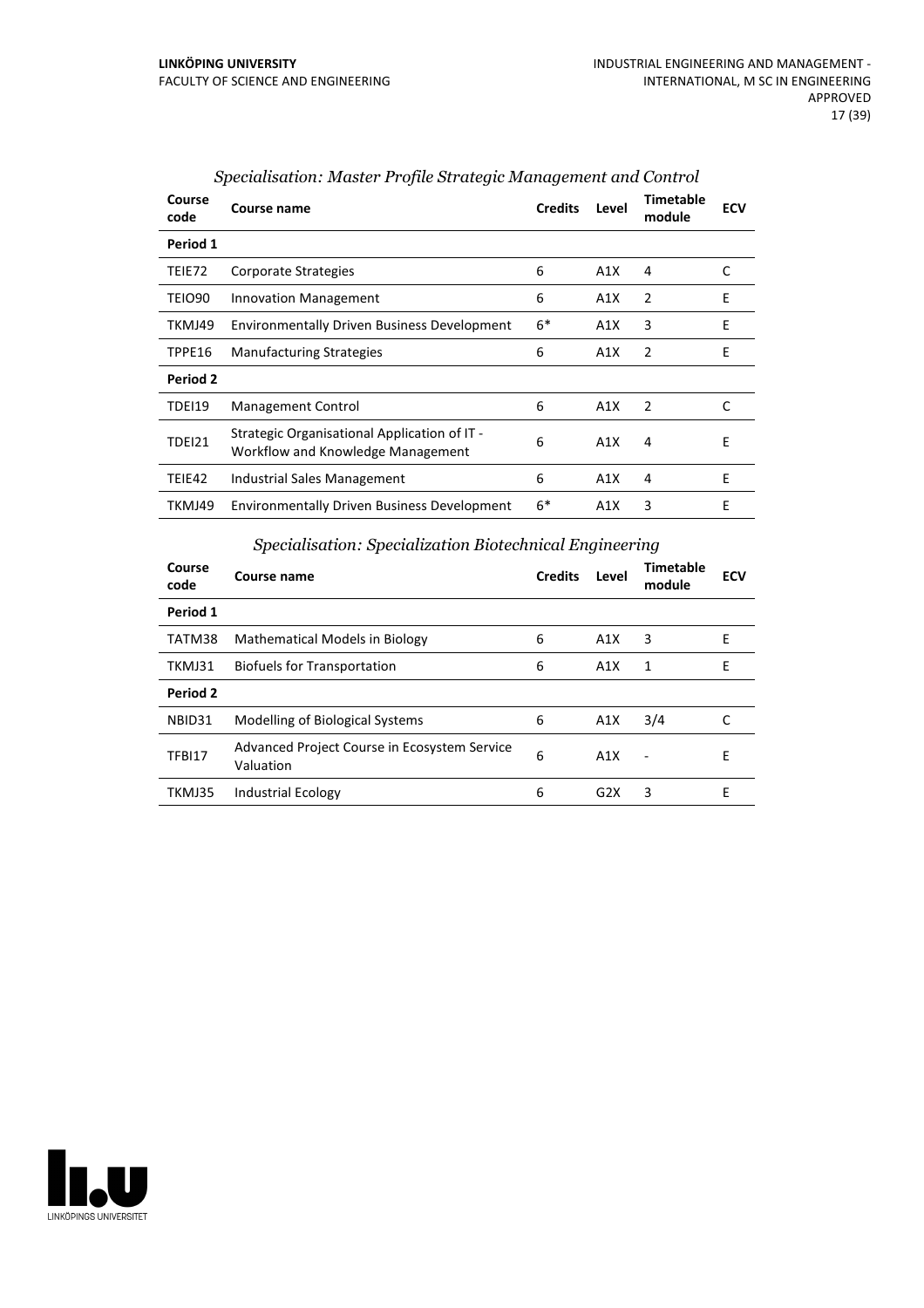| Course<br>code | Course name                              | <b>Credits</b> | Level | <b>Timetable</b><br>module | <b>ECV</b> |
|----------------|------------------------------------------|----------------|-------|----------------------------|------------|
| Period 1       |                                          |                |       |                            |            |
| TDDC88         | Software Engineering                     | $12*$          | A1X   | 1                          | C          |
| TDDC17         | Artificial Intelligence                  | 6              | G2X   | 3                          | E          |
| TDDD23         | Design and Programming of Computer Games | 6              | A1X   | 2                          | E          |
| TDDD38         | Advanced Programming in C++              | $6*$           | A1X   | 2                          | E          |
| TDDE18         | Programming C++                          | $6*$           | G2X   | 2                          | E          |
| Period 2       |                                          |                |       |                            |            |
| TDDC88         | Software Engineering                     | $12*$          | A1X   | $\mathbf{1}$               | C          |
| TDDD38         | Advanced Programming in C++              | $6*$           | A1X   |                            | E          |
| TDDE01         | Machine Learning                         | 6              | A1X   | 1                          | E          |
| TDDE18         | Programming C++                          | $6*$           | G2X   | 1                          | E          |
| TSIT02         | <b>Computer Security</b>                 | 6              | G2X   | 2                          | E          |
| TSKS33         | Complex networks and big data            | 6              | A1X   | 3                          | E          |

#### *Specialisation: Specialization Computer Science and Engineering*

## *Specialisation: Specialization Electrical Engineering*

| Course<br>code  | Course name                                       | <b>Credits</b> | Level | Timetable<br>module | <b>ECV</b> |
|-----------------|---------------------------------------------------|----------------|-------|---------------------|------------|
| Period 1        |                                                   |                |       |                     |            |
| TSBB06          | <b>Multidimensional Signal Analysis</b>           | $6*$           | A1X   | $\overline{2}$      | F          |
| TSBB08          | <b>Digital Image Processing</b>                   | 6              | A1X   | 4                   | E          |
| TSDT14          | Signal Theory                                     | 6              | A1X   | 1                   | E          |
| TSKS01          | Digital Communication                             | $6*$           | A1X   | 4                   | E          |
| TSKS15          | Detection and Estimation of Signals               | 6              | A1X   | $\overline{2}$      | E          |
| TSRT92          | Modelling and Learning for Dynamical Systems      | 6              | A1X   | 3                   | E          |
| <b>Period 2</b> |                                                   |                |       |                     |            |
| TSBB06          | <b>Multidimensional Signal Analysis</b>           | $6*$           | A1X   | 3                   | E          |
| TSBB09          | Image Sensors                                     | 6              | A1X   | 4                   | E          |
| TSEA81          | <b>Computer Engineering and Real-time Systems</b> | 6              | A1X   | 4                   | E          |
| TSIT02          | <b>Computer Security</b>                          | 6              | G2X   | $\overline{2}$      | E          |
| TSKS01          | <b>Digital Communication</b>                      | $6*$           | A1X   | 4                   | E          |
| TSKS33          | Complex networks and big data                     | 6              | A1X   | 3                   | E          |
| TSRT78          | Digital Signal Processing                         | 6              | A1X   | $\overline{2}$      | E          |

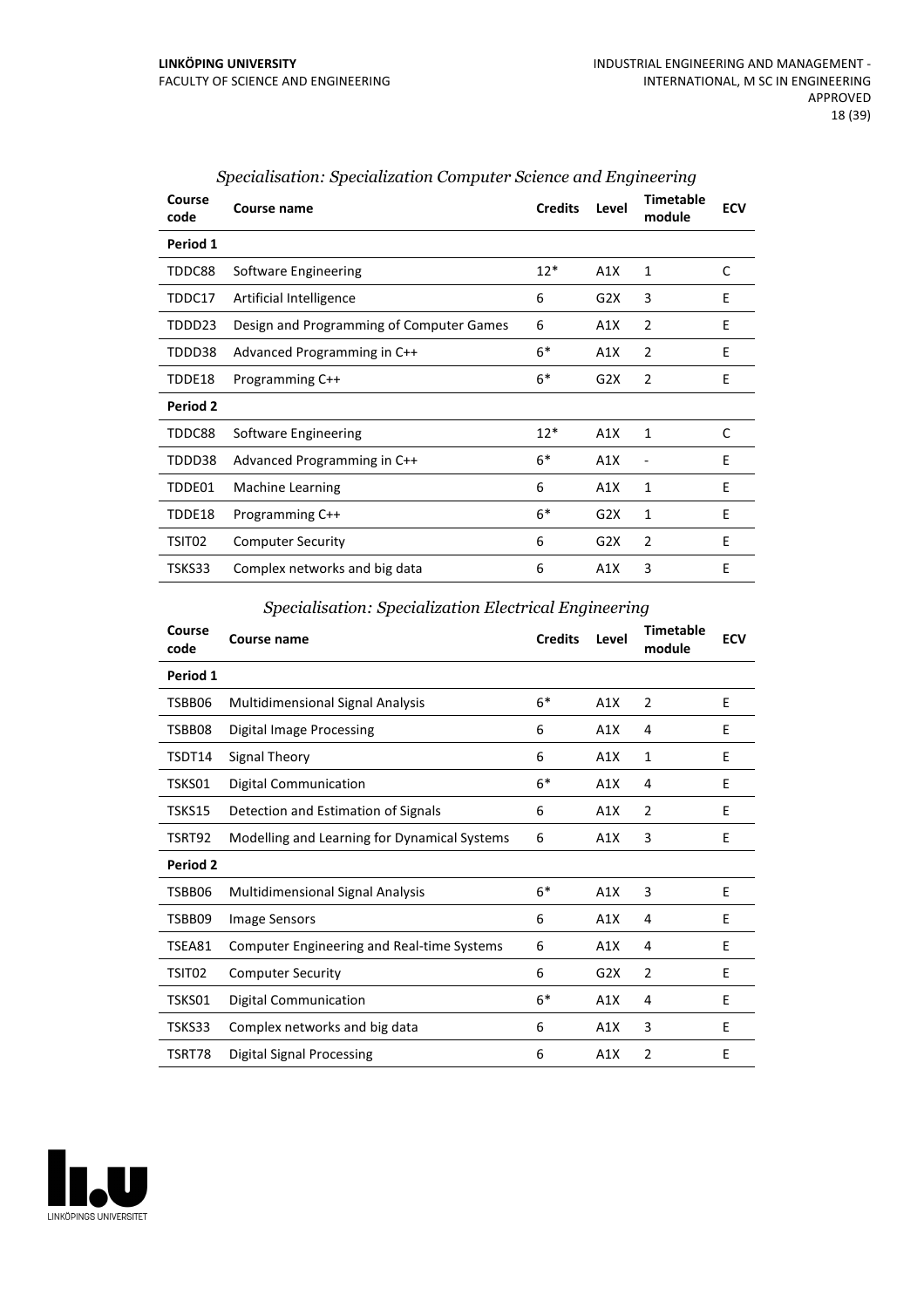| Course<br>code | Course name                                     | <b>Credits</b> | Level | Timetable<br>module | <b>ECV</b> |
|----------------|-------------------------------------------------|----------------|-------|---------------------|------------|
| Period 1       |                                                 |                |       |                     |            |
| TKMJ14         | Large Technical Systems and the Environment     | 6              | A1X   | 4                   | E          |
| TMES09         | Industrial Energy Systems                       | 6              | A1X   | 2                   | E          |
| TMES27         | Modelling of Energy Systems                     | 6              | A1X   | 3                   | E          |
| TMMV18         | <b>Fluid Mechanics</b>                          | 6              | A1X   | 1                   | F          |
| Period 2       |                                                 |                |       |                     |            |
| TMES17         | <b>Building Energy Systems</b>                  | 6              | A1X   | 3                   | Е          |
| TMES45         | Energy Planning and Modelling of<br>Communities | 6              | A1X   | 4                   | E          |

#### *Specialisation: Specialization Energy Engineering*

#### *Specialisation: Specialization Mechanical Engineering*

| Course<br>code | Course name                                                | <b>Credits</b> | Level | <b>Timetable</b><br>module | <b>ECV</b> |
|----------------|------------------------------------------------------------|----------------|-------|----------------------------|------------|
| Period 1       |                                                            |                |       |                            |            |
| TANA21         | <b>Scientific Computing</b>                                | 6              | G1X   | 3                          | E          |
| TMKM16         | Sustainable Material Selection                             | 6              | A1X   | 4                          | E          |
| TMKT80         | Wood - Material                                            | 6              | G2X   | $\overline{2}$             | E          |
| TMPS33         | <b>Virtual Manufacturing</b>                               | 6              | A1X   | 4                          | E          |
| TMPS35         | <b>Emerging Factory Technologies</b>                       | 6              | A1X   | 3                          | E          |
| TMPT03         | <b>Production Engineering - Continuing Course</b>          | 6              | G2X   | 2                          | E          |
| Period 2       |                                                            |                |       |                            |            |
| TMHP03         | <b>Engineering Systems Design</b>                          | 6              | A1X   | 4                          | E          |
| TMKM90         | <b>Engineering Materials - Deformation and</b><br>Fracture | 6              | A1X   | $\overline{2}$             | E          |
| TMKT71         | Affective Engineering                                      | 6              | A1X   | $\overline{2}$             | E          |
| TMKU02         | Wood - Realisation                                         | 6              | G2X   | 1                          | E          |
| TMPS22         | Assembly Technology                                        | 6              | A1X   | 3                          | E          |
| TMPS31         | <b>Sustainable Manufacturing</b>                           | 6              | A1X   | 1                          | E          |

## **Semester 8 (Spring 2021)**

| Course<br>code | Course name | <b>Credits</b> | Level | Timetable<br>module | <b>ECV</b> |  |
|----------------|-------------|----------------|-------|---------------------|------------|--|
| Period 1       |             |                |       |                     |            |  |

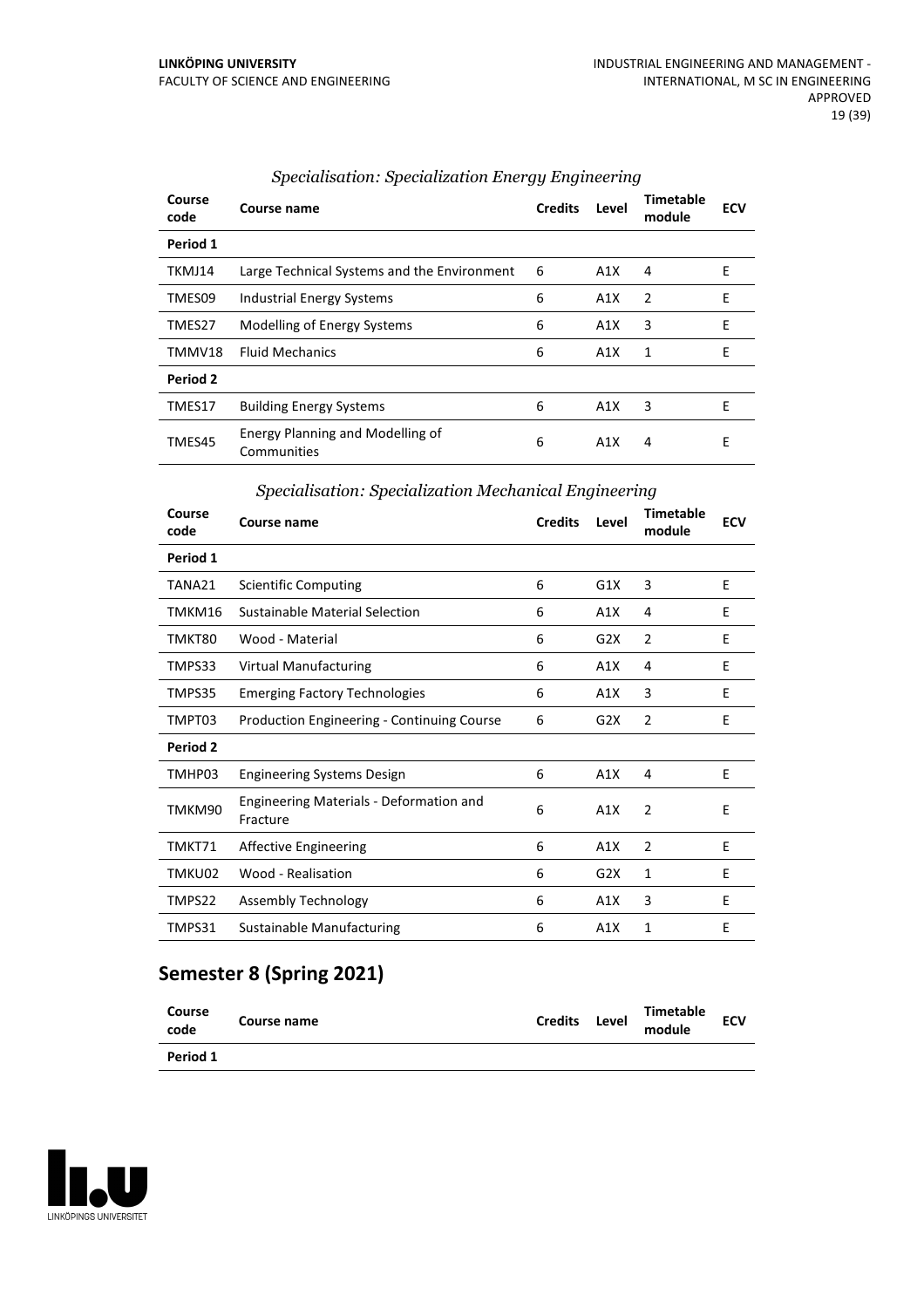| Course<br>code | Course name                                                                    | <b>Credits</b> | Level            | <b>Timetable</b><br>module | <b>ECV</b> |
|----------------|--------------------------------------------------------------------------------|----------------|------------------|----------------------------|------------|
| TEIE06         | <b>Corporate Planning</b>                                                      | $6*$           | A1X              |                            | C          |
| NBIB35         | <b>Environmental Management</b>                                                | 6              | G1X              | 2/3/4                      | E          |
| TAMS29         | Stochastic Processes Applied to Financial<br>Models                            | 6              | A1X              | 3                          | E          |
| TATA53         | Linear Algebra, Honours Course                                                 | $6*$           | G <sub>2</sub> X | $\blacksquare$             | E          |
| TBMI26         | Neural Networks and Learning Systems                                           | 6              | A1X              | 2                          | E          |
| TDDB68         | <b>Concurrent Programming and Operating</b><br>Systems                         | 6              | G2X              | 3                          | E          |
| TDDD17         | Information Security, Second Course                                            | $6*$           | A1X              | 4                          | E          |
| TDDD20         | Design and Analysis of Algorithms                                              | 6              | A1X              | 3                          | E          |
| TDDD38         | Advanced Programming in C++                                                    | $6*$           | A1X              | $\overline{2}$             | E          |
| TDDD41         | Data Mining - Clustering and Association<br>Analysis                           | 6              | A1X              | 3                          | E          |
| TDDD57         | Physical Interaction and Game Programming                                      | 6              | A1X              | $\mathbf{1}$               | E          |
| TDDD75         | Effect-Driven Development and Human-<br>Centered Design of Interactive Systems | 6              | G <sub>2</sub> X | 3                          | E          |
| TDDD97         | Web Programming                                                                | 6              | G <sub>2</sub> X | 3                          | E          |
| TDDE46         | Software Quality                                                               | $6*$           | A1X              | 2                          | E          |
| TDEI71         | Digitisation, Business Ecologies and Business<br>Models                        | 6              | A1X              | 4                          | E          |
| TDTS04         | <b>Computer Networks and Distributed Systems</b>                               | 8              | G <sub>2</sub> X | $\overline{2}$             | E          |
| TEIE88         | Computer Law                                                                   | 4              | G1X              | $\mathbf{1}$               | E          |
| TEIM09         | <b>International Business</b>                                                  | 6              | A1X              | $\overline{2}$             | Е          |
| <b>TEIO13</b>  | Leadership and Organizational Change                                           | 6              | A1X              | 4                          | E          |
| TETS57         | Logistics Analysis                                                             | 6              | A1X              | 2                          | E          |
| TFYA45         | <b>Biotechnology Project</b>                                                   | $6*$           | A1X              | Ē,                         | E          |
| TFYA62         | Introduction to Biosensor Technology                                           | 6              | G <sub>2</sub> X | 4                          | E          |
| TFYA85         | Alternative Energy Sources and their<br>Applications                           | 6              | G <sub>2</sub> X | 4                          | E          |
| TGTU91         | Oral and Written Communication                                                 | 6              | G1X              | $\overline{2}$             | E.         |
| TGTU94         | <b>Technology and Ethics</b>                                                   | 6              | G1X              | $\mathbf{1}$               | E          |
| TKMJ10         | <b>Industrial Ecology</b>                                                      | 6              | A1X              | $\mathbf{1}$               | E          |
| TKMJ47         | <b>Environmental Systems Analysis</b>                                          | $6*$           | A1X              | 3                          | E          |

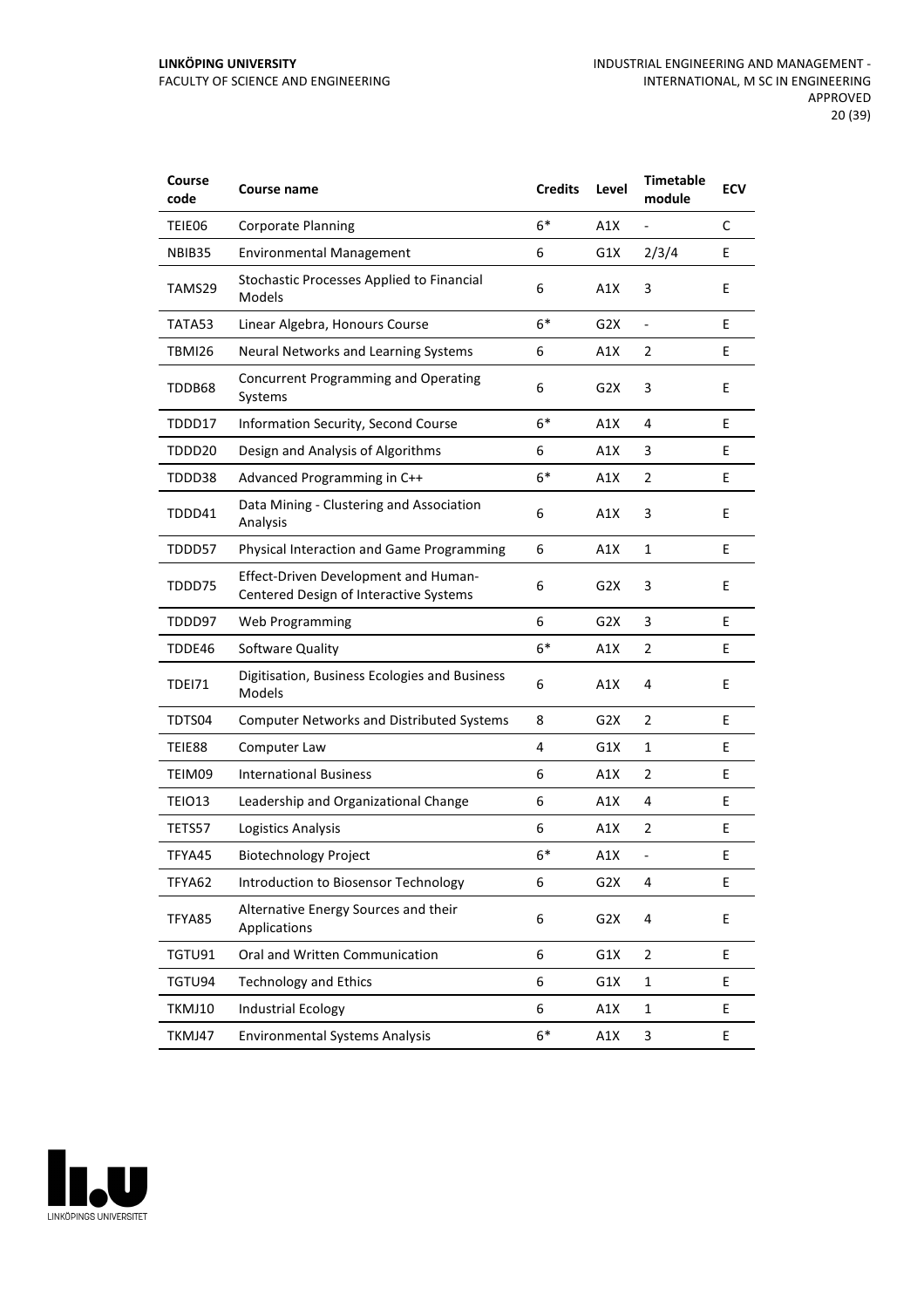| Course<br>code  | Course name                                                         | <b>Credits</b> | Level            | <b>Timetable</b><br>module | <b>ECV</b> |
|-----------------|---------------------------------------------------------------------|----------------|------------------|----------------------------|------------|
| TMES43          | Analysis and Modelling of Industrial Energy<br>Systems              | 6              | A1X              | $\mathbf{1}$               | E          |
| TMKA04          | Wood - Innovation                                                   | 6              | A1X              | 1                          | Е          |
| TMKT48          | Design Optimization                                                 | 6              | A1X              | 3                          | E          |
| TMKT74          | <b>Advanced CAD</b>                                                 | 6              | A1X              | 4                          | E          |
| TMMS21          | Mechatronics                                                        | 6              | G2X              | 1                          | E          |
| TMPS42          | <b>Production System Automation</b>                                 | 6              | A1X              | 1                          | E          |
| TMQU31          | <b>Statistical Quality Control</b>                                  | 6              | A1X              | 2                          | E          |
| TPPE32          | <b>Financial Risk Management</b>                                    | 6              | A1X              | 2                          | E          |
| TPPE78          | Quantitative Models and Analysis in<br><b>Operations Management</b> | 6              | A1X              | $\mathbf{1}$               | E          |
| TSBK07          | <b>Computer Graphics</b>                                            | $6*$           | A1X              | 4                          | E          |
| TSBK08          | Data Compression                                                    | 6              | A1X              | 2                          | Е          |
| TSKS13          | <b>Wireless Communications</b>                                      | 6              | A1X              | 4                          | E          |
| TSRT07          | <b>Industrial Control Systems</b>                                   | 6              | A1X              | 2                          | E          |
| TSRT09          | <b>Control Theory</b>                                               | 6              | A1X              | 3                          | E          |
| TSTE27          | Analog and Discrete-Time Integrated Circuits                        | 6              | A1X              | 3                          | E          |
| TVCB11          | <b>Cellbiological Methodology</b>                                   | 6              | G2X              | 1/4                        | E          |
| <b>Period 2</b> |                                                                     |                |                  |                            |            |
| TEIE06          | <b>Corporate Planning</b>                                           | $6*$           | A1X              | $\overline{a}$             | C          |
| TATA53          | Linear Algebra, Honours Course                                      | $6*$           | G <sub>2</sub> X | $\overline{\phantom{0}}$   | E          |
| TDDC78          | Programming of Parallel Computers - Methods<br>and Tools            | 6              | A1X              | 3                          | E          |
| TDDD17          | Information Security, Second Course                                 | $6*$           | A1X              | 4                          | E          |
| TDDD27          | <b>Advanced Web Programming</b>                                     | 6              | A1X              | 3                          | E          |
| TDDD38          | Advanced Programming in C++                                         | 6*             | A1X              | ÷                          | E          |
| TDDE07          | <b>Bayesian Learning</b>                                            | 6              | A1X              | 2                          | E.         |
| TDDE31          | <b>Big Data Analytics</b>                                           | 6              | A1X              | 3                          | E          |
| TDDE41          | Software Architectures                                              | 6              | A1X              | $\mathbf 1$                | E          |
| TDDE46          | Software Quality                                                    | $6*$           | A1X              | $\overline{2}$             | E          |
| <b>TDEI35</b>   | <b>Strategy and Management Control</b>                              | 6              | A1X              | $\overline{2}$             | E          |
| TEAE13          | Civil and Commercial Law                                            | 6              | G1X              | $\overline{2}$             | E          |
| TEIM07          | <b>Industrial Market Research</b>                                   | 6              | A1X              | $\overline{2}$             | E          |

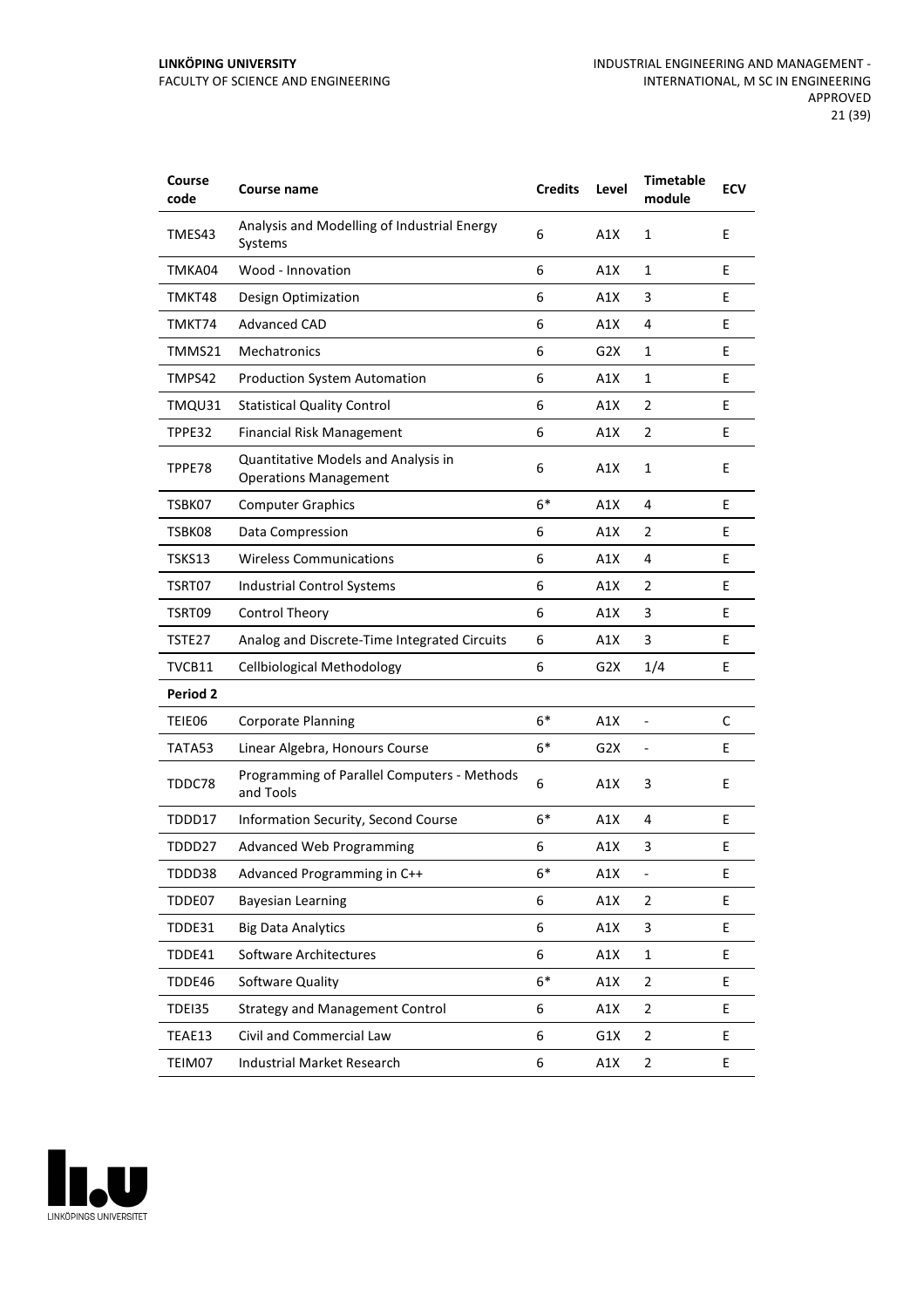| Course<br>code | Course name                                                | <b>Credits</b> | Level | <b>Timetable</b><br>module | <b>ECV</b> |
|----------------|------------------------------------------------------------|----------------|-------|----------------------------|------------|
| TEIO06         | Innovative Entrepreneurship                                | 6              | A1X   | 2                          | E          |
| TEIO41         | <b>Corporate Social Responsibility</b>                     | 6              | A1X   | 3                          | F.         |
| TETS36         | Sustainable Logistics Systems                              | 6              | A1X   | 4                          | E          |
| TETS56         | Logistics and Quality in Health Care                       | 6              | A1X   | 2                          | E          |
| TFYA45         | <b>Biotechnology Project</b>                               | $6*$           | A1X   | $\blacksquare$             | E          |
| TGTU95         | Philosophy of Science and Technology                       | 6              | G1X   | 4                          | E          |
| TKMJ47         | <b>Environmental Systems Analysis</b>                      | $6*$           | A1X   | $\overline{2}$             | E          |
| TMES21         | <b>Industrial Energy Systems</b>                           | 6              | A1X   | 3                          | E          |
| TMES41         | Strategic Development of Sustainable Energy<br>Systems     | 6              | A1X   | 2                          | E          |
| TMHL24         | Solid Mechanics - Design Criteria                          | 6              | G2X   | $\mathbf{1}$               | E          |
| TMKT57         | <b>Product Modelling</b>                                   | 6              | A1X   | 3                          | E          |
| TMKT77         | System Safety                                              | 6              | A1X   | 4                          | E          |
| TMKT83         | Small Scale Renewable Energy Conversion                    | 6              | A1X   | 4                          | E          |
| TMME11         | Road Vehicle Dynamics                                      | 6              | A1X   | $\mathbf{1}$               | E          |
| TMPS27         | <b>Production Systems</b>                                  | 6              | A1X   | 3                          | E          |
| TMQU04         | Six Sigma Quality                                          | 6              | A1X   | $\overline{2}$             | E          |
| TMQU13         | <b>Customer Focused Product and Service</b><br>Development | 6              | A1X   | 4                          | E          |
| TPPE33         | Portfolio Management                                       | 6              | A1X   | $\overline{2}$             | E          |
| TPPE74         | Design and Development of Manufacturing<br>Operations      | 6              | A1X   | 4                          | E          |
| TSBK02         | Image and Audio Coding                                     | 6              | A1X   | 4                          | E          |
| TSBK07         | <b>Computer Graphics</b>                                   | $6*$           | A1X   | $\mathbf{1}$               | E          |
| TSFS06         | Diagnosis and Supervision                                  | 6              | A1X   | $\mathbf{1}$               | E          |
| TSKS14         | <b>Multiple Antenna Communications</b>                     | 6              | A1X   | 3                          | E          |
| TSKS16         | <b>Signal Processing for Communications</b>                | 6              | A1X   | $\mathbf{1}$               | E          |
| TSRT14         | <b>Sensor Fusion</b>                                       | 6              | A1X   | $\overline{2}$             | E          |

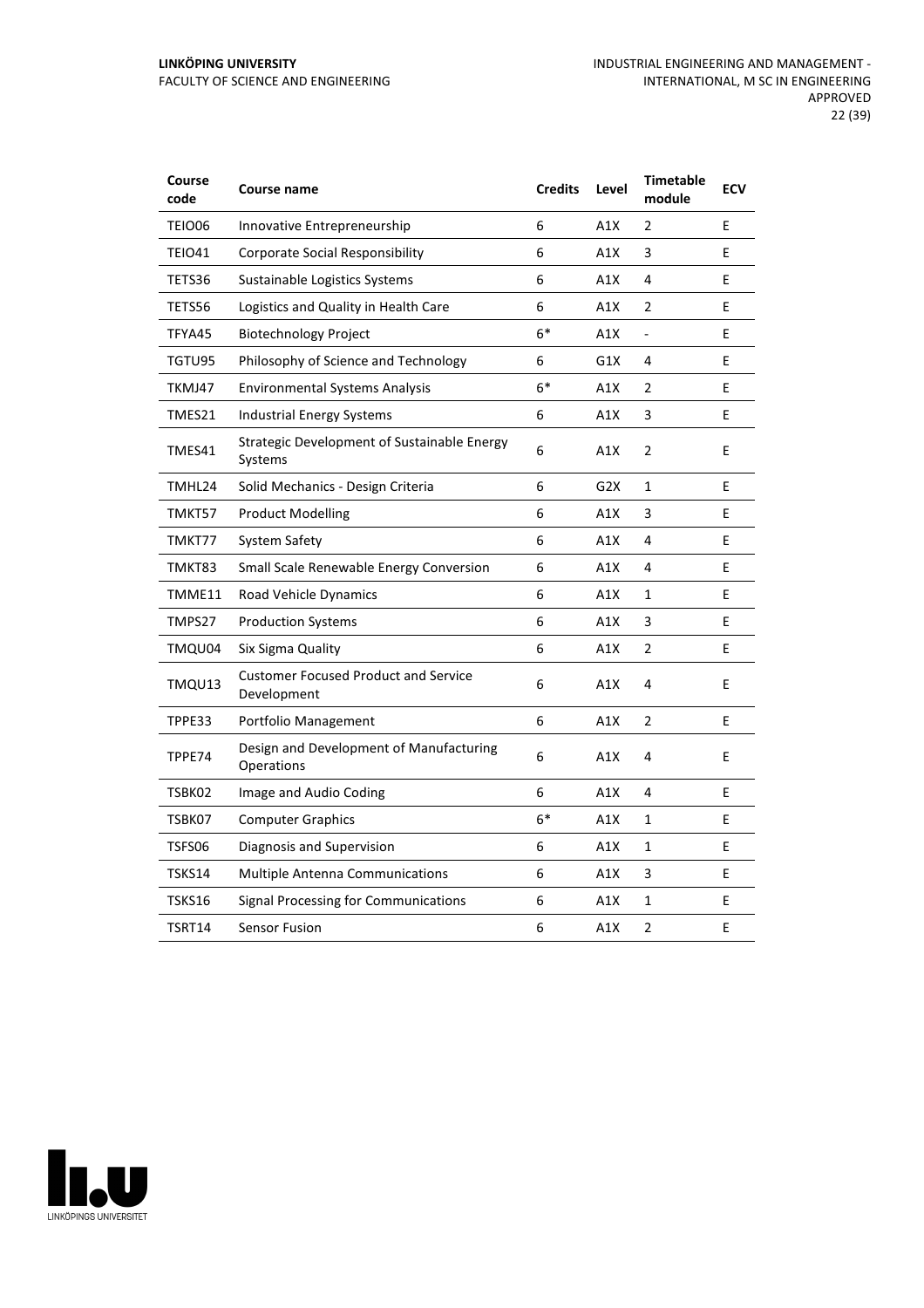| Course<br>code | Course name                                                    | <b>Credits</b> | Level | Timetable<br>module | <b>ECV</b> |  |  |
|----------------|----------------------------------------------------------------|----------------|-------|---------------------|------------|--|--|
| Period 1       |                                                                |                |       |                     |            |  |  |
| <b>TDEI71</b>  | Digitisation, Business Ecologies and Business<br><b>Models</b> | 6              | A1X   | 4                   |            |  |  |
| Period 2       |                                                                |                |       |                     |            |  |  |
| TDEI35         | <b>Strategy and Management Control</b>                         | 6              | A1X   |                     |            |  |  |

#### *Specialisation: Master Profile Digitisation and Management*

#### *Specialisation: Master Profile Finance*

| Course<br>code | Course name                      | <b>Credits</b> | Level | <b>Timetable</b><br>module | <b>ECV</b> |
|----------------|----------------------------------|----------------|-------|----------------------------|------------|
| Period 1       |                                  |                |       |                            |            |
|                | TPPE32 Financial Risk Management | 6              | A1X   |                            |            |
| Period 2       |                                  |                |       |                            |            |
|                | TPPE33 Portfolio Management      | 6              | A1X   |                            |            |

#### *Specialisation: Master Profile Industrial Marketing*

| Course<br>code | Course name                   | <b>Credits</b> | Level            | <b>Timetable</b><br>module | <b>ECV</b> |
|----------------|-------------------------------|----------------|------------------|----------------------------|------------|
| Period 1       |                               |                |                  |                            |            |
| TEIM09         | <b>International Business</b> | 6              | A1X              | 2                          | C/E        |
| Period 2       |                               |                |                  |                            |            |
| TFIM07         | Industrial Market Research    | 6              | A <sub>1</sub> X |                            |            |

#### *Specialisation: Master Profile Logistics and Supply Chain Management*

| Course<br>code | Course name                          | <b>Credits</b> | Level            | <b>Timetable</b><br>module | <b>ECV</b> |
|----------------|--------------------------------------|----------------|------------------|----------------------------|------------|
| Period 1       |                                      |                |                  |                            |            |
| TETS57         | Logistics Analysis                   | 6              | A1X              | $\overline{2}$             | C/E        |
| Period 2       |                                      |                |                  |                            |            |
| TETS36         | Sustainable Logistics Systems        | 6              | A1X              | 4                          |            |
| TETS56         | Logistics and Quality in Health Care | 6              | A <sub>1</sub> X | 2                          | F          |

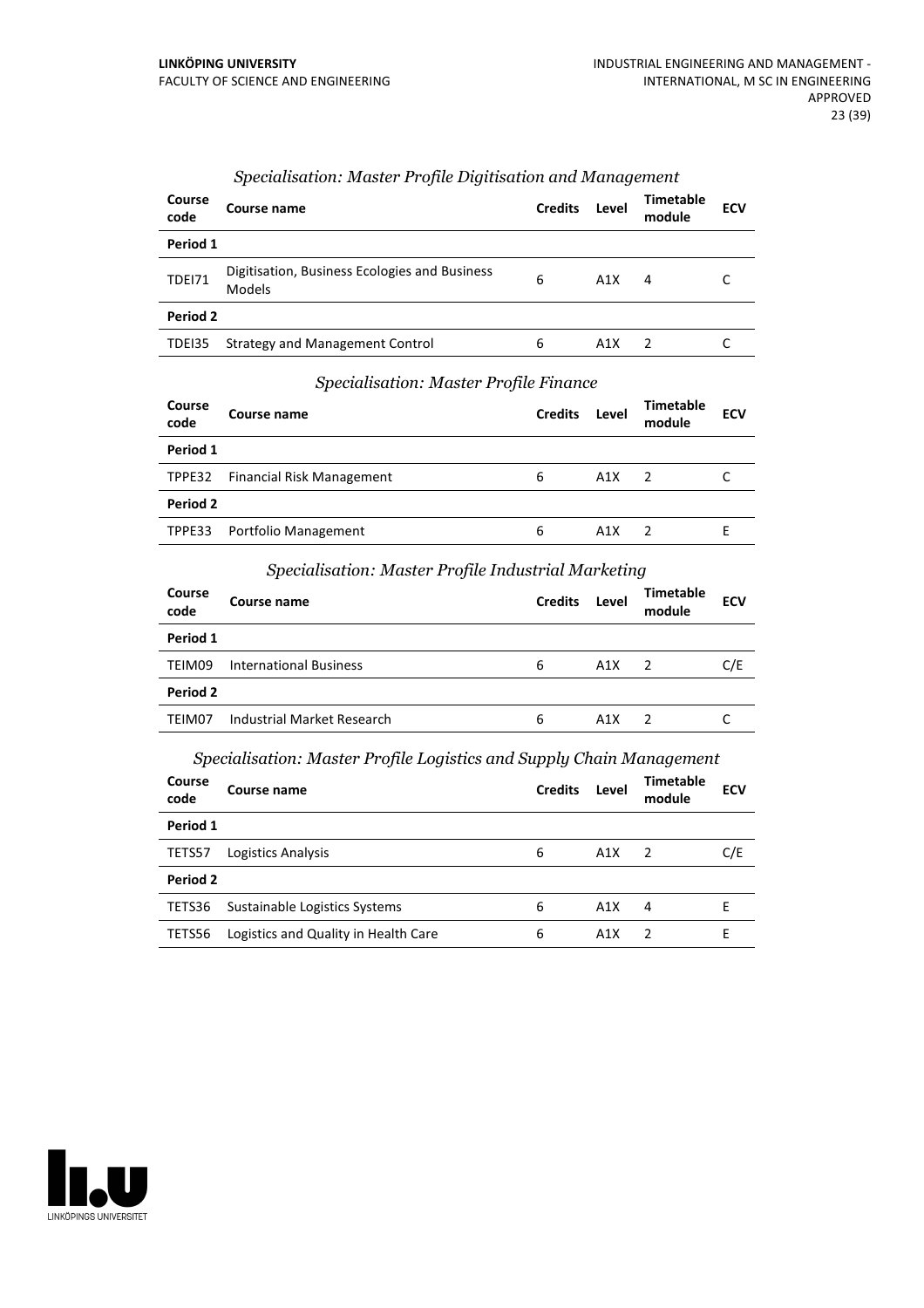| Course<br>code  | Course name                                                         | <b>Credits</b> | Level | <b>Timetable</b><br>module | <b>ECV</b> |
|-----------------|---------------------------------------------------------------------|----------------|-------|----------------------------|------------|
| Period 1        |                                                                     |                |       |                            |            |
| TPPE78          | <b>Quantitative Models and Analysis in Operations</b><br>Management | 6              | A1X   | $\mathbf{1}$               | Е          |
| <b>Period 2</b> |                                                                     |                |       |                            |            |
| TPPE74          | Design and Development of Manufacturing<br><b>Operations</b>        | 6              | A1X   | 4                          |            |

#### *Specialisation: Master Profile Operations Management*

#### *Specialisation: Master Profile Project, Innovation and Entrepreneurship*

| Course<br>code | Course name                          | <b>Credits</b> | Level            | Timetable<br>module | <b>ECV</b> |
|----------------|--------------------------------------|----------------|------------------|---------------------|------------|
| Period 1       |                                      |                |                  |                     |            |
| TEIO13         | Leadership and Organizational Change | 6              | A1X              | 4                   | F          |
| Period 2       |                                      |                |                  |                     |            |
| TEIO06         | Innovative Entrepreneurship          | 6              | A1X              | 2                   |            |
| TEIO41         | Corporate Social Responsibility      | 6              | A <sub>1</sub> X | 3                   | н          |

## *Specialisation: Master Profile Quality Technology and Management*

| Course<br>code | Course name                                                | <b>Credits</b> | Level | <b>Timetable</b><br>module | <b>ECV</b> |
|----------------|------------------------------------------------------------|----------------|-------|----------------------------|------------|
| Period 1       |                                                            |                |       |                            |            |
| TMQU31         | <b>Statistical Quality Control</b>                         | 6              | A1X   | 2                          | E          |
| Period 2       |                                                            |                |       |                            |            |
| TMQU04         | Six Sigma Quality                                          | 6              | A1X   | $\overline{2}$             | C/E        |
| TMQU13         | <b>Customer Focused Product and Service</b><br>Development | 6              | A1X   | 4                          | C/E        |
| TETS56         | Logistics and Quality in Health Care                       | 6              | A1X   | $\overline{2}$             | E          |

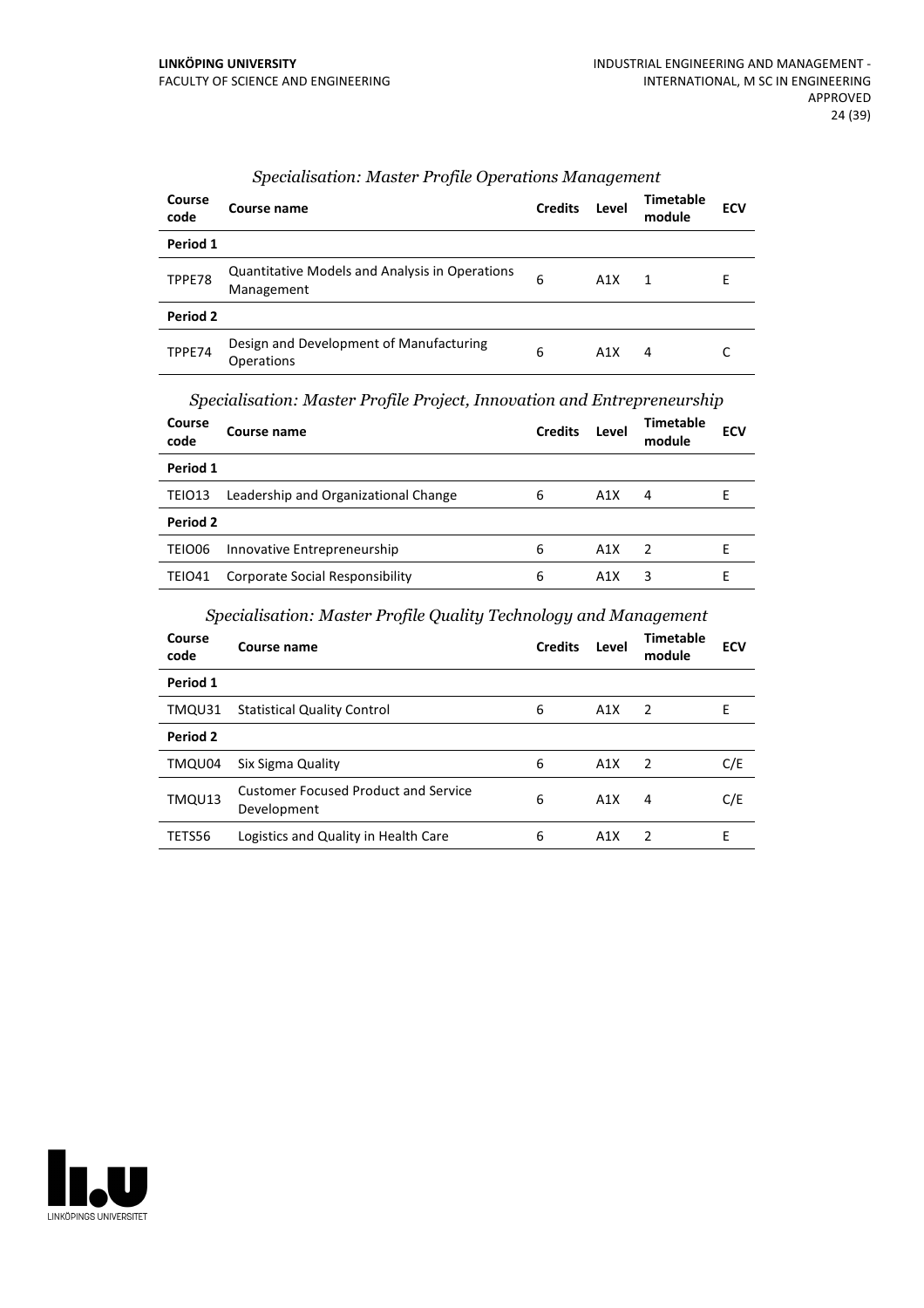| Course<br>code | Course name                          | <b>Credits</b> | Level | <b>Timetable</b><br>module | <b>ECV</b> |
|----------------|--------------------------------------|----------------|-------|----------------------------|------------|
| Period 1       |                                      |                |       |                            |            |
| TEIM09         | <b>International Business</b>        | 6              | A1X   | $\mathcal{P}$              | F          |
| TEIO13         | Leadership and Organizational Change | 6              | A1X   | 4                          | F          |
| Period 2       |                                      |                |       |                            |            |
| TEIM07         | Industrial Market Research           | 6              | A1X   | $\overline{2}$             | F          |
| TETS36         | Sustainable Logistics Systems        | 6              | A1X   | 4                          | F          |

#### *Specialisation: Master Profile Strategic Management and Control*

#### *Specialisation: Specialization Biotechnical Engineering*

|                | opeennommer opeennommer of following and medicing    |                |       |                              |            |  |
|----------------|------------------------------------------------------|----------------|-------|------------------------------|------------|--|
| Course<br>code | Course name                                          | <b>Credits</b> | Level | <b>Timetable</b><br>module   | <b>ECV</b> |  |
| Period 1       |                                                      |                |       |                              |            |  |
| NBIB35         | <b>Environmental Management</b>                      | 6              | G1X   | 2/3/4                        | E          |  |
| TFYA45         | <b>Biotechnology Project</b>                         | $6*$           | A1X   | $\qquad \qquad \blacksquare$ | E          |  |
| TFYA85         | Alternative Energy Sources and their<br>Applications | 6              | G2X   | 4                            | Е          |  |
| TKMJ47         | <b>Environmental Systems Analysis</b>                | $6*$           | A1X   | 3                            | E          |  |
| Period 2       |                                                      |                |       |                              |            |  |
| TFYA45         | <b>Biotechnology Project</b>                         | $6*$           | A1X   |                              | E          |  |
| TKMJ47         | <b>Environmental Systems Analysis</b>                | $6*$           | A1X   | $\mathcal{P}$                | E          |  |

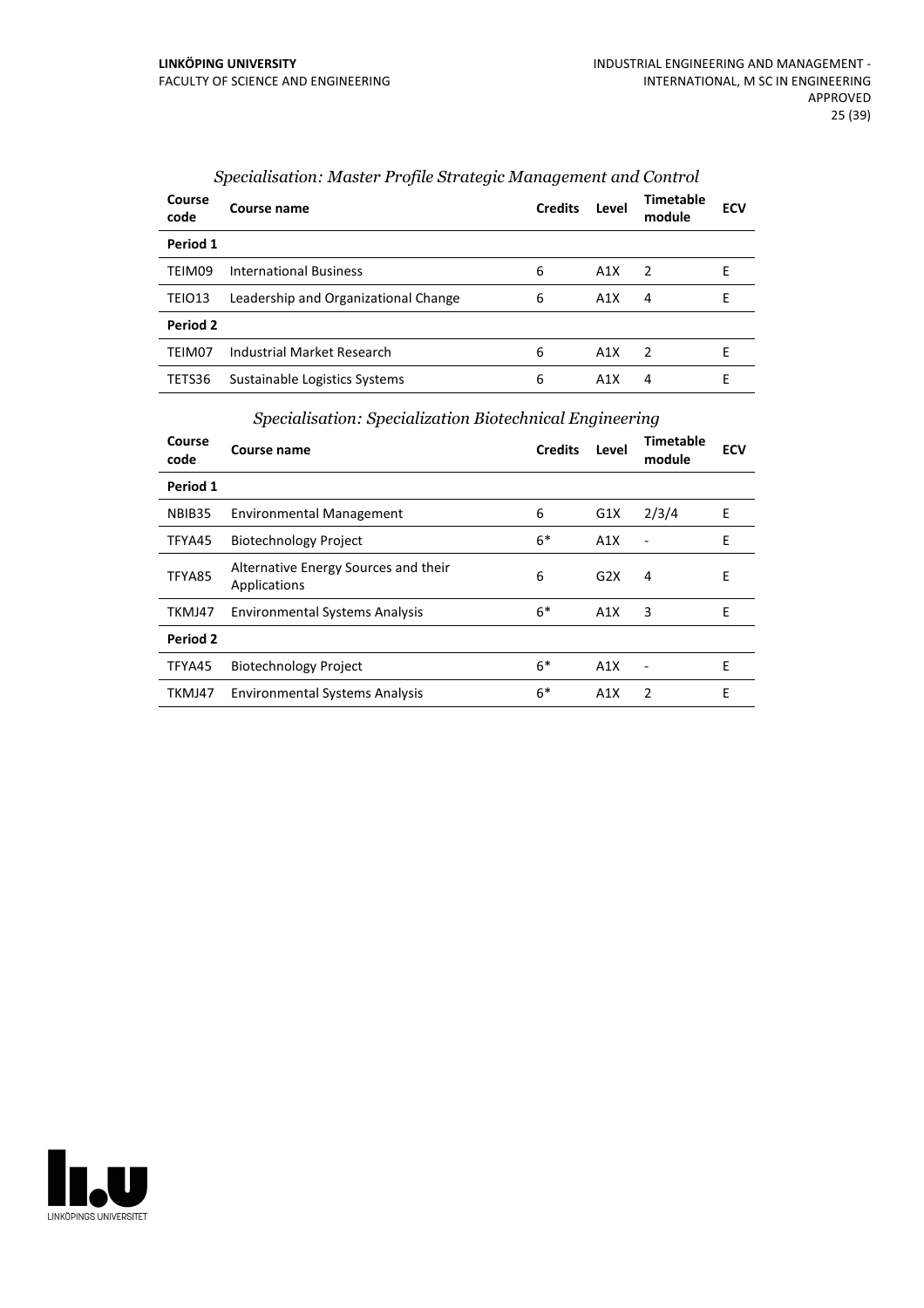| Course<br>code     | Course name                                                                           | <b>Credits</b> | Level | <b>Timetable</b><br>module   | <b>ECV</b> |
|--------------------|---------------------------------------------------------------------------------------|----------------|-------|------------------------------|------------|
| Period 1           |                                                                                       |                |       |                              |            |
| TBMI26             | Neural Networks and Learning Systems                                                  | 6              | A1X   | 2                            | E          |
| TDDB68             | Concurrent Programming and Operating<br>Systems                                       | 6              | G2X   | 3                            | E          |
| TDDD17             | Information Security, Second Course                                                   | $6*$           | A1X   | 4                            | E          |
| TDDD <sub>20</sub> | Design and Analysis of Algorithms                                                     | 6              | A1X   | 3                            | E          |
| TDDD38             | Advanced Programming in C++                                                           | $6*$           | A1X   | $\overline{2}$               | E          |
| TDDD41             | Data Mining - Clustering and Association<br>Analysis                                  | 6              | A1X   | 3                            | E          |
| TDDD75             | <b>Effect-Driven Development and Human-</b><br>Centered Design of Interactive Systems | 6              | G2X   | 3                            | E          |
| TDTS04             | <b>Computer Networks and Distributed Systems</b>                                      | 8              | G2X   | 2                            | E          |
| Period 2           |                                                                                       |                |       |                              |            |
| TDDD17             | <b>Information Security, Second Course</b>                                            | $6*$           | A1X   | 4                            | E          |
| TDDD27             | <b>Advanced Web Programming</b>                                                       | 6              | A1X   | 3                            | E          |
| TDDD38             | Advanced Programming in C++                                                           | $6*$           | A1X   | $\qquad \qquad \blacksquare$ | E          |
| TDDE07             | <b>Bayesian Learning</b>                                                              | 6              | A1X   | 2                            | E          |
| TDDE31             | <b>Big Data Analytics</b>                                                             | 6              | A1X   | 3                            | F          |
| TDDE41             | Software Architectures                                                                | 6              | A1X   | 1                            | E          |

## *Specialisation: Specialization Computer Science and Engineering*

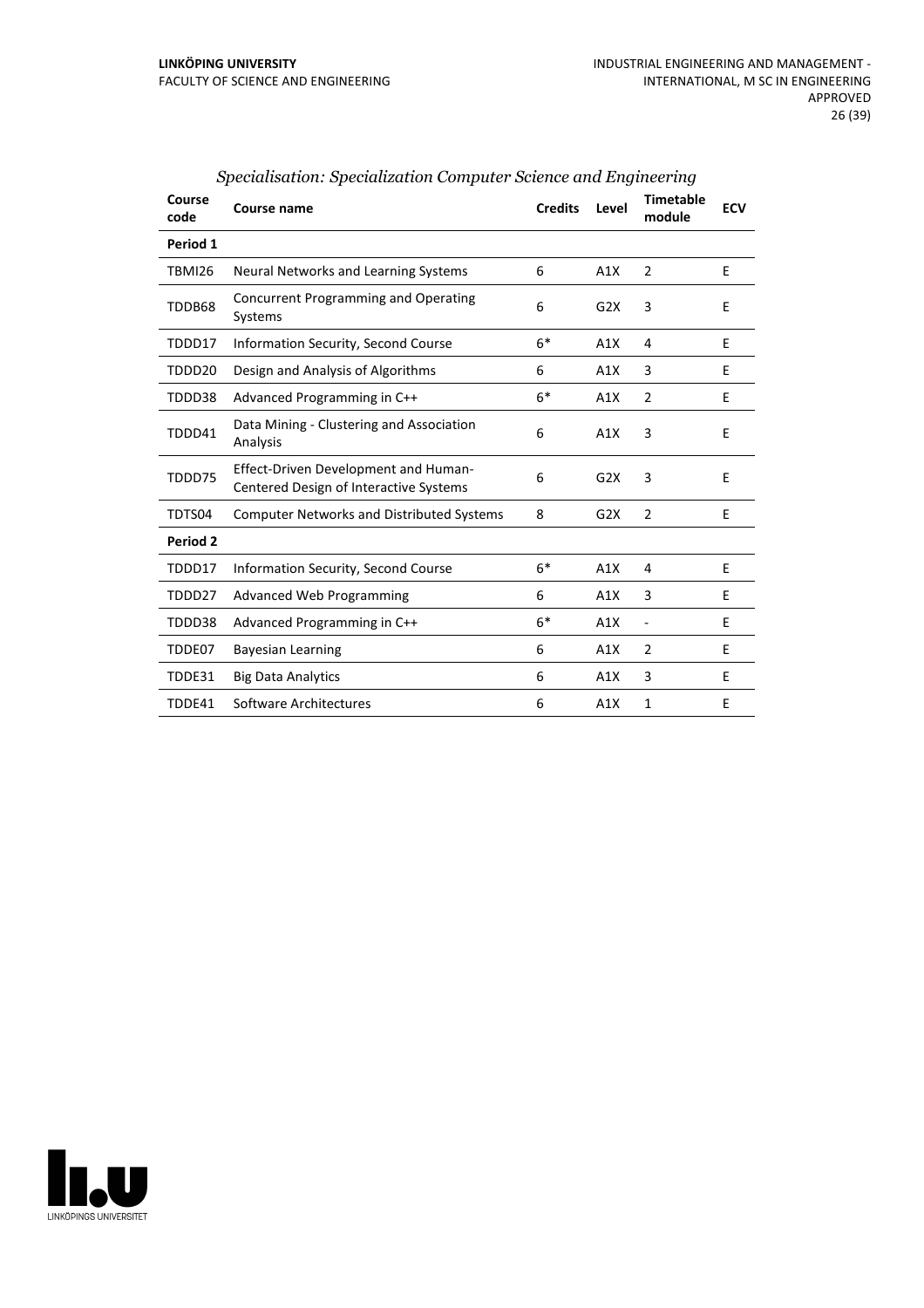| Course<br>code  | <b>Course name</b>                     | <b>Credits</b> | Level | <b>Timetable</b><br>module | <b>ECV</b> |
|-----------------|----------------------------------------|----------------|-------|----------------------------|------------|
| Period 1        |                                        |                |       |                            |            |
| TBMI26          | Neural Networks and Learning Systems   | 6              | A1X   | $\overline{2}$             | Ε          |
| TSBK07          | <b>Computer Graphics</b>               | $6*$           | A1X   | 4                          | E          |
| TSBK08          | Data Compression                       | 6              | A1X   | $\overline{2}$             | E          |
| TSKS13          | <b>Wireless Communications</b>         | 6              | A1X   | 4                          | E          |
| TSRT07          | Industrial Control Systems             | 6              | A1X   | $\overline{2}$             | E          |
| TSRT09          | <b>Control Theory</b>                  | 6              | A1X   | 3                          | E          |
| <b>Period 2</b> |                                        |                |       |                            |            |
| TSBK02          | Image and Audio Coding                 | 6              | A1X   | 4                          | E          |
| TSBK07          | <b>Computer Graphics</b>               | $6*$           | A1X   | 1                          | F          |
| TSFS06          | Diagnosis and Supervision              | 6              | A1X   | 1                          | E          |
| TSKS14          | <b>Multiple Antenna Communications</b> | 6              | A1X   | 3                          | E          |
| TSKS16          | Signal Processing for Communications   | 6              | A1X   | 1                          | Е          |
| TSRT14          | Sensor Fusion                          | 6              | A1X   | $\overline{2}$             | E          |

#### *Specialisation: Specialization Electrical Engineering*

#### *Specialisation: Specialization Energy Engineering*

| Course<br>code | Course name                                            | <b>Credits</b> | Level            | Timetable<br>module | <b>ECV</b> |
|----------------|--------------------------------------------------------|----------------|------------------|---------------------|------------|
| Period 1       |                                                        |                |                  |                     |            |
| TKMJ10         | <b>Industrial Ecology</b>                              | 6              | A1X              | 1                   | E          |
| TMES43         | Analysis and Modelling of Industrial Energy<br>Systems | 6              | A1X              | 1                   | E          |
| Period 2       |                                                        |                |                  |                     |            |
| TMES21         | Industrial Energy Systems                              | 6              | A1X              | 3                   | E          |
| TMES41         | Strategic Development of Sustainable Energy<br>Systems | 6              | A1X              | $\mathcal{P}$       | E          |
| TMKT83         | Small Scale Renewable Energy Conversion                | 6              | A <sub>1</sub> X | 4                   | F          |

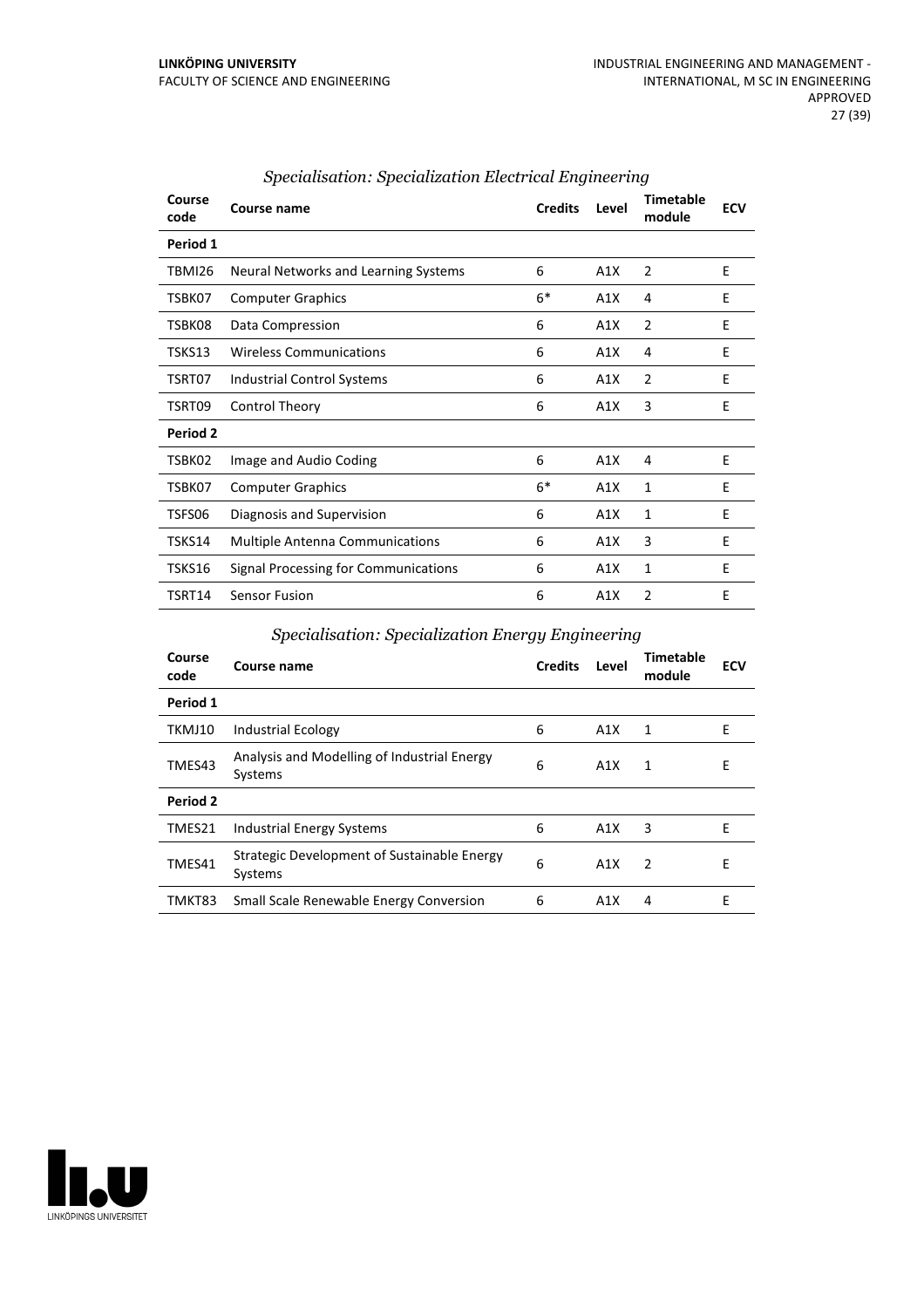| Course<br>code | Course name                         | <b>Credits</b> | Level | <b>Timetable</b><br>module | <b>ECV</b> |
|----------------|-------------------------------------|----------------|-------|----------------------------|------------|
| Period 1       |                                     |                |       |                            |            |
| TMKA04         | Wood - Innovation                   | 6              | A1X   | 1                          | E          |
| TMKT48         | Design Optimization                 | 6              | A1X   | 3                          | E          |
| TMKT74         | Advanced CAD                        | 6              | A1X   | 4                          | Ε          |
| TMMS21         | <b>Mechatronics</b>                 | 6              | G2X   | 1                          | E          |
| TMPS42         | <b>Production System Automation</b> | 6              | A1X   | 1                          | E          |
| Period 2       |                                     |                |       |                            |            |
| TMHL24         | Solid Mechanics - Design Criteria   | 6              | G2X   | 1                          | E          |
| TMKT57         | <b>Product Modelling</b>            | 6              | A1X   | 3                          | E          |
| TMKT77         | System Safety                       | 6              | A1X   | 4                          | E          |
| TMME11         | Road Vehicle Dynamics               | 6              | A1X   | 1                          | E          |
| TMPS27         | <b>Production Systems</b>           | 6              | A1X   | 3                          | E          |

#### *Specialisation: Specialization Mechanical Engineering*

## **Semester 9 (Autumn 2021)**

| Course<br>code | Course name                                                                     | <b>Credits</b> | Level | Timetable<br>module | <b>ECV</b> |
|----------------|---------------------------------------------------------------------------------|----------------|-------|---------------------|------------|
| Period 1       |                                                                                 |                |       |                     |            |
| TAMS39         | <b>Multivariate Statistical Methods</b>                                         | 6              | A1X   | 4                   | E          |
| TATM38         | <b>Mathematical Models in Biology</b>                                           | 6              | A1X   | 3                   | E          |
| TDDD04         | <b>Software Testing</b>                                                         | 6              | A1X   | $\overline{2}$      | E          |
| TDDE15         | <b>Advanced Machine Learning</b>                                                | 6              | A1X   | 1                   | E          |
| TDDE45         | Software Design and Construction                                                | 6              | A1X   | 4                   | F          |
| <b>TDE172</b>  | Strategy and Digitisation - Technology,<br><b>Standards and Network Effects</b> | 6              | A1X   | 4                   | E          |
| TEAE12         | <b>Strategic Analysis and Methods for Strategic</b><br>Change                   | $12*$          | A1X   | 2                   | E          |
| TEIM04         | <b>Industrial Market and Technology Strategies</b>                              | $12*$          | A1X   | $\overline{2}$      | E          |
| <b>TEIO89</b>  | Innovation and Entrepreneurship - Project<br>Course                             | $12*$          | A1X   | 4                   | E          |
| TETS38         | Logistics Project                                                               | $12*$          | A1X   | 4                   | Ε          |
| TKMJ31         | <b>Biofuels for Transportation</b>                                              | 6              | A1X   | $\mathbf{1}$        | E          |
| TMKT79         | Collaborative Multidisciplinary Design<br>Optimization                          | 6              | A1X   | $\overline{2}$      | Е          |

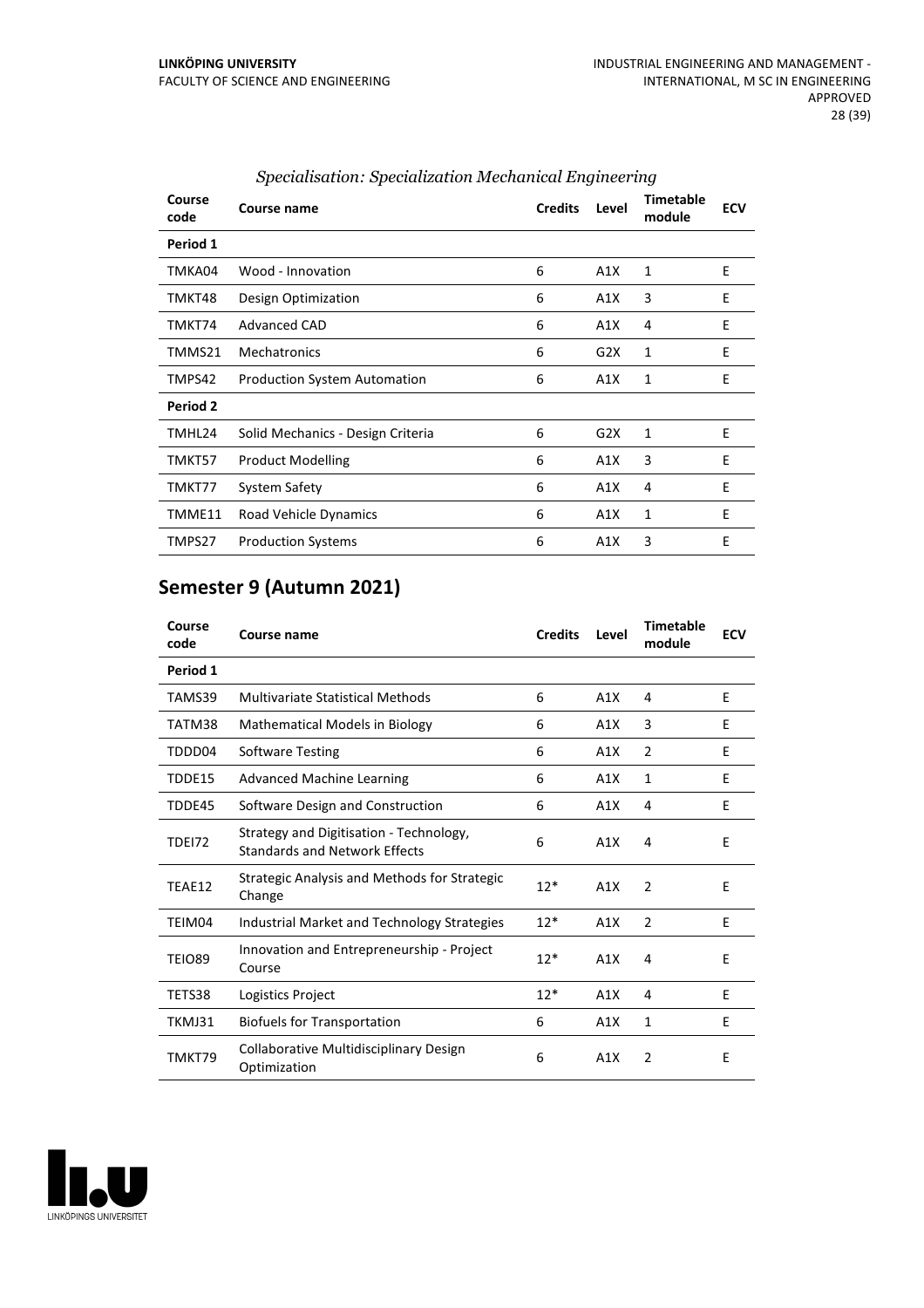| Course<br>code | Course name                                                                   | <b>Credits</b> | Level | <b>Timetable</b><br>module | <b>ECV</b> |
|----------------|-------------------------------------------------------------------------------|----------------|-------|----------------------------|------------|
| TMPE10         | Project Course Advanced - Sustainability<br><b>Engineering and Management</b> | $12*$          | A1X   |                            | E          |
| TMPM08         | Project Course Advanced - Manufacturing<br>Engineering                        | $12*$          | A1X   |                            | E          |
| TMQU27         | <b>Quality Management - Project Course</b>                                    | $12*$          | A1X   | 2                          | E          |
| TMQU47         | Quality Engineering and Design                                                | 6              | A1X   | 4                          | E          |
| TPPE53         | <b>Financial Valuation Methodology</b>                                        | 6              | A1X   | 2                          | E          |
| TPPE66         | <b>Investment Valuation</b>                                                   | $6*$           | A1X   | 4                          | E          |
| TPPE73         | <b>Operations Management - Project Course</b>                                 | $12*$          | A1X   | 4                          | E          |
| TPPE99         | Simulation in Production and Logistics                                        | 6              | A1X   | 3                          | E          |
| TSFS12         | Autonomous Vehicles - Planning, Control, and<br>Learning Systems              | 6              | A1X   | 1                          | E          |
| TSIT03         | Cryptology                                                                    | 6              | A1X   | 2                          | E          |
| TSKS12         | Modern Channel Coding, Inference and<br>Learning                              | 6              | A1X   | 1                          | E          |
| Period 2       |                                                                               |                |       |                            |            |
| NBID79         | Ecosystem services in CSR and conservation                                    | 6              | A1X   | 1                          | E          |
| TAOP18         | <b>Supply Chain Optimization</b>                                              | 6              | A1X   | 1                          | Ε          |
| TDDB44         | <b>Compiler Construction</b>                                                  | 6              | A1X   | 1                          | E          |
| TDDC34         | Technical, Economic and Societal Evaluation of<br>IT-products                 | 6              | A1X   | 4                          | E          |
| TDDC90         | Software Security                                                             | 6              | A1X   | 1                          | E          |
| TEAE12         | Strategic Analysis and Methods for Strategic<br>Change                        | $12*$          | A1X   | 2                          | E          |
| TEAE18         | Sustainable Value Chain Strategies                                            | 6              | A1X   | 4                          | E          |
| TEIM04         | Industrial Market and Technology Strategies                                   | $12*$          | A1X   | 2                          | E          |
| TEIM10         | <b>Industrial Service Development</b>                                         | 6              | A1X   | 2                          | E          |
| <b>TEIO89</b>  | Innovation and Entrepreneurship - Project<br>Course                           | $12*$          | A1X   | 4                          | E          |
| TETS31         | Logistics Strategies                                                          | 6              | A1X   | 4                          | E          |
| TETS38         | Logistics Project                                                             | $12*$          | A1X   | $\overline{2}$             | E          |
| TKMJ32         | Integrated Product Service Engineering                                        | 6              | A1X   | 3                          | E          |
| TMES51         | <b>International Energy Markets</b>                                           | 6              | A1X   | $\mathbf 1$                | E          |
| TMKA03         | <b>Industrial Design</b>                                                      | 6              | G2X   | $\mathbf 1$                | E          |

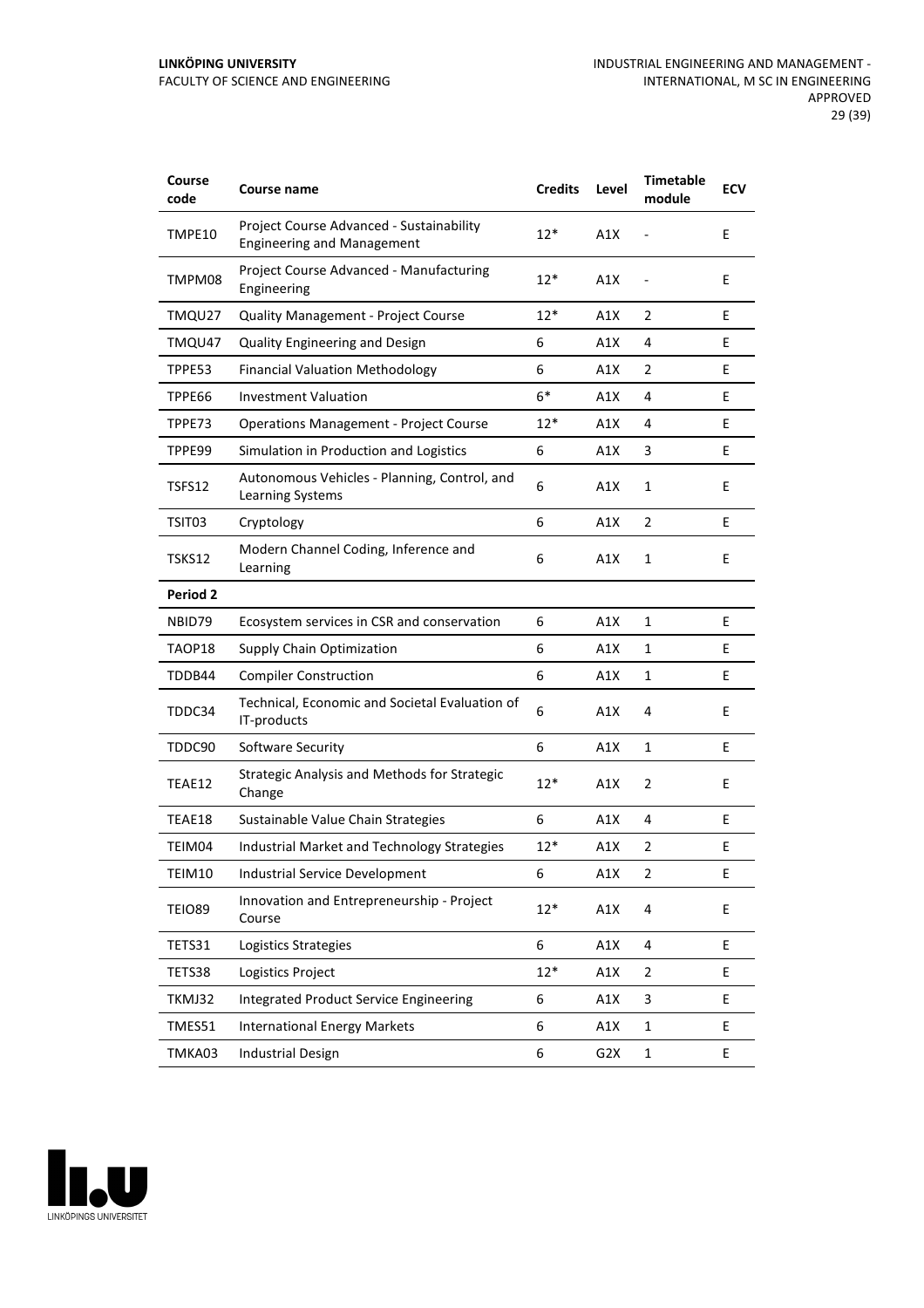| Course<br>code | Course name                                                                   | <b>Credits</b> | Level            | Timetable<br>module | ECV |
|----------------|-------------------------------------------------------------------------------|----------------|------------------|---------------------|-----|
| TMKA11         | Model-based System-of-Systems Engineering                                     | 6              | A1X              | 3                   | E   |
| TMPE10         | Project Course Advanced - Sustainability<br><b>Engineering and Management</b> | $12*$          | A1X              |                     | Е   |
| TMPM08         | Project Course Advanced - Manufacturing<br>Engineering                        | $12*$          | A1X              |                     | E   |
| TMQU12         | Lean Production                                                               | 6              | A1X              | 2                   | E   |
| TMQU27         | <b>Quality Management - Project Course</b>                                    | $12*$          | A1X              | 4                   | E   |
| TPPE61         | <b>Financial Optimization</b>                                                 | 6              | A <sub>1</sub> X | $\overline{2}$      | E   |
| TPPE66         | <b>Investment Valuation</b>                                                   | $6*$           | A1X              | 4                   | E   |
| TPPE73         | <b>Operations Management - Project Course</b>                                 | $12*$          | A1X              | 4                   | F   |
| TSRT08         | Optimal Control                                                               | 6              | A <sub>1</sub> X | 3                   | E   |

#### *Specialisation: Master Profile Digitisation and Management*

| Course<br>code | Course name                                                   | <b>Credits</b> | Level | <b>Timetable</b><br>module | <b>ECV</b> |
|----------------|---------------------------------------------------------------|----------------|-------|----------------------------|------------|
| Period 2       |                                                               |                |       |                            |            |
| TDDC34         | Technical, Economic and Societal Evaluation of<br>IT-products | 6              | A1X   | 4                          |            |

#### *Specialisation: Master Profile Finance*

| Course<br>code | Course name                            | <b>Credits</b> | Level | <b>Timetable</b><br>module | <b>ECV</b> |
|----------------|----------------------------------------|----------------|-------|----------------------------|------------|
| Period 1       |                                        |                |       |                            |            |
| TPPE53         | <b>Financial Valuation Methodology</b> | 6              | A1X   | -2                         | Е          |
| TPPE66         | Investment Valuation                   | $6*$           | A1X   | 4                          | Е          |
| Period 2       |                                        |                |       |                            |            |
| TPPE61         | <b>Financial Optimization</b>          | 6              | A1X   | $\mathcal{P}$              | E          |
| TPPE66         | <b>Investment Valuation</b>            | $6*$           | A1X   | 4                          | E          |

#### *Specialisation: Master Profile Industrial Marketing*

| Course<br>code | Course name                                 | <b>Credits</b> | Level | Timetable<br>module | <b>ECV</b> |
|----------------|---------------------------------------------|----------------|-------|---------------------|------------|
| Period 1       |                                             |                |       |                     |            |
| TEIM04         | Industrial Market and Technology Strategies | $12*$          | A1X   | $\overline{2}$      |            |
| Period 2       |                                             |                |       |                     |            |
| TEIM04         | Industrial Market and Technology Strategies | $12*$          | A1X   |                     |            |

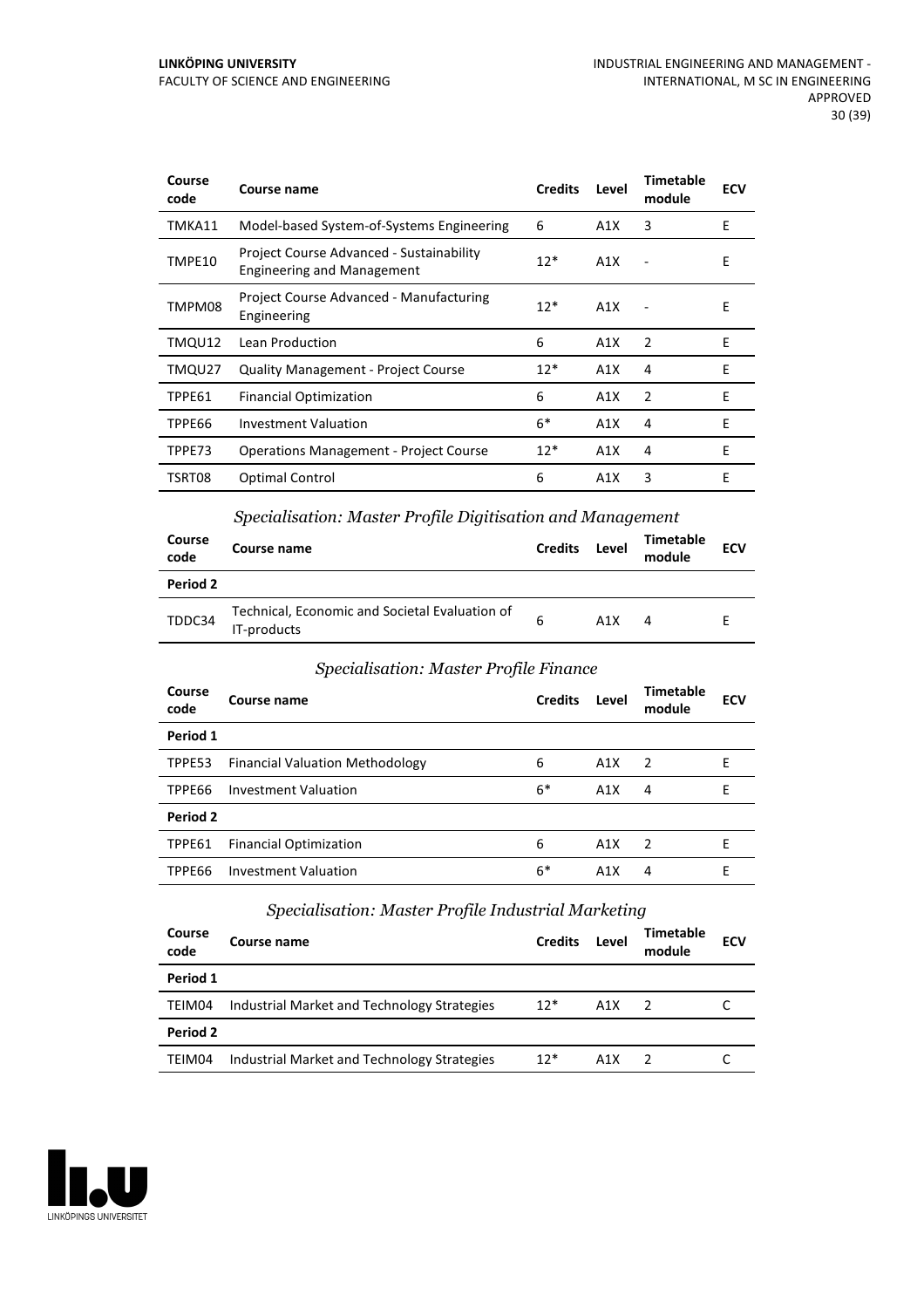| Course<br>code | Course name                            | <b>Credits</b> | Level | <b>Timetable</b><br>module | <b>ECV</b> |
|----------------|----------------------------------------|----------------|-------|----------------------------|------------|
| Period 1       |                                        |                |       |                            |            |
| TETS38         | Logistics Project                      | $12*$          | A1X   | 4                          |            |
| TPPE99         | Simulation in Production and Logistics | 6              | A1X   | 3                          | E          |
| Period 2       |                                        |                |       |                            |            |
| TETS38         | Logistics Project                      | $12*$          | A1X   | $\overline{2}$             |            |
| TETS31         | Logistics Strategies                   | 6              | A1X   | 4                          | E          |

#### *Specialisation: Master Profile Logistics and Supply Chain Management*

#### *Specialisation: Master Profile Operations Management*

| Course<br>code | Course name                                   | <b>Credits</b> | Level | <b>Timetable</b><br>module | <b>ECV</b> |
|----------------|-----------------------------------------------|----------------|-------|----------------------------|------------|
| Period 1       |                                               |                |       |                            |            |
| TPPE73         | <b>Operations Management - Project Course</b> | $12*$          | A1X   | 4                          |            |
| TPPE99         | Simulation in Production and Logistics        | 6              | A1X   | 3                          | н          |
| Period 2       |                                               |                |       |                            |            |
| TPPE73         | <b>Operations Management - Project Course</b> | $12*$          | A1X   | 4                          |            |

#### *Specialisation: Master Profile Project, Innovation and Entrepreneurship*

| Course<br>code | Course name                                         | <b>Credits</b> | Level | <b>Timetable</b><br>module | <b>ECV</b> |
|----------------|-----------------------------------------------------|----------------|-------|----------------------------|------------|
| Period 1       |                                                     |                |       |                            |            |
| <b>TEIO89</b>  | Innovation and Entrepreneurship - Project<br>Course | $12*$          | A1X   | 4                          |            |
| Period 2       |                                                     |                |       |                            |            |
| <b>TEIO89</b>  | Innovation and Entrepreneurship - Project<br>Course | $12*$          | A1X   | 4                          |            |

#### *Specialisation: Master Profile Quality Technology and Management*

| Course<br>code | Course name                                | <b>Credits</b> | Level | Timetable<br>module | <b>ECV</b> |
|----------------|--------------------------------------------|----------------|-------|---------------------|------------|
| Period 1       |                                            |                |       |                     |            |
| TMQU27         | <b>Quality Management - Project Course</b> | $12*$          | A1X   | 2                   |            |
| TMQU47         | <b>Quality Engineering and Design</b>      | 6              | A1X   | 4                   |            |
| Period 2       |                                            |                |       |                     |            |
| TMQU27         | <b>Quality Management - Project Course</b> | $12*$          | A1X   | 4                   |            |

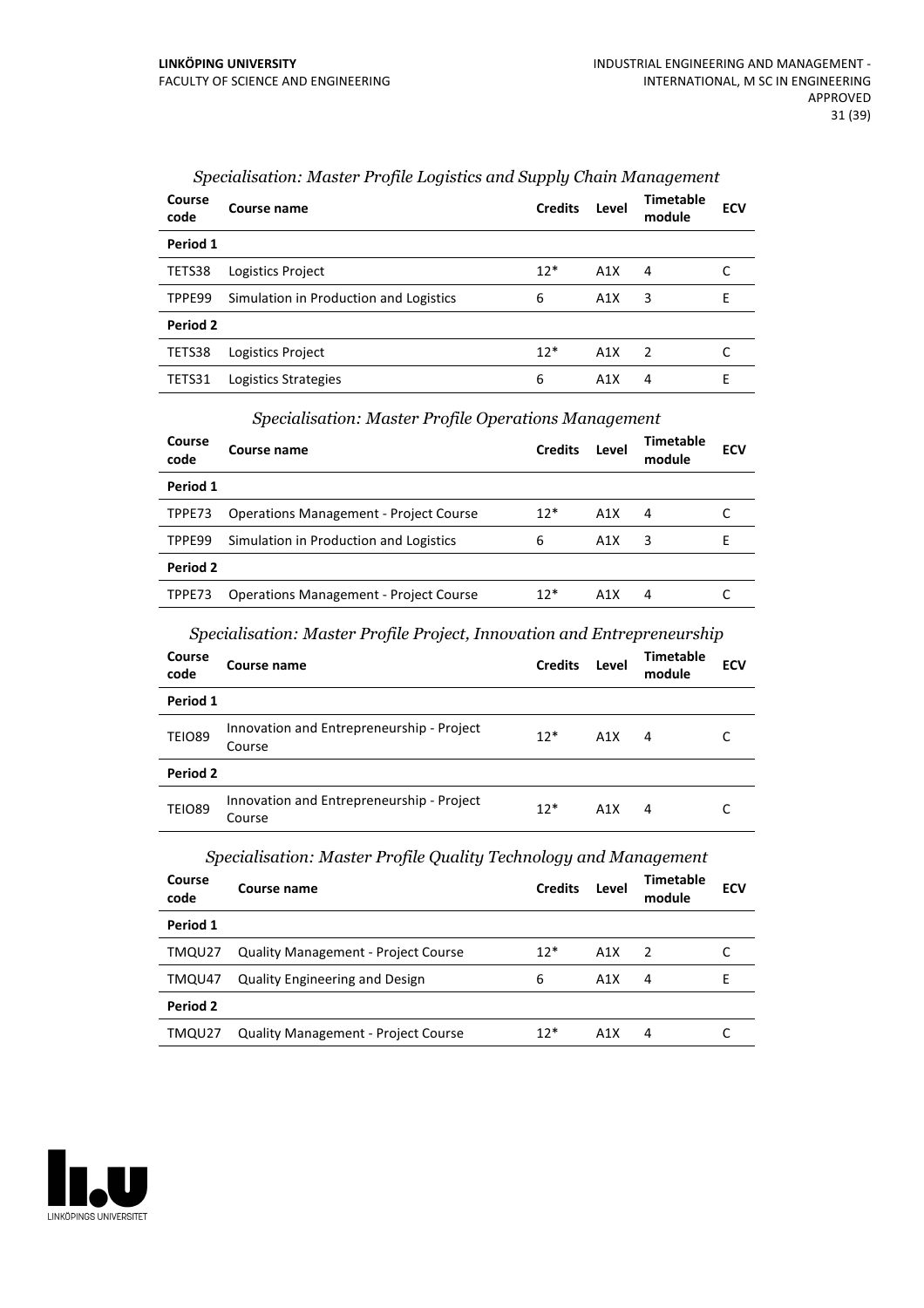| Course<br>code | Course name                                                                     | <b>Credits</b> | Level | <b>Timetable</b><br>module | <b>ECV</b> |
|----------------|---------------------------------------------------------------------------------|----------------|-------|----------------------------|------------|
| Period 1       |                                                                                 |                |       |                            |            |
| TEAE12         | Strategic Analysis and Methods for Strategic<br>Change                          | $12*$          | A1X   | 2                          |            |
| <b>TDE172</b>  | Strategy and Digitisation - Technology,<br><b>Standards and Network Effects</b> | 6              | A1X   | 4                          | Е          |
| Period 2       |                                                                                 |                |       |                            |            |
| TEAE12         | Strategic Analysis and Methods for Strategic<br>Change                          | $12*$          | A1X   | $\mathcal{P}$              | C          |
| TEAE18         | Sustainable Value Chain Strategies                                              | 6              | A1X   | 4                          | E          |
| TEIM10         | Industrial Service Development                                                  | 6              | A1X   | 2                          | E          |
| TMQU12         | Lean Production                                                                 | 6              | A1X   | $\mathfrak{p}$             | E          |

#### *Specialisation: Master Profile Strategic Management and Control*

## *Specialisation: Specialization Biotechnical Engineering*

| Course<br>code | Course name                                | <b>Credits</b> | Level | Timetable<br>module | <b>ECV</b> |
|----------------|--------------------------------------------|----------------|-------|---------------------|------------|
| Period 1       |                                            |                |       |                     |            |
| TATM38         | Mathematical Models in Biology             | 6              | A1X   | 3                   |            |
| Period 2       |                                            |                |       |                     |            |
| NBID79         | Ecosystem services in CSR and conservation | 6              | A1X   |                     |            |

## *Specialisation: Specialization Computer Science and Engineering*

| Course<br>code | Course name                                                      | <b>Credits</b> | Level | Timetable<br>module | <b>ECV</b> |
|----------------|------------------------------------------------------------------|----------------|-------|---------------------|------------|
| Period 1       |                                                                  |                |       |                     |            |
| TDDD04         | <b>Software Testing</b>                                          | 6              | A1X   | 2                   | E          |
| TDDE15         | Advanced Machine Learning                                        | 6              | A1X   | 1                   | E          |
| TDDE45         | Software Design and Construction                                 | 6              | A1X   | 4                   | Е          |
| TSFS12         | Autonomous Vehicles - Planning, Control, and<br>Learning Systems | 6              | A1X   | 1                   | Е          |
| TSIT03         | Cryptology                                                       | 6              | A1X   | 2                   | E          |
| Period 2       |                                                                  |                |       |                     |            |
| TMKA11         | Model-based System-of-Systems Engineering                        | 6              | A1X   | 3                   | F          |

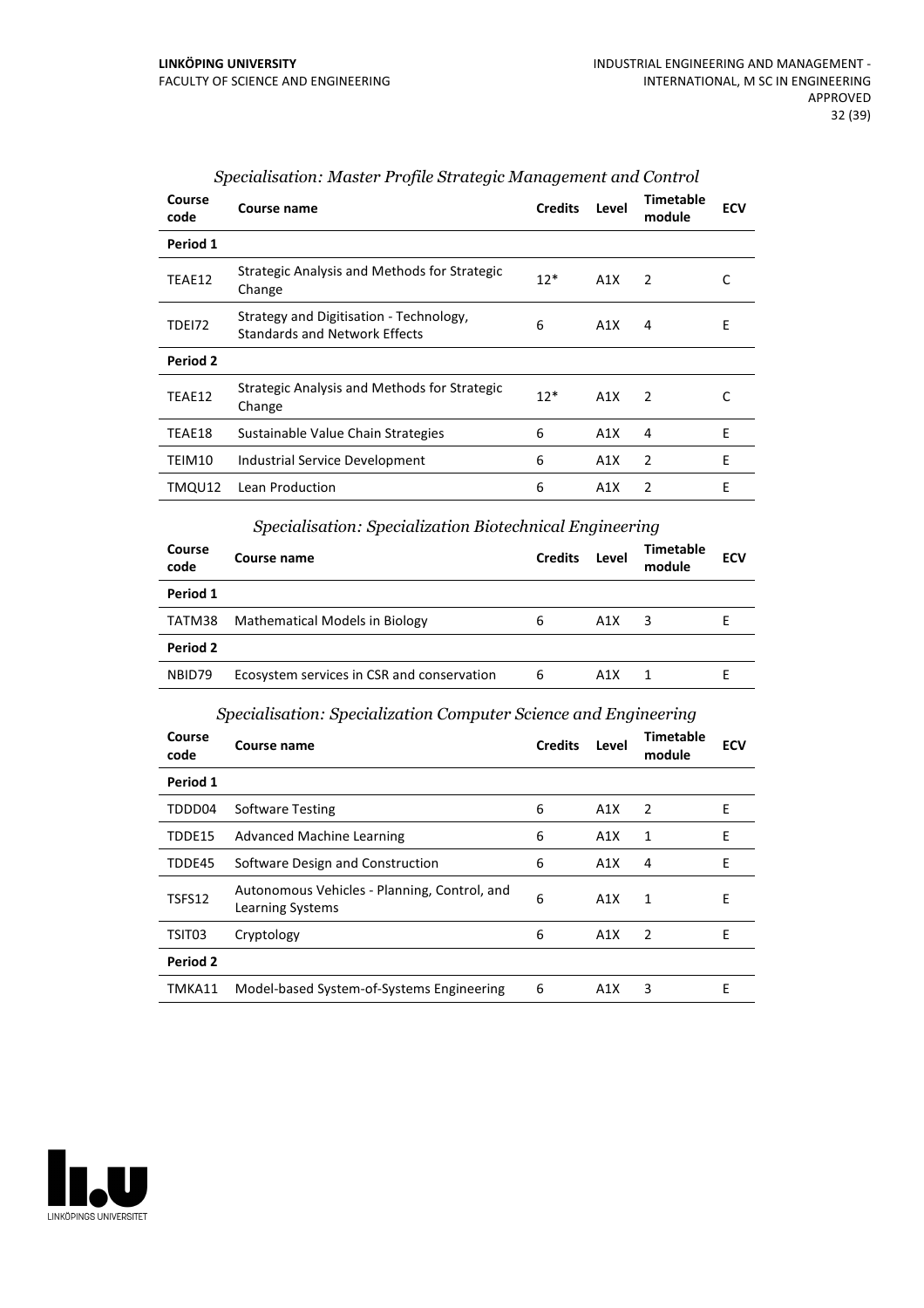| Course<br>code | Course name                                                      | <b>Credits</b> | Level | Timetable<br>module | <b>ECV</b> |
|----------------|------------------------------------------------------------------|----------------|-------|---------------------|------------|
| Period 1       |                                                                  |                |       |                     |            |
| TSFS12         | Autonomous Vehicles - Planning, Control, and<br>Learning Systems | 6              | A1X   | 1                   | E          |
| TSIT03         | Cryptology                                                       | 6              | A1X   | -2                  | E          |
| TSKS12         | Modern Channel Coding, Inference and Learning                    | - 6            | A1X   | 1                   | E          |
| Period 2       |                                                                  |                |       |                     |            |
| TSRT08         | Optimal Control                                                  | 6              | A1X   | 3                   | Е          |

## *Specialisation: Specialization Electrical Engineering*

#### *Specialisation: Specialization Energy Engineering*

|                |                                                                                      | $\ddotsc$      |       |                     |            |
|----------------|--------------------------------------------------------------------------------------|----------------|-------|---------------------|------------|
| Course<br>code | <b>Course name</b>                                                                   | <b>Credits</b> | Level | Timetable<br>module | <b>ECV</b> |
| Period 1       |                                                                                      |                |       |                     |            |
| TKMJ31         | <b>Biofuels for Transportation</b>                                                   | 6              | A1X   | 1                   | F          |
| TMPE10         | Project Course Advanced - Sustainability<br><b>Engineering and Management</b>        | $12*$          | A1X   |                     | E          |
| Period 2       |                                                                                      |                |       |                     |            |
| TMPE10         | <b>Project Course Advanced - Sustainability</b><br><b>Engineering and Management</b> | $12*$          | A1X   |                     | Е          |

#### *Specialisation: Specialization Mechanical Engineering*

| Course<br>code | Course name                                            | <b>Credits</b> | Level            | <b>Timetable</b><br>module | <b>ECV</b> |
|----------------|--------------------------------------------------------|----------------|------------------|----------------------------|------------|
| Period 1       |                                                        |                |                  |                            |            |
| TMKT79         | Collaborative Multidisciplinary Design<br>Optimization | 6              | A1X              | 2                          | Е          |
| TMPM08         | Project Course Advanced - Manufacturing<br>Engineering | $12*$          | A1X              | $\overline{\phantom{a}}$   | E          |
| Period 2       |                                                        |                |                  |                            |            |
| TKMJ32         | Integrated Product Service Engineering                 | 6              | A1X              | 3                          | Е          |
| TMKA03         | Industrial Design                                      | 6              | G <sub>2</sub> X | 1                          | E          |
| TMPM08         | Project Course Advanced - Manufacturing<br>Engineering | $12*$          | A1X              | $\overline{\phantom{a}}$   | E          |

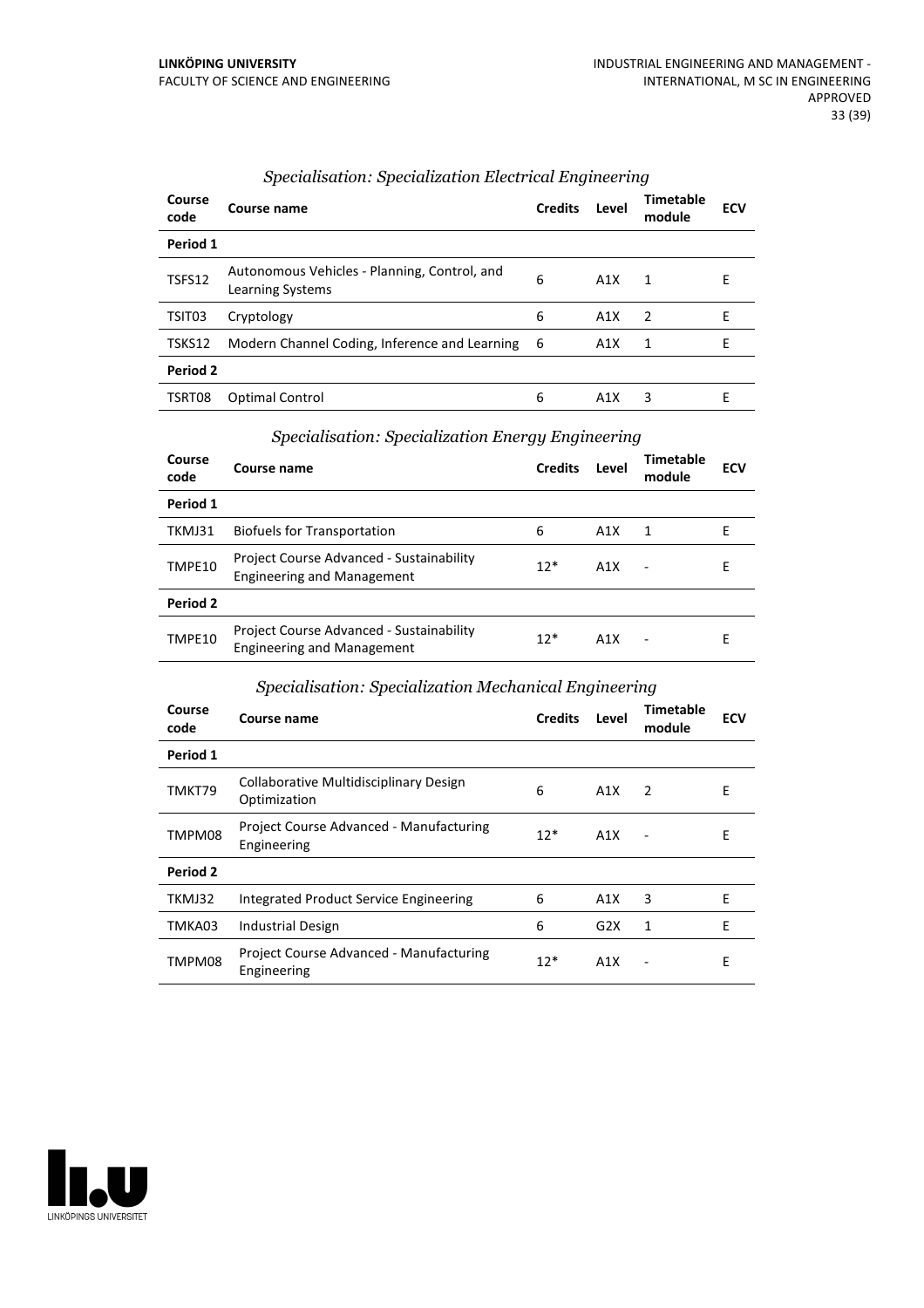## **Semester 10 (Spring 2022)**

| Course<br>code | Course name                      | <b>Credits</b> | Level | <b>Timetable</b><br>module | <b>ECV</b> |
|----------------|----------------------------------|----------------|-------|----------------------------|------------|
| Period 1       |                                  |                |       |                            |            |
| TQXX33         | Degree project - Master's Thesis | $30*$          | A1X   | $\overline{\phantom{a}}$   |            |
| Period 2       |                                  |                |       |                            |            |
| TQXX33         | Degree project - Master's Thesis | $30*$          | A1X   | ٠                          |            |

ECV = Elective / Compulsory /Voluntary

\*The course is divided into several semesters and/or periods

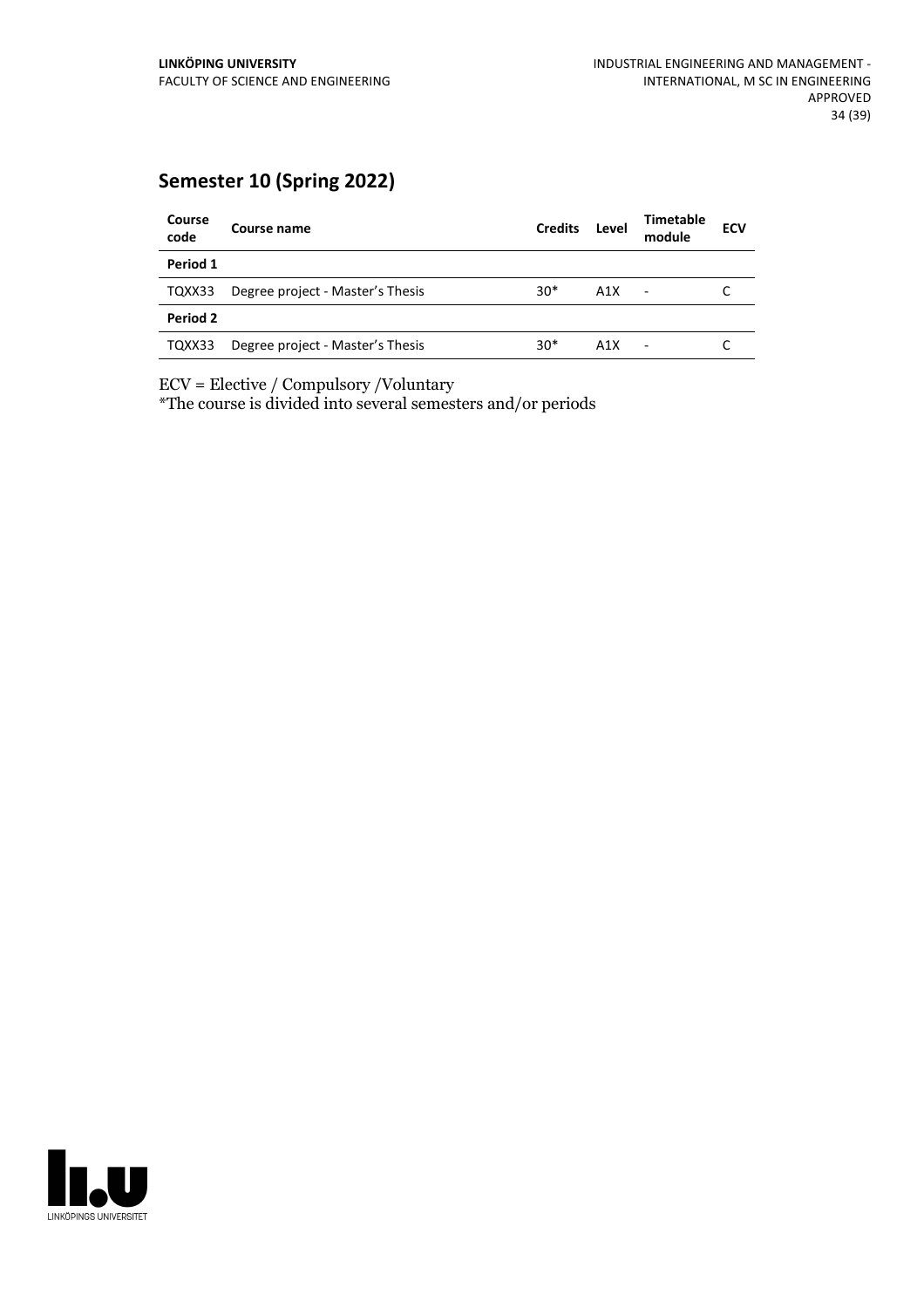## **Common rules**

## **Structure and organisation of study programmes**

The contents and design of the programmes are to be continuously revised such that new knowledge is integrated into courses and specialisations. Within one programme, several study specialisations or profiles may be available. The identities of the study specialisations or profiles and the regulations governing how these may be selected are given in the syllabus and curriculum for the particular field of study and programmes.

The structure and organisation of the programmes are to follow specified criteria that are summarised in the syllabus for each programme.

- 
- The syllabus defines the aims of the study programme.<br>• The curriculum, which constitutes one part of the syllabus for the field of study, gives details of the terms in which the various courses have been
- The course syllabus specifies, among other things, the aim and contents of the course, and the prior knowledge that a student must have in order to be able to benefit from the course.

## **Qualification requirements**

The qualification requirements specified in the Higher Education Ordinance 2007 apply to students admitted after 1 July 2007. A student who has completed components of a programme after 1 July 2007 has the right to be assessed with respect to the qualification requirements specified by the Higher Education Ordinance 2007. In addition, local regulations laid down by the faculty boards and university board apply, see

http://styrdokument.liu.se/Regelsamling/VisaBeslut/622693.

Higher Education Act Chapter 1, Section 8:

First-cycle courses and study programmes are to develop:

- the ability to make independent and critical assessments
- the ability to identify, formulate and solve problems autonomously, and
- the preparedness to deal with changes in working life.

In addition to knowledge and skills in their field of study, students shall develop the ability to:

- gather and interpret information at a scholarly level
- stay abreast of the development of knowledge, and
- communicate their knowledge to others, including those who lack specialist knowledge in the field.

## **Qualifications within a study programme**

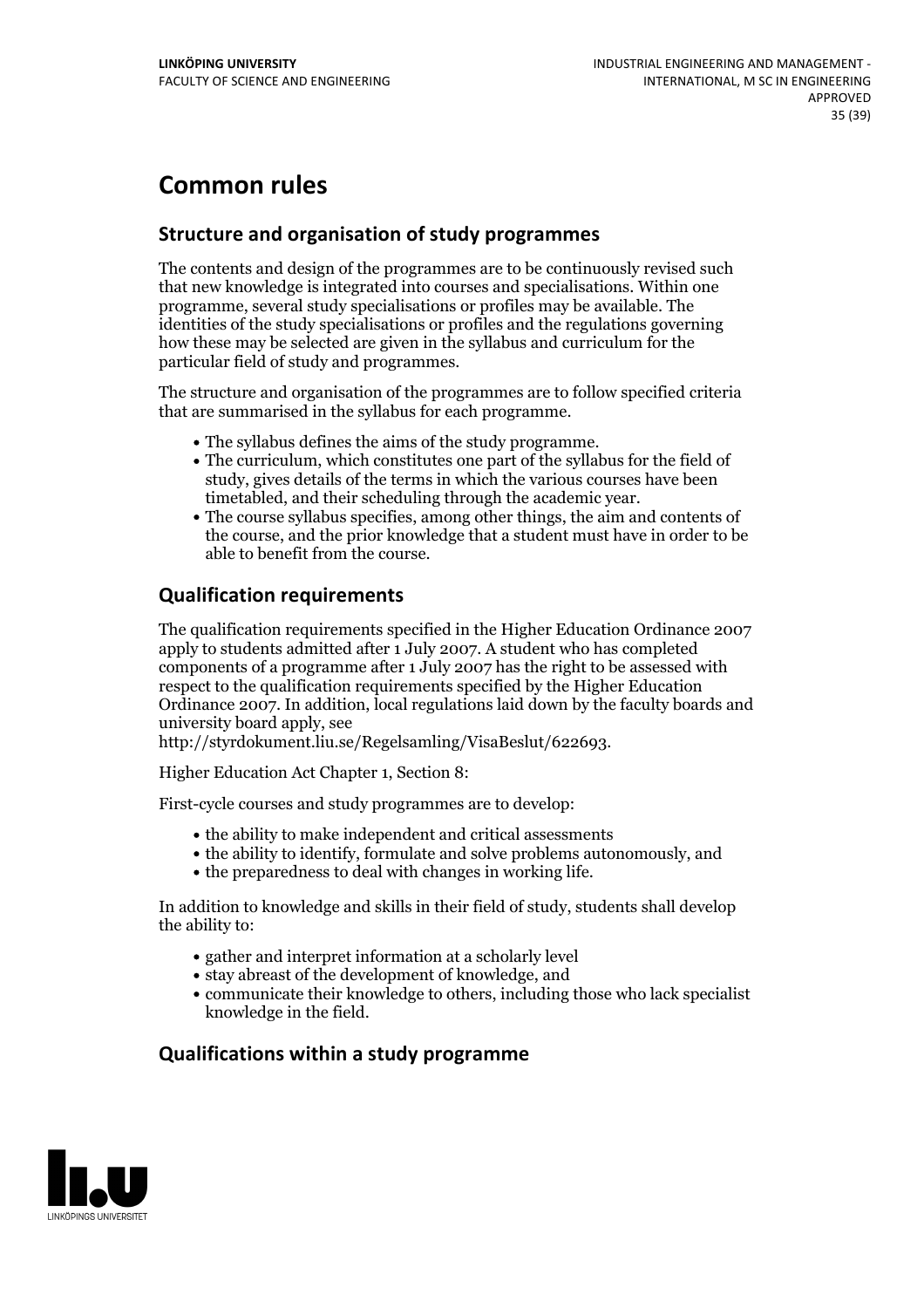Qualification requirements that are specific to a study programme are given in the syllabus for that programme.

## **Matriculation and postponement of matriculation**

A person who has been accepted for a study programme is to start their studies (matriculate) in the term that is specified in the decision about admission. The date and location of the compulsory matriculation procedure will be communicated to those admitted to the first term of the programme.

At any one admission occasion, it is possible to be admitted to only one place on a study programme. A student who has been granted a place on a study programme and who is offered and accepts a place on another study programme during a supplementary round of admission will lose the place offered for the first study programme.

Regulations concerning postponement of matriculation have been laid down in the admission regulations for Linköping University, http://styrdokument.liu.se/Regelsamling/VisaBeslut/622645.

A person who has been granted postponement must present to the admitting authority, before the term in which the studies are to be started and before the date of application, a renewed registration for the programme and a copy of the decision granting postponement.

## **Admission to a later part of a programme**

Admission to a part of a study programme is used here to refer to admission with the purpose of completing the programme and taking a degree. Admission to a later part of a programme may take place only if sufficient resources and space on the programme are available. Furthermore, the applicant must satisfy the entry requirements for the relevant term of the programme, as specified in http://styrdokument.liu.se/Regelsamling/Innehall/Utbildning\_pa\_grund- \_och\_avancerad\_niva/Tekniska\_fakulteten.

#### **Interruption in studies**

Notification of an interruption in studies is to be made through the Student Portal. If such <sup>a</sup> notification is not made and if the student does not register for the first term during which the interruption is to take place, the interruption will be considered to be a withdrawal. An interruption in studies must cover a complete term, and notification of interruptions can be given for a maximum of two consecutive terms. Notification of resumption of studies is to take place at the term registration for the term that follows the interruption. If the student does not register at the term registration, this will be regarded as withdrawal from studies.

A student who is taking an interruption in studies may during this period retake examinations if he or she has re-registered for the most recent study term of the programme. A student who wishes to take another course during the interruption in studies must apply for this separately. The student is responsible that

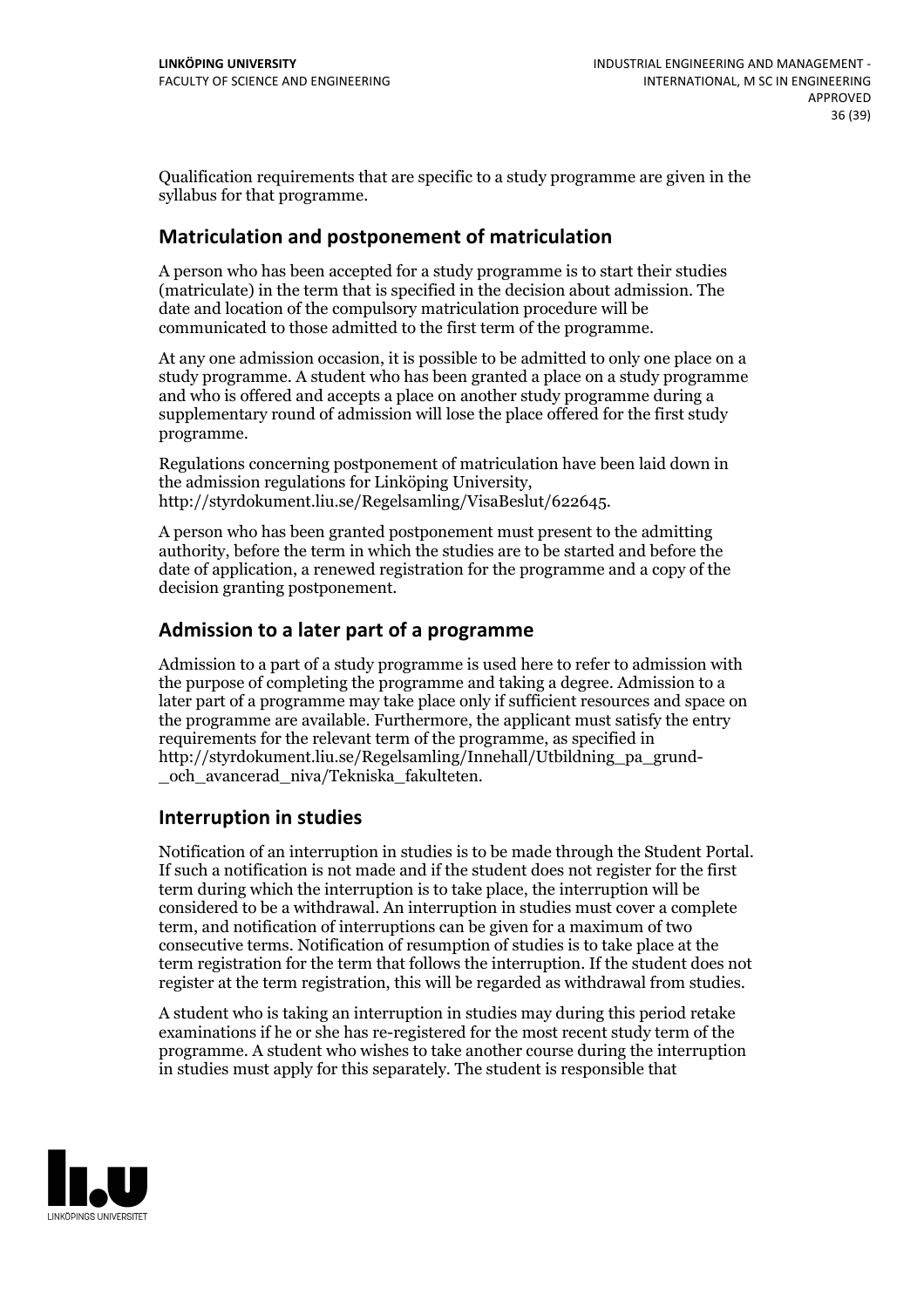registration for courses is carried outat the correct times in preparation for the resumption of studies.

## **Withdrawal from a study programme**

A student who wishes to withdraw from a study programme must notify the study guidance counsellor. A student who leaves the studies without giving notification of an interruption in study and who fails to register for the immediately subsequent term is considered to have withdrawn. A student who has withdrawn may return to the study programme if a vacancy is available that is not required for students returning after an interruption in study, and notrequired for students who are changing their location of study and/or study programme.

## **Interrupting a course**

The vice-chancellor's decision concerning regulations for registration, deregistration and reporting results (Dnr LiU-2015-01241) states that interruptions in study are to be recorded in Ladok. Thus, all students who do not participate in a course for which they have registered must record the interruption, such that the registration on the course can be removed. Deregistration from <sup>a</sup> course is carried outusing <sup>a</sup> web-based form: www.lith.liu.se/for-studenter/kurskomplettering?l=sv.

## **Courses within a study programme**

The curriculum for the various years of a study programme specify which courses are compulsory (o), elective (v) and voluntary (f). If a student wishes to study a different combination than the one specified in the curriculum, an application must be made to the board of studies.

## **Registration for programme courses**

Registration for courses that are given as part of a study programme must be made during the specified period, which has been preliminarily set to 1-10 April for the autumn term, and 1-10 October for the spring term. Information about course registration is published on a webpage, sent to students by email, and disseminated at scheduled information meetings.

## **Registration for programme courses as single-subject courses**

Admission to a programme course as a single-subject subject course may take place only if sufficient resources and space on the course are available. Furthermore, the applicant must satisfy the entry requirements for the relevant course.

## **Cancelled courses**

Courses with few participants (fewer than 10) may be cancelled or organised in a

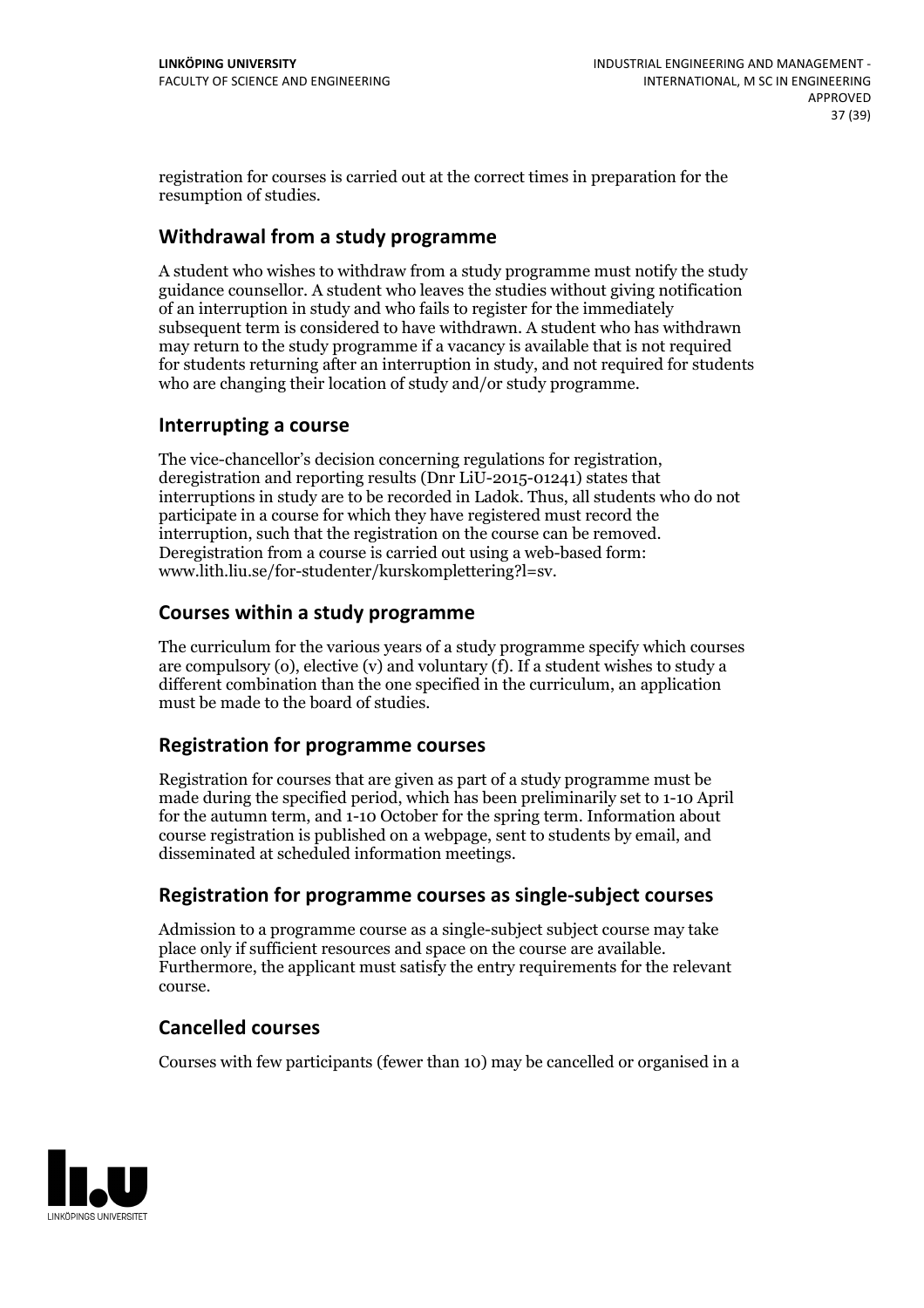manner that differs from that stated in the course syllabus. The board of studies is to deliberate and decide whether a course is to be cancelled orchanged from the course syllabus.

## **Timetabling**

Courses are timetabled after a decision has been made concerning the assignment of the course to a study period. A central timetable is not drawn up for courses with fewer than five participants. Most project courses do not have a central timetable.

## **Study planning**

Students who require support in planning their continued studies can contact the study guidance counsellor of the programme. Study planning involves the student and the study guidance counsellor together drawing up an individual plan for studies during the subsequent term. The individual plan may allow the student to deviate from the general curriculum.

Completed first-cycle courses are a precondition for successful studies at more advanced levels. For this reason, study planning is based on giving priority to courses from earlier years of study that have not been completed. If further capacity is available, new courses may be taken.

Study planning takes place on a regular basis if the student:

- does not satisfy the requirements for progression to later terms. In order for a student to be able to participate in courses from later years in such cases, a decision of exemption is required.<br>
• does not satisfy the requirements for starting a degree project.
- 

Other situations in which study planning may be required:

- A student has fallen behind during the early part of a study programme and
- has failed to complete several courses.<br>• A student has not satisfied the entry requirements for a degree project
- before term 6 of an engineering degree.<br>
 A student has applied for admission to a later part of a programme.<br>
 Studies have been carried out abroad.<br>
 A study programme is to be resumed after an interruption.
- 
- 

In these cases the study guidance counsellor supports the student in planning the continued studies, also in situations in which the student can register for the relevant courses without the need for a special decision for the continued studies.

## **Part of education abroad**

Students can exchange study at LiTH for study at an institute of higher education abroad, and/or work on a degree project abroad.

In the event that study (courses) at LiTH are exchanged for study abroad, the